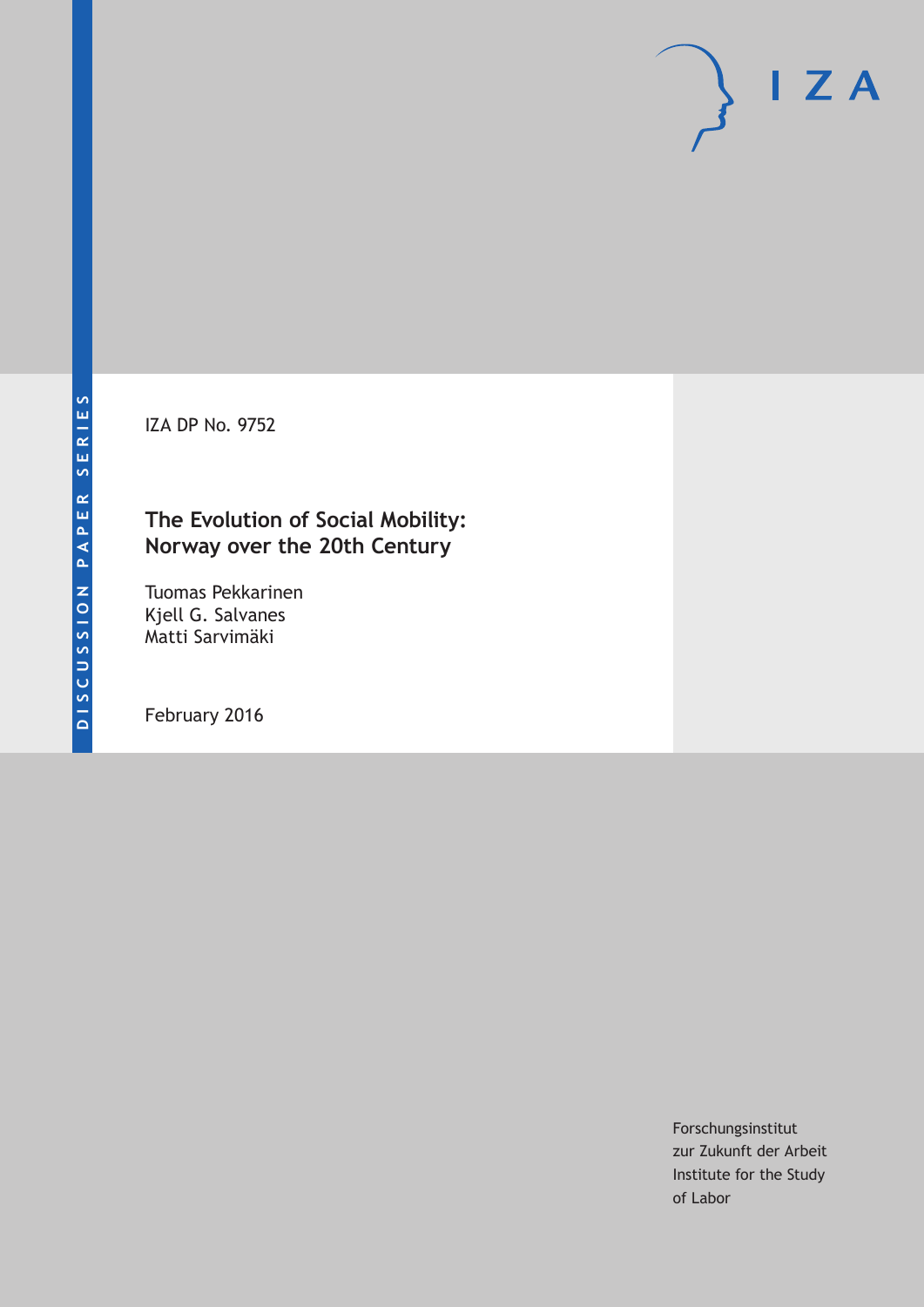# **The Evolution of Social Mobility: Norway over the 20th Century**

### **Tuomas Pekkarinen**

*VATT, Aalto University and IZA* 

# **Kjell G. Salvanes**

*Norwegian School of Economics and IZA* 

### **Matti Sarvimäki**

*Aalto University and VATT*

Discussion Paper No. 9752 February 2016

IZA

P.O. Box 7240 53072 Bonn **Germany** 

Phone: +49-228-3894-0 Fax: +49-228-3894-180 E-mail: iza@iza.org

Any opinions expressed here are those of the author(s) and not those of IZA. Research published in this series may include views on policy, but the institute itself takes no institutional policy positions. The IZA research network is committed to the IZA Guiding Principles of Research Integrity.

The Institute for the Study of Labor (IZA) in Bonn is a local and virtual international research center and a place of communication between science, politics and business. IZA is an independent nonprofit organization supported by Deutsche Post Foundation. The center is associated with the University of Bonn and offers a stimulating research environment through its international network, workshops and conferences, data service, project support, research visits and doctoral program. IZA engages in (i) original and internationally competitive research in all fields of labor economics, (ii) development of policy concepts, and (iii) dissemination of research results and concepts to the interested public.

IZA Discussion Papers often represent preliminary work and are circulated to encourage discussion. Citation of such a paper should account for its provisional character. A revised version may be available directly from the author.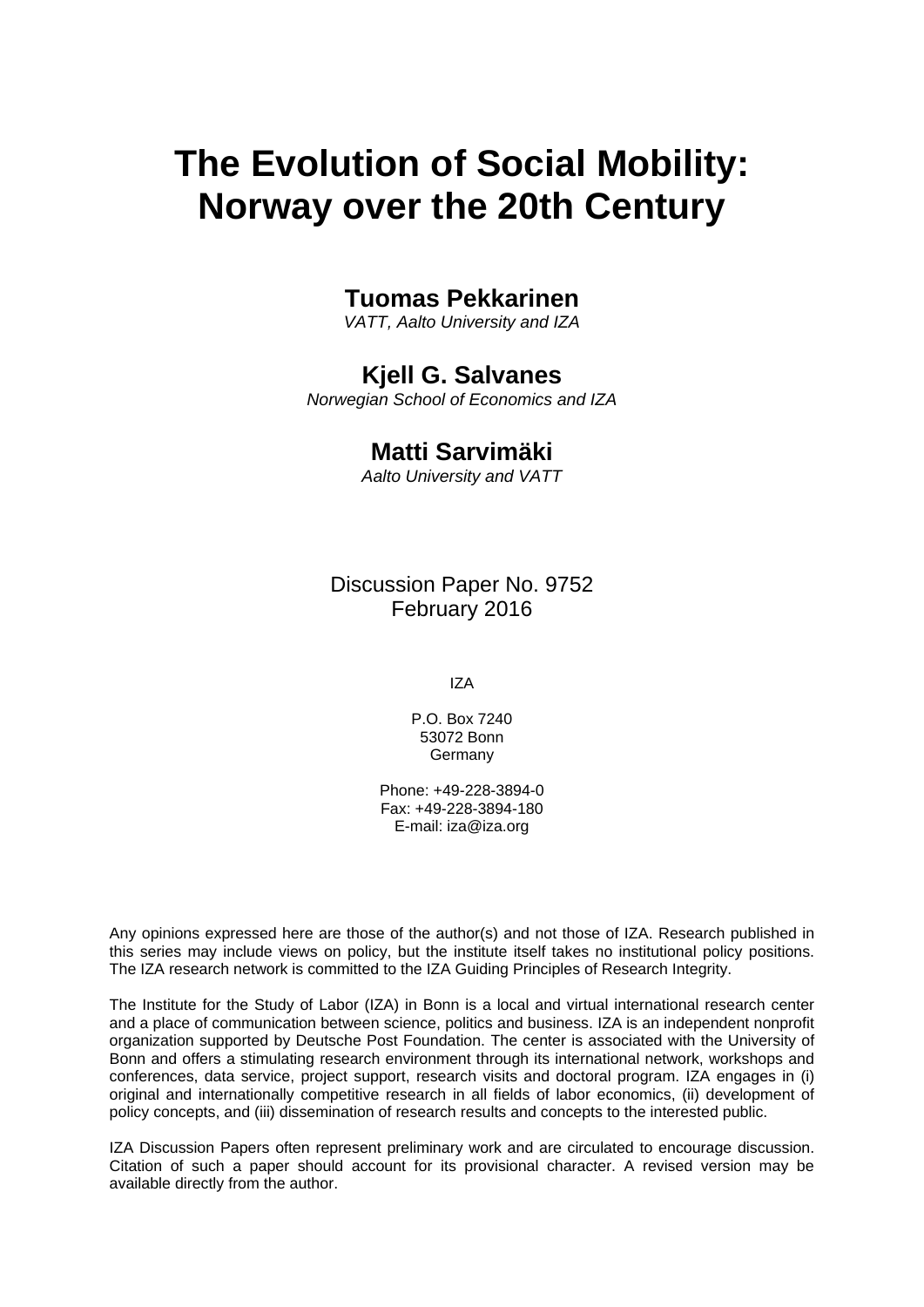IZA Discussion Paper No. 9752 February 2016

# **ABSTRACT**

# **The Evolution of Social Mobility: Norway over the 20th Century\***

This paper documents trends in social mobility in Norway starting from fathers born at the turn of the 20<sup>th</sup> century and ending with sons born in the 1970s. We measure social mobility with intergenerational income elasticities, associations between fathers' and sons' income percentiles, and brother correlations. All approaches suggest that social mobility increased substantially between cohorts born in the early 1930s and the early 1940s. Father-son associations remained stable for cohorts born after WWII, while brother correlations continued to decline. The relationship between fathers' and sons' income percentile ranks is highly nonlinear for the early cohorts, but approaches linearity over time. We discuss increasing educational attainment among low- and middle-income families as a possible mechanism behind these trends.

JEL Classification: I24, J08

Keywords: intergenerational mobility, education, sibling correlation

Corresponding author:

 $\overline{\phantom{a}}$ 

Tuomas Pekkarinen Government Institute for Economic Research (VATT) Arkadiankatu 7 P.O.Box 1279 00101 Helsinki Finland E-mail: tuomas.pekkarinen@vatt.fi

<sup>\*</sup> We thank the editor, two anonymous referees and the seminar participants at EALE, FEA, HECER, NHH, SOLE and Conference on Social Mobility at the University of Chicago for insightful comments and suggestions, and the Academy of Finland and the Norwegian Research Council for funding.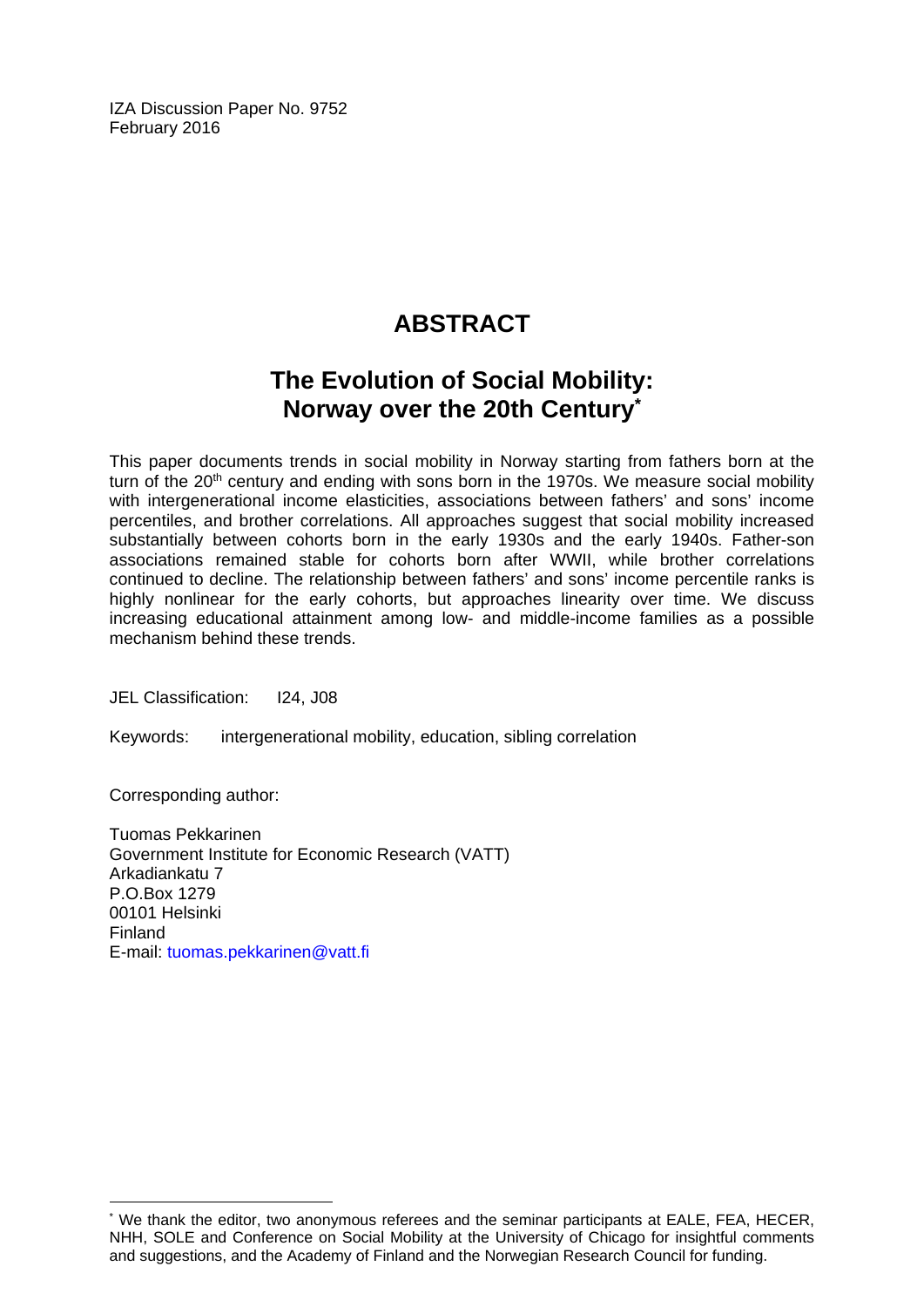# 1 Introduction

The debate on the consequences of income inequality has drawn attention to the crosscountry differences in social mobility. A large body of research has shown that countries that are known for redistributive welfare state institutions and low cross-sectional income inequality, such as the Nordic countries, have much lower degree of intergenerational income persistence than, for example, the United States or United Kingdom.<sup>1</sup> These cross-country differences have led to speculation about their potential causes and implications. Yet, it is difficult to draw conclusions from a pattern present in one point in time. As a response, research has recently shifted towards a complementary approach of documenting within-country changes in social mobility.

In this paper, we examine the evolution of social mobility in Norway for children born between early 1930s and mid 1970s using newly digitalized data and alternative measurement approaches. These birth cohorts are of particular interest because they cover the period in which the Norwegian economy went through a dramatic structural change and much of the Norwegian welfare state was built. The last cohorts included in our data were born into one of the world's richest countries with extensive redistributive institutions and a high level of intergenerational mobility. In contrast, our earliest birth cohorts grew up in a relatively poor and unequal country. We show that they also experienced less social mobility than the later birth cohorts.

We contribute to the earlier literature in several dimension. We use high-quality register data augmented with military records from the early 1950s and newly digitalized municipal tax records from 1948. These data allow us to present precise estimates for cohorts born before WWII. Moreover, we use three different measurement approaches intergenerational income elasticities, associations between father's and son's income percentile ranks, and brother correlations—in order to assess the robustness of the patterns over time. We also examine the non-linearities in the father-son associations and, in particular, document changes in these non-linearities across birth cohorts. Finally, we document the changes in the association between educational attainment and family background.

Our paper adds to the growing literature on the historical trends in intergenerational mobility. Previous work examining Nordic countries include Pekkala and Lucas (2007)

<sup>&</sup>lt;sup>1</sup>See Black and Devereux  $(2011)$  and Corak  $(2013)$  for recent surveys.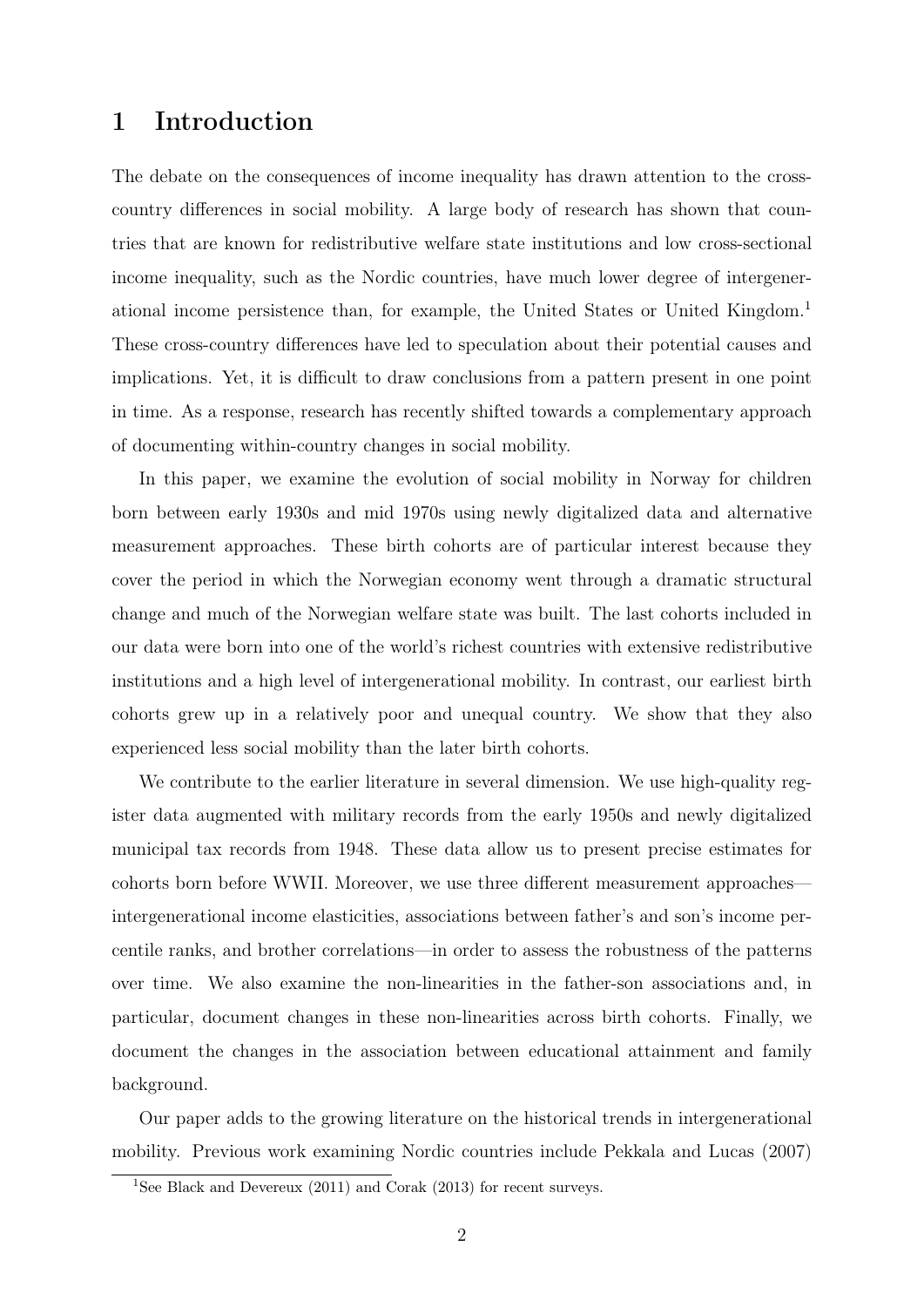who document trends in intergenerational income elasticity in Finland, and Björklund, Jäntti, and Lindquist (2009) who examine the evolution of brother income correlations in Sweden. Both of these papers present evidence on increasing mobility between cohorts born in the 1930s and 1950s, and stable or decreasing social mobility for the later birth cohorts. Modalsli (2015) documents a substantial increase in intergenerational occupational mobility in Norway between 1865 and 2011. In contrast, Lindahl, Palme, Sandgren Massih, and Sjögren (2015) focus on the descendants of one generation of school children in one Swedish city and find no evidence of changes in intergenerational income mobility. Clark (2012) examines the persistence of surnames among elite occupations and argues that rates of social mobility in Sweden have remained roughly stable since the pre-industrial era. Finally, and in line with our results, Bratberg, Nilsen, and Vaage (2005) find that intergenerational income elasticities among the post-WWII cohorts in Norway remained stable.<sup>2</sup>

Our main findings are as follows. All three approaches suggest that social mobility increased between cohorts born in the early 1930s and the early 1940s. For the cohorts born after WWII, our findings are more mixed with father-son income associations remaining stable, while brother correlations continue to decline. A closer examination of the joint father-son income percentile distribution reveals a fairly complex evolution. Downward mobility among the sons of the highest earning fathers became more common over time, while upward mobility from the 25th percentile of fathers' income distribution steadily increased. The prospects of sons of the lowest-earning fathers first improved and then deteriorated. We find no changes for sons of fathers between the 50th and 75th percentiles of the income distribution.

Guided by theoretical work starting with Becker and Tomes (1979) and extended, among others, by Solon (2004), Hassler, Mora, and Zeira (2007), and Ichino, Karabarbounis, and Moretti (2011), we augment our analysis by documenting trends in returns to education and in association between family background and educational attainment. We show that among the cohorts for whom social mobility increased, educational attain-

<sup>2</sup>Studies examining trends in social mobility outside of the Nordic countries include Aaronson and Mazumder (2008), Lee and Solon (2009), Chetty, Hendren, Kline, Saez, and Turner (2014), Olivetti, Paserman, and Salisbury (2013), and Olivetti and Paserman (2015) for the United States; Blanden, Goodman, Gregg, and Machin (2011) and Nicoletti and Ermisch (2008) for the United Kingdom; and Lefranc and Trannoy (2005) for France. Long and Ferrie (2013) is a comparison of historical changes in mobility in the U.S and U.K.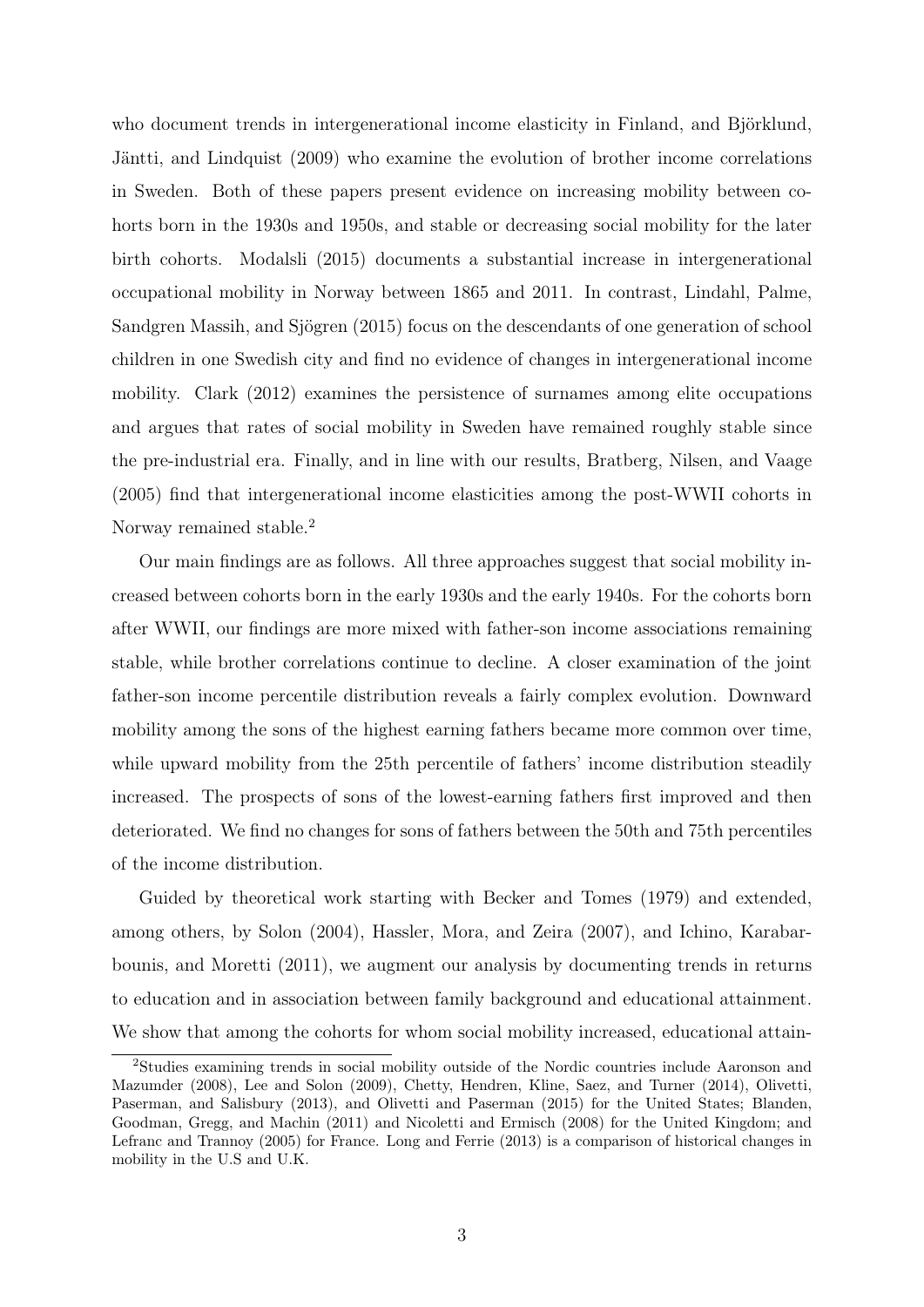ment increased rapidly among sons of fathers below the 80th percentile of father income distribution. At the same time, returns to education decreased. This pattern is consistent with a hypothesis that the major educational reforms initiated in the 1930s substantially improved educational opportunities with the exception of the sons of the highest-earning fathers (who were already being highly educated). The resulting increase in the supply of educated workers may then have decreased returns to education. While our analysis is purely descriptive, these stylized facts allow us to build a consistent narrative. We leave a more rigorous testing of this narrative for future research.

The rest of the paper is structured as follows. In the following section, we briefly discuss the changes in the institutional context in Norway during our period of study. The third section reviews the estimation methods used for assessing social mobility. In the fourth section, we explain how we combine information from Norwegian censuses, military records, tax register and municipality-level tax records to construct our data.We present the main results on changes in intergenerational mobility over time in section 5 and discuss the role of education in section 6. The final section concludes.

### 2 Institutional context

In 1930, Norway was a poor and relatively unequal country in current standards with a GDP per capita at around \$4,000 in 2002 U.S. dollars, top one percent income share at 13% and a population with an average of seven years of education. On the other hand, the standard of living in Norway was comparable to that of Sweden and the UK at the time as measured by GDP per capita, average years of education, average height, life expectancy and infant mortality.<sup>3</sup>

During the next few decades, Norway went through a dramatic transformation. The economy industrialized rapidly and grew fast from mid-1930s onwards. During this period—and particularly after WWII—Norway, like other Nordic countries, introduced extensive welfare institutions that provide public services and insurance to everyone for free or at a highly subsidized price. An important political shift took place in 1935, when the Labour party came into power and started to extend old age pension, disability pension, sickness leave, and unemployment benefits to cover the entire country and all

<sup>&</sup>lt;sup>3</sup>The figures used in this section come from Grytten (2004, 2014), Aaberge and Atkinson (2010), Statistics Norway (1995) and the "Clio Infra" website (https://www.clio-infra.eu/datasets/).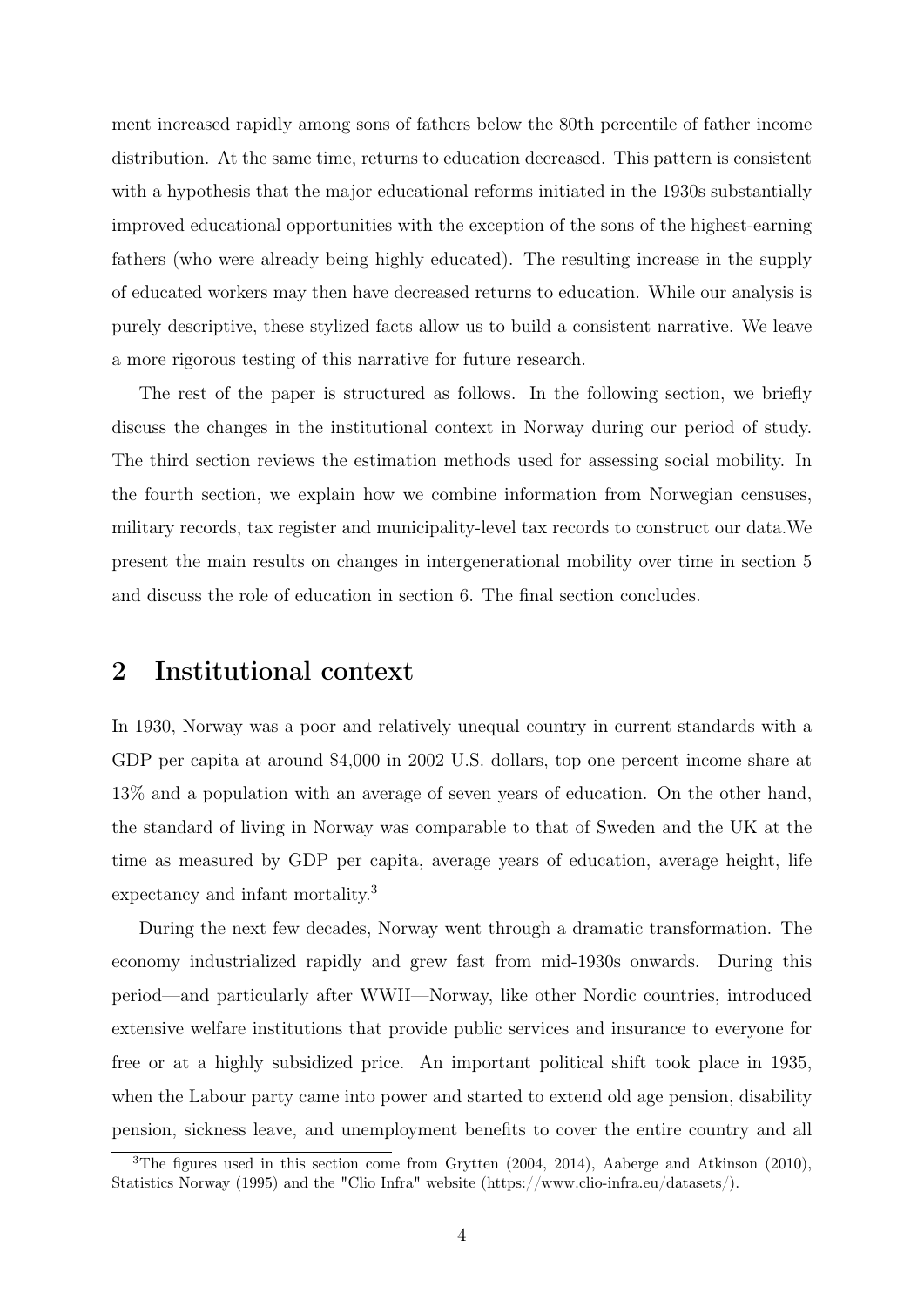industries.<sup>4</sup>

One of the first initiatives of the Labor Government was to reform the education system with the aim of providing similar educational opportunities for all Norwegians. The background of this reform was the large regional differences in the supply of education. For example, the actual amount of teaching provided per year varied between 42 weeks in cities to as low as 12 weeks in some rural municipalities. The reform was rolled out over the next decade and led to a major increase in the public spending on education. Another major educational reform took place in the 1960s when the mandatory education was extended from seven to nine years. Furthermore, the high school sector and regional college and university sector was expanded, particularly from the early 1970s onwards.

However, the transformation to a fully developed welfare state was not immediate, and it partly relied on local initiatives by municipalities or private initiatives by philanthropic societies. For example, school breakfast programs were initiated by some municipalities from the mid 1930s onwards (Bütikofer, Mølland, & Salvanes, 2016). Another example is the well-child visit centers for mothers and new born children, which were introduced by a philanthropic society in the 1930s and taken over by the state only in the early 1970s (Bütikofer, Løken, & Salvanes, 2016). Family polices like maternity leave and subsidized day care were launched in the mid-1970s and implemented gradually (Carneiro, Løken, & Salvanes, 2015). Furthermore, a fully developed social security system was introduced in the mid 1960s.

In short, the cohorts born in the 1970s grew up in a very different country than those born in the 1930s. By 1990, Norway had become one of the richest and equal countries in the world with a GDP per capita over \$20,000 in 2002 U.S. dollars and a top income share of 4%. While 40% of the population still had only mandatory schooling, 15% had a university degree.<sup>5</sup>

<sup>4</sup>Partial versions of these programs had been introduced earlier in some municipalities and occupations/industries. The implementation of these reforms was interrupted by the WWII and the German invasion, but continued after the war.

<sup>5</sup>As we discuss in Section 6, the last birth cohort we examine—who were teenagers in 1990—ended up having much higher educational attainment than the 1990 population.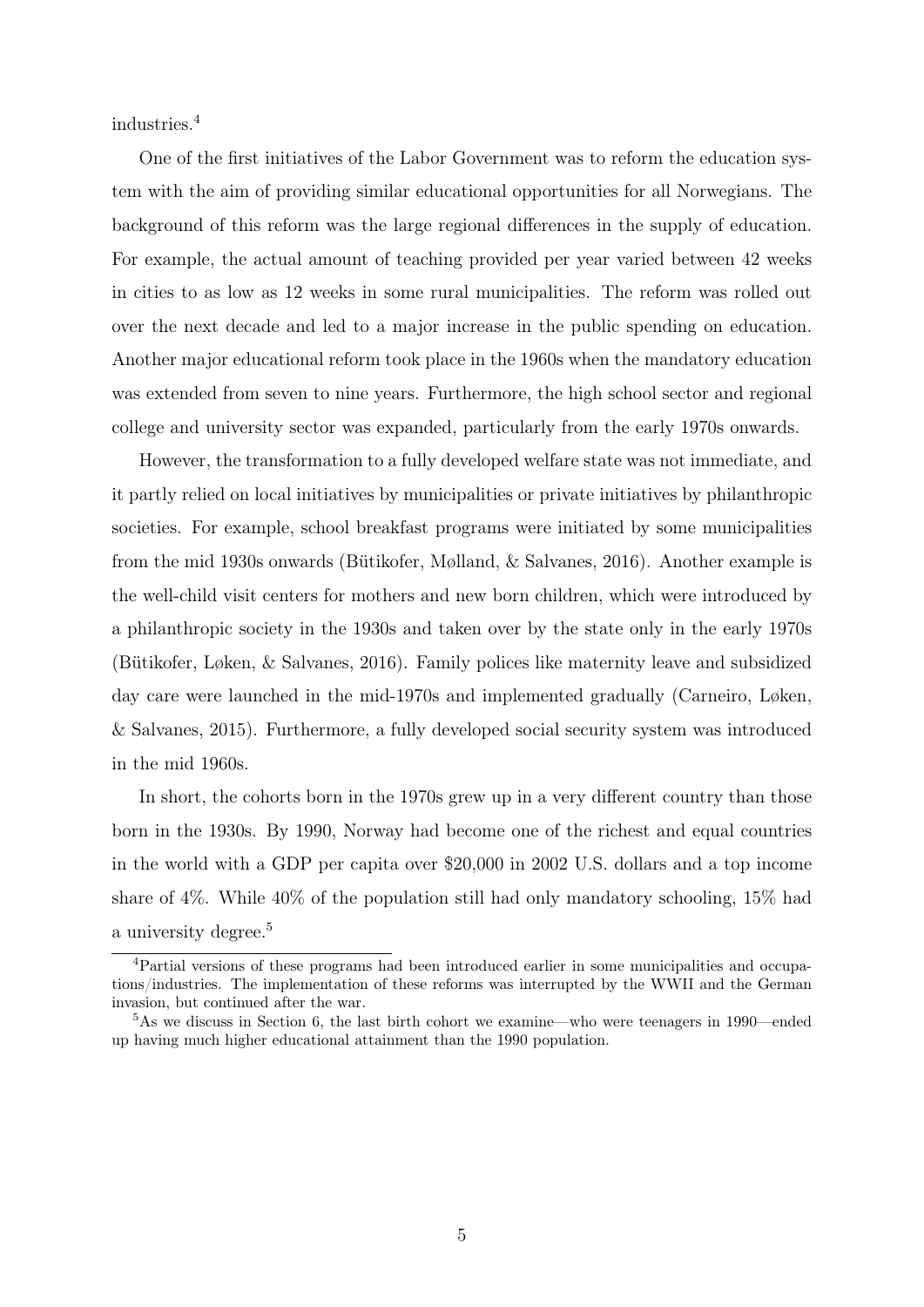### 3 Measurement

Estimation of intergenerational mobility has a long history and the econometric and measurement issues have been extensively discussed in numerous surveys.<sup>6</sup> We examine several measures of mobility—intergenerational income elasticity, rank-rank slopes, expected percentile ranks, and the sibling correlation of income—and focus on their changes over time. These measures provide alternative and complementary perspectives on intergenerational income persistence. In this section, we briefly discuss the estimation and interpretation of each measurement approach.

#### 3.1 Intergenerational Income Elasticity

The most common measure of social mobility is the intergenerational income elasticity, which is typically measured by estimating the regression

$$
\ln Y_i = \alpha + \beta \ln X_i + \epsilon_i \tag{1}
$$

where  $Y_i$  is a measure of the sons' income and  $X_i$  is a measure of his father's income.

The intergenerational elasticity,  $\beta$ , can change over time for several reasons. First, it can reflect changes in both the intergenerational correlation between fathers' and sons' income and changes in cross-sectional income inequality. To see this, note that

$$
\beta = \frac{\sigma_y}{\sigma_x} \rho \tag{2}
$$

where  $\rho$  is the intergenerational income correlation and  $\sigma_y$  and  $\sigma_x$  are the standard deviations of sons' and fathers' log income, respectively. Thus a decrease in  $\beta$  can follow from both a decrease in intergenerational correlation or a decrease in cross-sectional income inequality.

An important practical challenge in interpreting and estimating the intergenerational income elasticity is that the association between fathers' and sons' log income tends to be highly nonlinear (Bratsberg et al., 2007; Chetty, Hendren, Kline, & Saez, 2014). As a consequence, the estimates for  $\beta$  can be highly sensitive to whether the tails of fathers' income distribution are included in the estimations. In Figure A1 in the online Appendix,

<sup>6</sup>See for example Solon (1999), Björklund and Jäntti (2009), Black and Devereux (2011), and Jäntti and Jenkins (2013).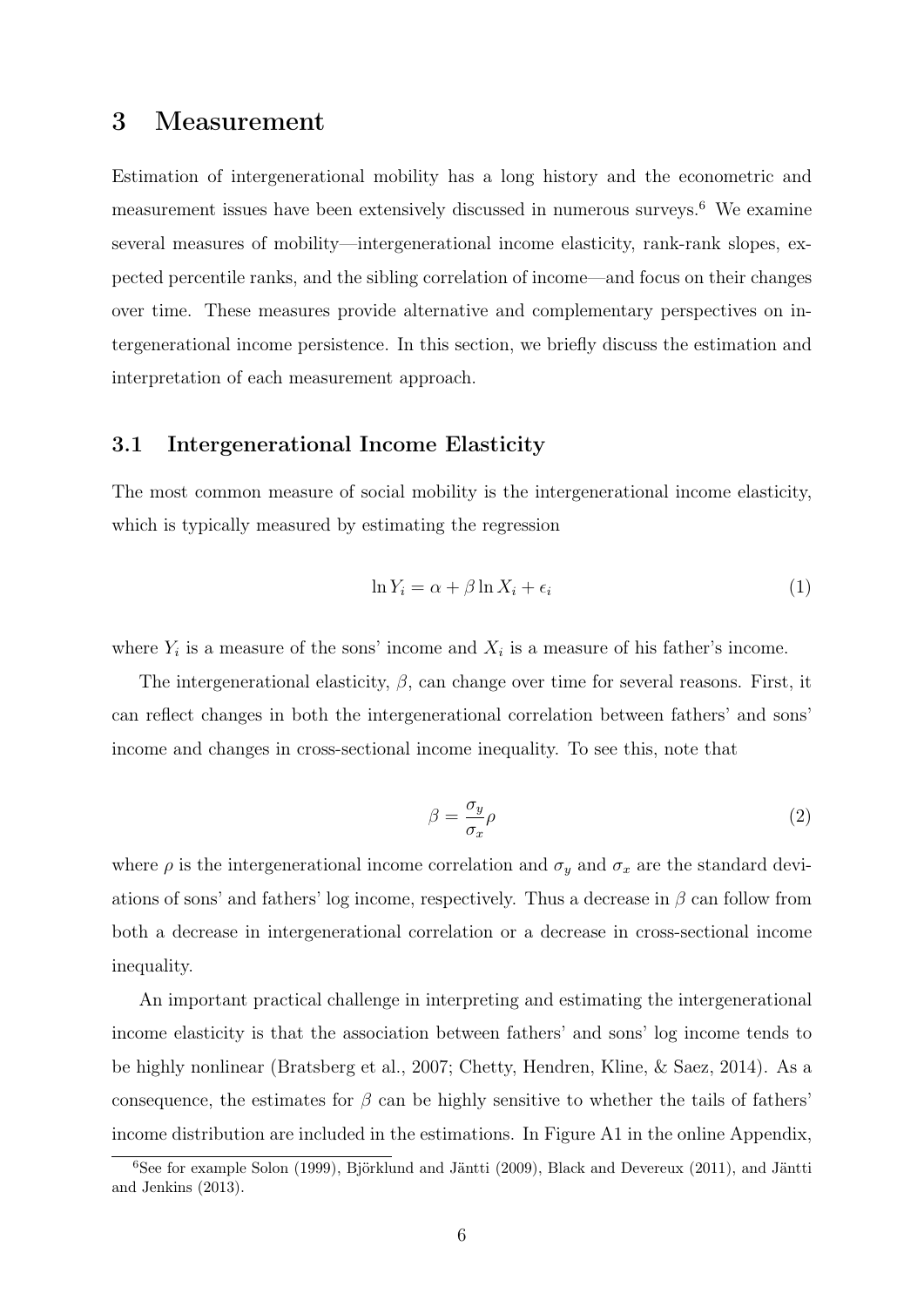we show that strong nonlinearities are present also in our data. Thus, changes in the tails of fathers' income distribution may have disproportionate influence on the changes in  $\beta$ . In order to examine whether this issue affects our conclusions, we report estimates below using our full data and a restricted sample, where we omit the top and the bottom deciles of the fathers' income distribution. We also investigate nonlinearities in detail in the context of income percentile ranks.

#### 3.2 Rank-rank Slope and Expected Percentile Ranks

Recent work on social mobility has shifted away from intergenerational income elasticities and towards the association between fathers' and sons' income percentile ranks. This approach has several advantages (Chetty, Hendren, Kline, & Saez, 2014). First, intergenerational income elasticity estimates tend to suffer from important attenuation and lifecycle biases, when one is forced to use snapshots of income data to construct proxies for lifetime income (Haider & Solon, 2006; Böhlmark & Lindquist, 2006; Bhuller, Mogstad, & Salvanes, in press). In contrast, Nybom and Stuhler (2014) show that estimates for income percentile ranks are not sensitive to the age of measuring son's income as long as it is measured at their mid-30s to late-40s. Second, percentile ranks provide a natural way to deal with zero incomes, which create an important measurement challenge when measuring income in logarithms (Solon, 1992).

We start examining the association between fathers' and sons' income percentile ranks by estimating the regression

$$
P_i = \alpha + \beta R_i + \epsilon_i \tag{3}
$$

where  $P_i$  is son's percentile rank in the income distribution of his birth cohort and  $R_i$ is the percentile rank of his father. In regression (3),  $\alpha$  corresponds to the expected income percentile of a son of the poorest father and the "rank-rank slope"  $\beta$  measures the difference in the expected percentile of the offspring of the poorest and the richest fathers. Thus,  $\beta$  is a measure of relative income mobility.

An alternative approach is to examine the expected percentile rank of a son with a father at the  $r^{th}$  percentile. For example, Chetty, Hendren, Kline, and Saez (2014) use the expected percentile rank of children whose parents are at the 25th percentile,  $\hat{\alpha} + .25\hat{\beta}$ , as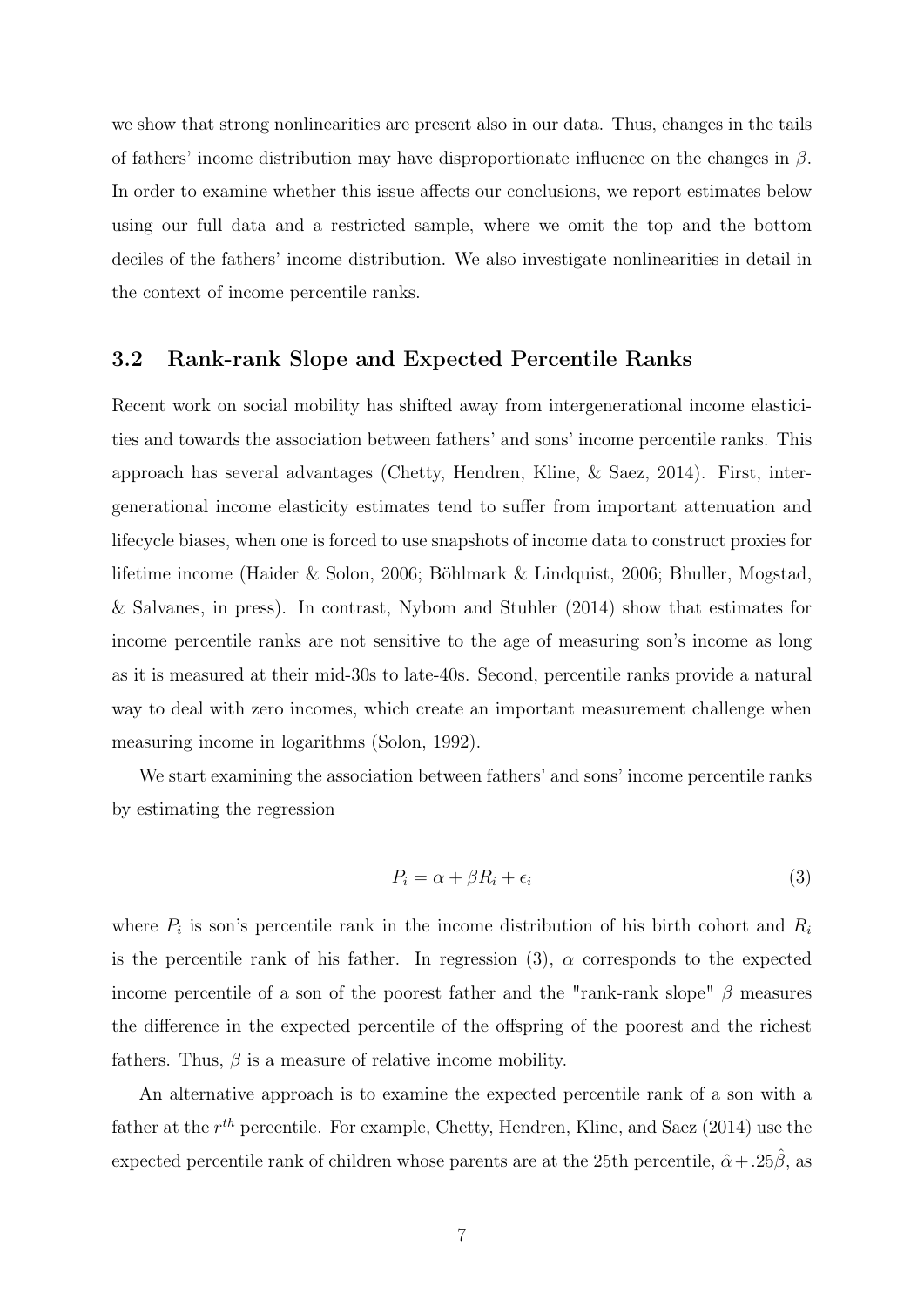a measure of "absolute upward mobility". We extend their approach in two ways. First, we report the expected percentile rank of sons over the entire distribution of fathers' income distribution and focus on the changes in these expected percentile ranks over time. Second, we use local linear estimators to take into account that the association between fathers' and sons' income percentile ranks is not linear in our data. This analysis allows us to pin down where in fathers' income distribution changes in mobility took place, and whether the importance of particular parts of the parental income distribution changed over time.

#### 3.3 Brother Correlations

An alternative way to measure social mobility is to examine brother correlations instead of father-son associations. An advantage of this approach is that one does not need to observe parental income in order to calculate the correlation in income between brothers. A conceptual advantage is that since brothers share the growth environment in a more general sense, brother correlation can be interpreted as a broader measure of the importance of childhood conditions than intergenerational associations. Thus, comparison of trends in intergenerational associations and siblings correlations may be informative about the changes in the importance of the factors that are shared by brothers—such as school quality or changes in the importance of residential neighborhood—but not fully captured by their fathers' income.

We follow the estimation approach by Björklund et al. (2009) and regress the log income of each brother i in family j at time t,  $Y_{ijt}$ , on year and age dummies  $Z_{ijt}$ 

$$
Y_{ijt} = \gamma Z_{ijt} + \epsilon_{ijt} \tag{4}
$$

The error term,  $\epsilon_{ijt}$ , is modeled to consist of the permanent family component shared by all the brothers in a family,  $a_j$ , the permanent component that is specific to individual,  $b_{ij}$ , and an error term that picks up deviations from lifetime income,  $v_{ijt}$ , so that  $\epsilon_{ijt}$  =  $a_j + b_{ij} + v_{ijt}$ . The brother correlation,  $\rho_{Y_i, Y_k}$ , is then

$$
\rho_{Y_i, Y_j} = \frac{\sigma_a^2}{\sigma_a^2 + \sigma_b^2} \tag{5}
$$

In order to estimate the brother correlation, we need to estimate both variances  $\sigma_a^2$  and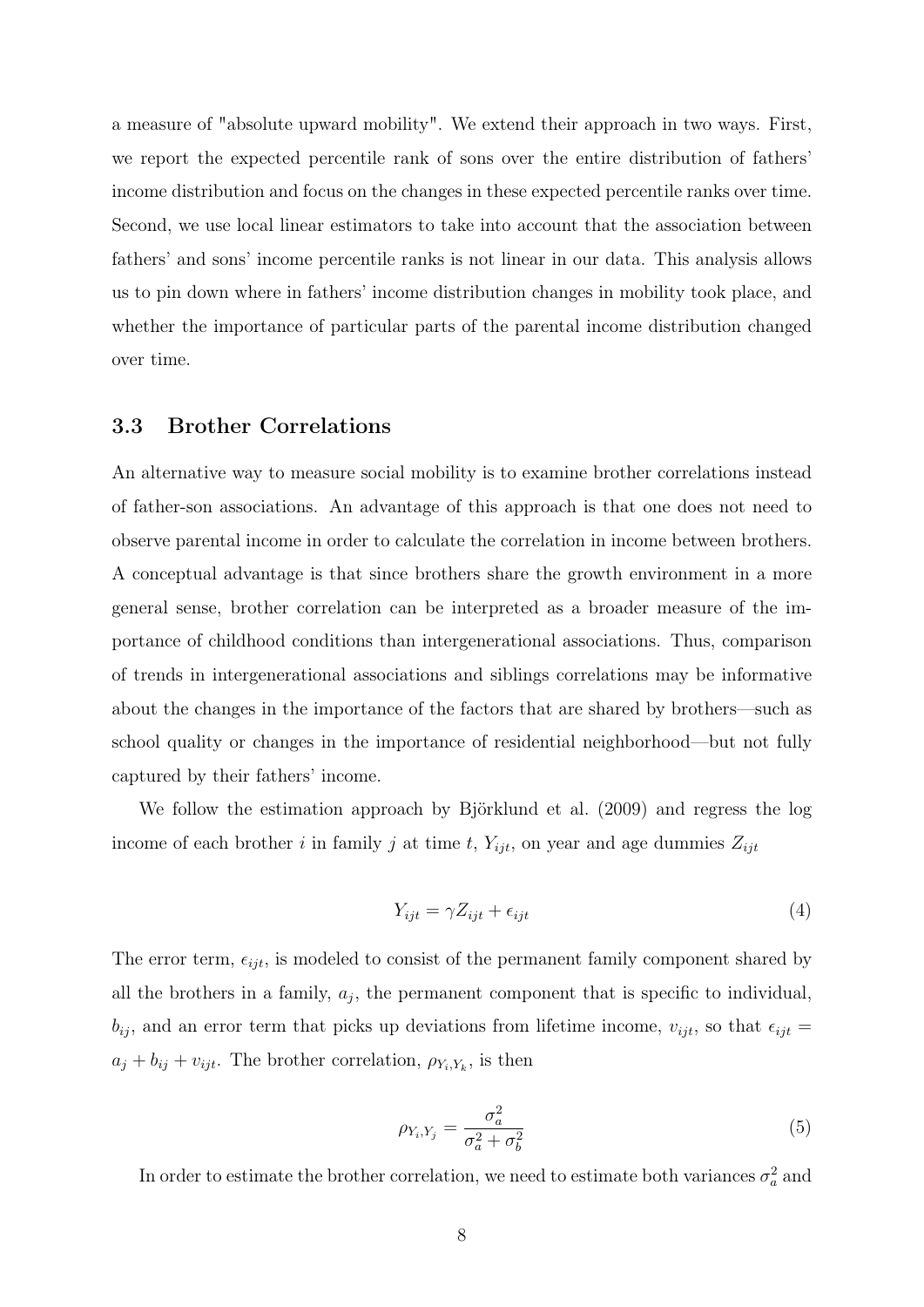$\sigma_b^2$ . Björklund et al. (2009) show that it is important to take into account the persistence in the transitory term,  $v_{ijt}$ , in this estimation. We use their GMM approach under the assumption that the transitory term follows an AR(1) process, i.e.  $v_{ijt} = \lambda v_{ijt-1} + u_{ijt}$ , where  $u_{ijt}$  is a mean zero, constant variance random shock to current income.<sup>7</sup>

### 4 Data

Documenting social mobility imposes two requirements on data. First, we need reasonable proxies of lifetime income for both parents and their children. This means that we need to observe the income at an age when the association of annual income and lifetime income is reasonably strong. In addition, we need to link family members together in order to have information on individual's own income as well as the income of their fathers and, in part of the analysis, their brothers. These criteria determine our estimation sample which contains information on individuals born between 1932 and 1974 and their fathers and brothers. We also examine the cohort born in 1974–79 in our analysis for educational attainment.

Our main data is derived from several longitudinal databases maintained by Statistics Norway, which include information on demographic and socio-economic characteristics of the entire Norwegian population. We augment these data with census data from 1960 and military records from early 1950s (see below for details). All data sources include personal identifiers and thus allows us to link them together as well as to link children to their parents and brothers. The information for family links come from the Norwegian population register, which was established in the early 1960s using information collected in the 1960 national and local censuses. For men born after 1950, we can identify virtually all mothers (and thus brothers). For the earlier cohorts, we identify most fathers and mothers until the cohorts born in the mid 1930s and more than a third for the cohorts born in the early 1930s.

<sup>&</sup>lt;sup>7</sup> In order to make our results as comparable as possible with Björklund et al. (2009), we use the same birth cohorts and focus on brothers born within seven calendar years of each other. We differ from their specification in measuring income at age 35–44 (instead of 30–38) due to data restrictions. Furthermore, we conduct inference using block bootstrap with brother pairs as the unit of resampling.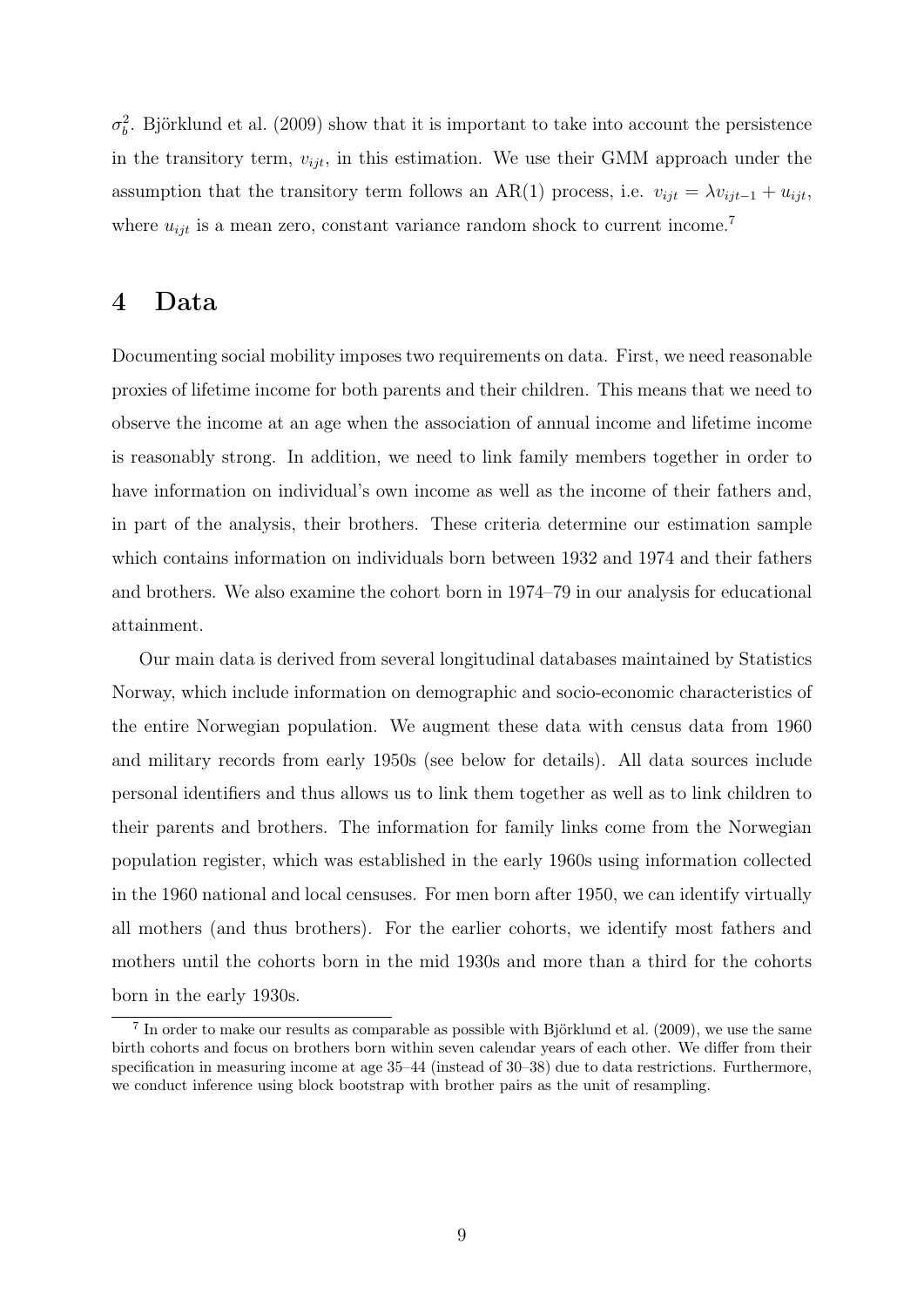#### 4.1 Sons' and Brothers' income

Our measure for sons' income comes from the tax register, which records annual (pre-tax) income for years 1967–2010. Our income measure is the sum of labor income (from wages and self-employment) and work-related cash transfers (such as unemployment benefits and short-term sickness benefits). We measure income at age 35 for all birth cohorts, because the oldest sons included in our analysis were born in 1932 (and are thus 35 years old in 1967 when we first observe their income). This measure allows us to observe sons' income for the cohorts born between 1932 and 1974. We also examine sons' educational attainment, which we measure using information from the education register.

Income at age 35 should provide us with a reasonable proxy for lifetime income (Böhlmark & Lindquist, 2006; Bhuller et al., in press). By this age most men have completed their education and have entered the labor market. In Tables A1 and A2 in the online Appendix, we show that the intergenerational income elasticity and the rankrank slope estimates are slightly larger when we measure son's income at ages 30–34, 35–39 or 40–44 rather than at age 35. However, the differences are small and do not alter our conclusions regarding the trend in social mobility. Virtually all sons are found from the register, but seven and nine percent of them have zero income at the age of 35. We include these observations in the analysis using percentile ranks, but omit them from the log specifications for estimating intergenerational income elasticity.

#### 4.2 Fathers' income

We use two complementary approaches for measuring fathers' income. First, we directly observe fathers' annual income from the tax register for those fathers, who are still of working age in 1967 and for whom we can establish father-son links from the population register. These conditions are fulfilled for virtually everyone in the later birth cohorts. For earlier cohorts, however, we face the challenge that many of the fathers are at the end of their work careers or already retired in 1967. Thus our primary measure of fathers' income is his average income at age 55–64, when the sons are, on average, 29.6 years old. Importantly, while measuring fathers' income at a quite late age may lead to some measurement error, the resulting attenuation bias is likely to be similar for all birth cohorts.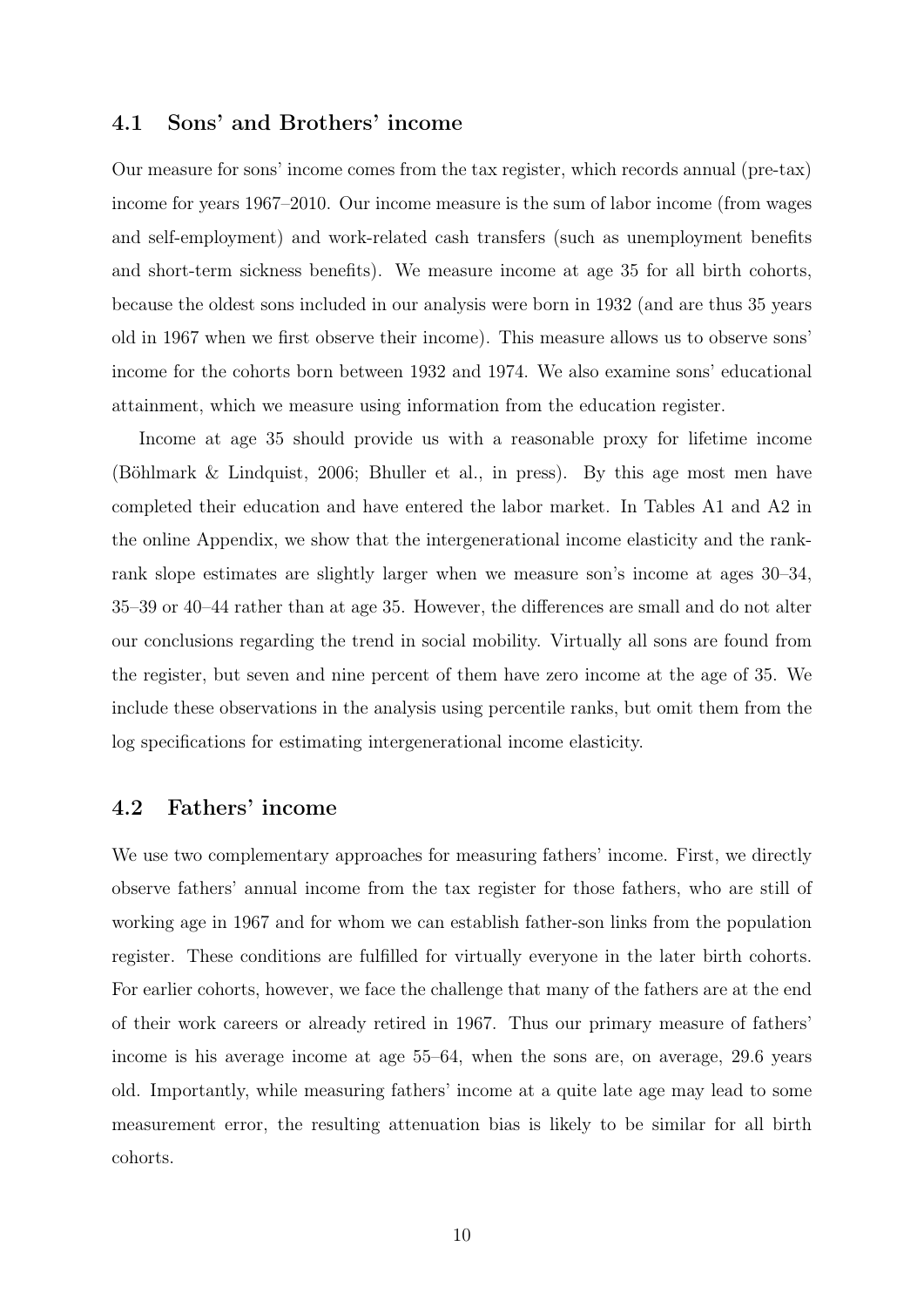Despite measuring fathers' income at a late age, the share of sons for whom we directly observe father's income declines as we move towards earlier birth cohorts. This could distort our conclusions if the subpopulation for whom we observe fathers' income differs from the full population in terms of their intergenerational mobility. In order to examine this possibility, we construct an alternative measure of father's income using military records. In Norway, military service is mandatory for all young men of normal health. In the cohorts born between the 1930s and 1950s roughly 75% of men served in the military (Rossow & Amundsen, 1986). Importantly, the military recorded information on the occupation of the father for each conscript (but not father's identification number). We have access to the full draft records for men born in 1932–33. For other cohorts, we observe fathers' occupation from the 1960 census, provided that we observe the father-son link from the population register.

We use the information on fathers' occupation and son's residence municipality to impute income for the fathers. This imputation is based on Statistics Norway's publication (1950) that reports information on average salaries by occupation in 735 Norwegian municipalities based on 1948 tax records. As the military records provide us with information on the father's occupation in twenty categories, we can use these pieces of information to impute father's income using over 10,000 income values from the tax records.<sup>8</sup> These sources allow us to construct imputed father income for almost 80% of men born in 1932– 33. The match is somewhat lower for the late 1930s and the 1940s cohorts, but increases to 95% for the cohorts born in the early 1950s.

The strength of our two proxies for fathers' lifetime income is that their limitations are very different from each other. The tax register provides accurate information on income, but these income measures come from late stages of the fathers' careers.<sup>9</sup> On the other hand, the match of sons to fathers is not perfect for the early 1930s cohorts. In contrast, the quality of the imputed income measure is likely to improve as we move towards the earlier cohorts. The reason is that the imputation is based on the 1948 tax records and thus occupation–municipality level averages are a better proxy for fathers'

<sup>&</sup>lt;sup>8</sup>This is a major improvement on the earlier papers such as Pekkala and Lucas (2007) that have relied on simple occupational averages to proxy for fathers' incomes in the earliest cohorts.

<sup>&</sup>lt;sup>9</sup>In the online Appendix, we show that estimates using fathers' income rank are not sensitive to the age at which fathers' income is measured (Table A1), but the intergenerational income elasticity estimates tend to be substantially larger when fathers' income is measured at a younger age (Table A2). Importantly, these differences do not affect our conclusions regarding trends in social mobility.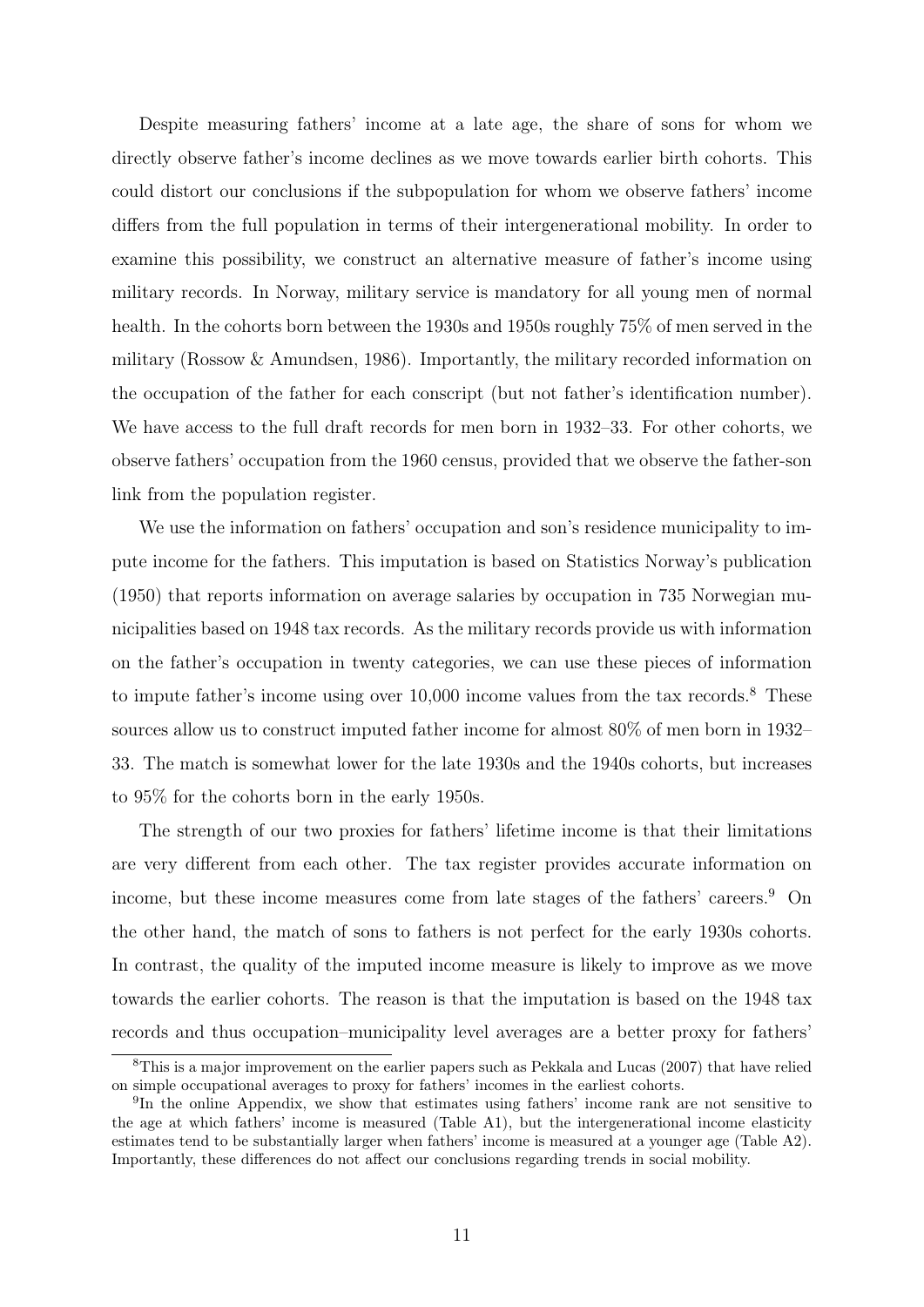true income if the father was in his prime working age around 1948.

Table A3 in the online Appendix presents a closer examination of the relationship between the two measures by reporting estimates from regressing fathers' observed income on his imputed income among those fathers for whom we observe both measures. The results show strong correlation among the cohorts born in the 1930s, slightly less correlation among the 1940s birth cohorts and even less correlation among the 1950–54 birth cohort. This pattern is consistent with the hypothesis that measurement error in imputed income becomes more severe as we move towards later birth cohorts. Consequently, we expect attenuation bias to increase over time in analysis based on imputed income.

# 5 Results

This section presents our main results. We start with intergenerational rank-rank slopes, and compare them to traditional intergenerational income elasticities as well as to the brother correlations. The last subsection examines nonlinearities in the association between fathers' and sons' income percentile ranks.

#### 5.1 Rank-rank Slope

Table 1 reports estimates from regressing sons' percentile rank at age 35 in the income distribution of his birth cohort on their fathers' percentile rank in the fathers' income distribution (i.e. relative to other fathers with children in the same birth cohort). Each estimate pair comes from a separate regression which differs in the birth cohort used in the estimation (columns) and the way we approximate father's lifetime income (panels). In panel A, we use fathers' average annual income at age 55–64. The results show that the intergenerational rank correlation decreased from 0.28 in the cohort born in 1932–33 to 0.20 in the cohort born in 1940–44. This drop corresponds to an almost 30% decrease in the rank-rank slope and is highly statistically significant. For the cohorts born after the WWII, the intergenerational rank correlation remains remarkably stable. Panel B reports similar estimates for a restricted sample, where we have excluded those in the bottom and top deciles of father's income distribution from the estimation sample. The results are very similar to those obtained from the full sample.

Panel C of table 1 reports the estimates using imputed fathers' income. For the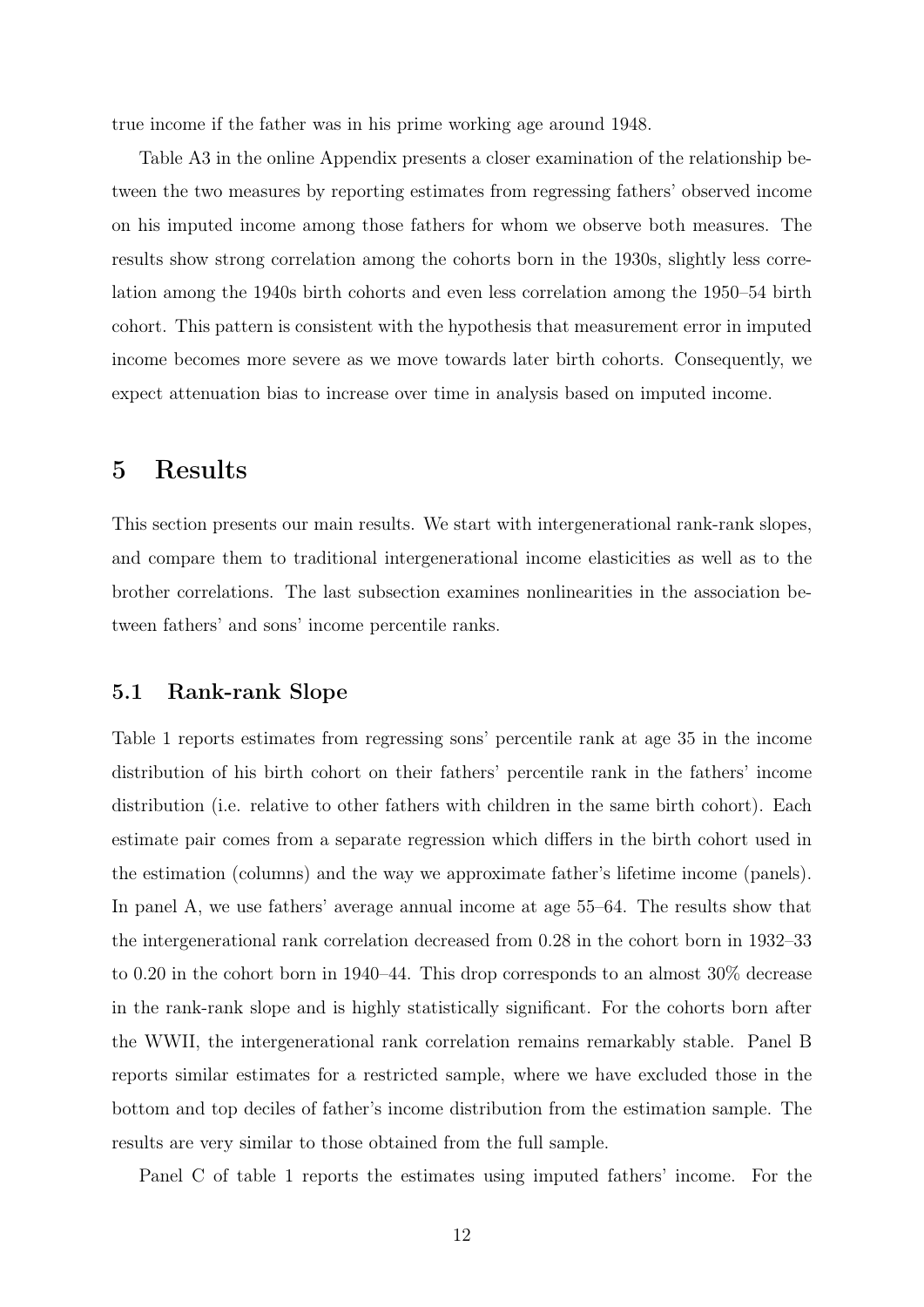1932–33 birth cohort, the sample size increases eightfold in comparison to that when using fathers' observed income. However, the estimate for the rank-rank slope is very similar to those reported in panels A and B. Furthermore, we again find a clear decline in intergenerational rank-rank slope between cohorts born in the early 1930s and early 1940s. In relative terms the drop, from 0.25 to 0.16, is larger than when using actual income. After the cohort born in 1945, the rank-rank slopes continue to decline, but at a much slower pace. These later declines are likely to reflect increasing attenuation bias as the 1948 average occupation-municipality earnings become an increasingly worse proxy for fathers' true income (see section 4.2 for discussion).

#### 5.2 Intergenerational Income Elasticity

Table 2 reports estimates for intergenerational income elasticity using identical approach as for the rank-rank slopes above. In panel A, we use father's actual income at age 55–64 to proxy for his lifetime income. Again, we observe a clear drop in the intergenerational persistence between the cohorts born in the early 1930s and early 1940s after which intergenerational income elasticity remains roughly constant.

Panel B of table 2 illustrates the importance of the tails of the father income distribution for the estimation of intergenerational income elasticities. The estimates reported in panel B come from otherwise identical regressions as those reported in panel A, but we now omit observations from the top and bottom decile of fathers' income distribution. As a consequence, the estimated elasticities increase by 69–129%.

However, while the levels of the elasticity estimates are highly sensitive to including or excluding the tails of fathers' income distribution, the trends presented in panels A and B are rather similar. Between the 1932–33 and 1940–44 birth cohorts, the elasticity drops by 43% in the full sample and by 33% in the restricted sample, and remains roughly constant afterwards with the exception of the elasticity rising slightly in the trimmed sample between cohorts born in the late 1940s and late 1950s, and then declining back to the late 1940s level.

Panel C of table 2 confirms the same patterns when using father's imputed income to proxy for his lifetime income. The estimates are very similar to those using the trimmed sample of father's observed income. The elasticity estimates decline by 32% between birth cohorts born in the early 1930s and early 1940s, and remain roughly stable for the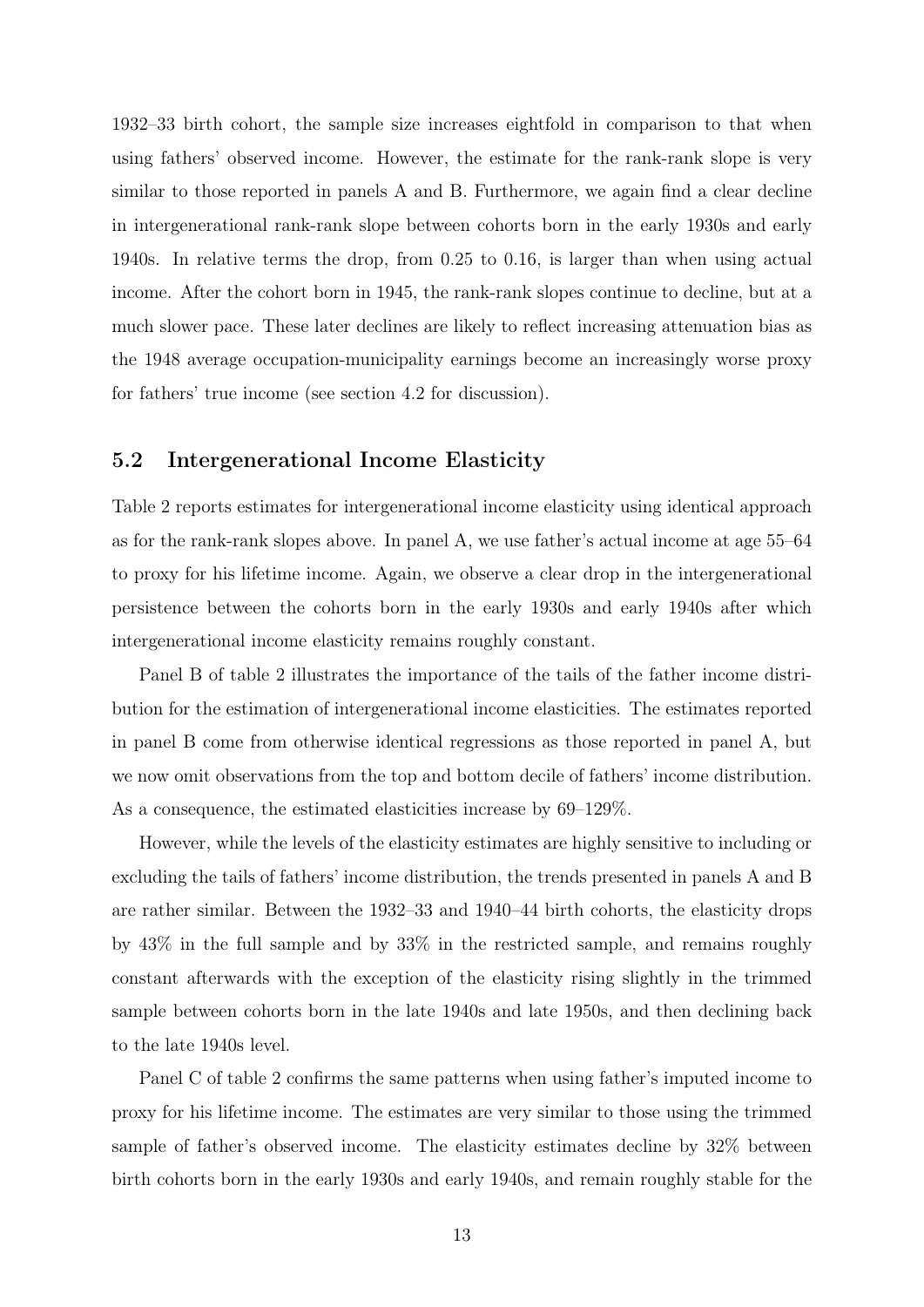remaining birth cohorts.

#### 5.3 Brother Correlations

Since the measurement of father's lifetime income is somewhat incomplete in the intergenerational regressions reported above, it is useful to compare our intergenerational results to the estimates of brother income correlations. In table 3 we report estimates for the components of the income variance together with estimates for autocorrelation in the transitory shock and the overall brother correlation. The main estimates concern the family component  $\sigma_a^2$  and the individual component  $\sigma_b^2$ . In order to ease comparisons, we have replicated the cohort and income definitions of Björklund et al. (2009) as closely as possible (see footnote 7).

The second and third columns of table 3 report a clear declining trend in the family component which falls by a third between cohorts born in the 1930s and the 1940s. As a consequence, brother correlation in income decreases, which provides further evidence on the decreasing importance of family background. The estimated levels and trends of brother correlations during this period are very similar to those reported by Björklund et al. (2009) for Sweden, suggesting that similar mechanisms are likely to be behind the changes in social mobility in Sweden and Norway.

Interestingly, the brother correlation in income continues to decline also among the cohorts for whom father-son rank correlations and intergenerational income elasticities remain stable. These diverging patterns suggest that the importance of the factors shared by brothers, but not related to fathers' income, continued to lose their importance. This could be due to, for example, a decrease in residential income segregation, the quality of education becoming more similar across schools, or other factors related to social class not picked up by the fathers' income. However, a full examination of these potential mechanisms is beyond the scope of this study.

Figure 1 summarizes our results thus far by plotting together the rank-rank slopes, intergenerational elasticities and brother correlations from our preferred specifications. It illustrates that while the alternative specifications give different levels of the persistence estimates, all estimation approaches suggest that social mobility increased between cohort born in the early 1930s and early 1940s. For the cohorts born after WWII, fatherson associations remain stable, while the brother correlations continue to decline. The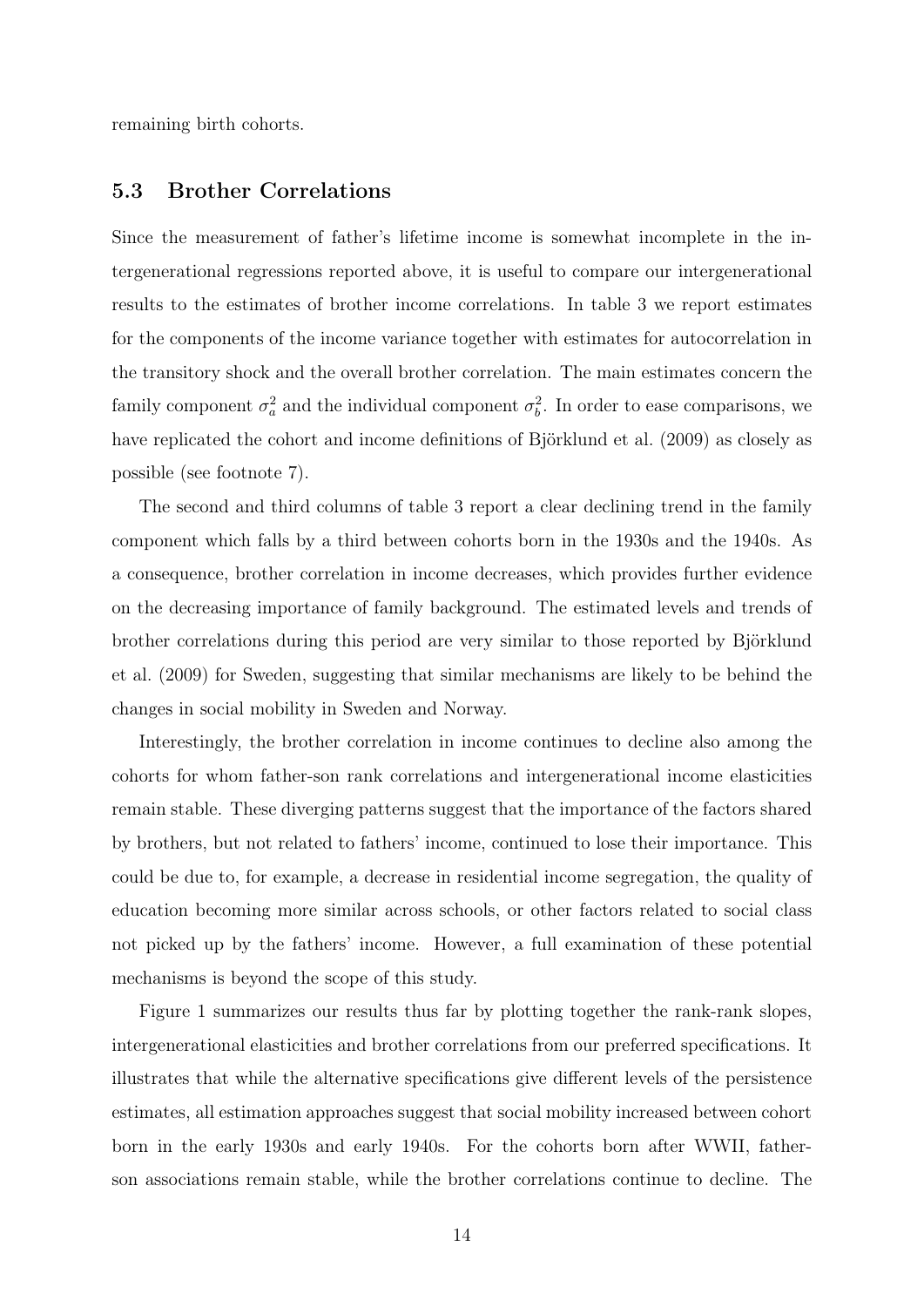stability of father-son associations for cohorts born after WWII is in line with earlier results for the US (Aaronson & Mazumder, 2008; Lee & Solon, 2009; Chetty, Hendren, Kline, Saez, & Turner, 2014) and for Norway (Bratberg et al., 2005). For the pre-WWII birth cohorts, brother correlations are similar to earlier results for Sweden (see above). However, the continuing decline of brother correlations in Norway among the post-WWII birth cohorts differs from the results of Björklund et al. (2009), who find a slight increase in brother correlations in Sweden starting from the cohort born in the mid-1950s.

#### 5.4 Trends Across the Parental Income Distribution

The estimates discussed above are consistent with various patterns of mobility. For example, the drop in income persistence between the cohorts born in the early 1930s and 1940s could be driven by increases in the upward mobility of the sons from lowor middle income families or, alternatively, by increased downward mobility from the top of the fathers' income distribution. A shortcoming of the summary measures of mobility that Chetty, Hendren, Kline, and Saez (2014) classify as "measures of relative mobility" is that they do not distinguish between these possibilities. Thus, next we focus on estimating absolute mobility measures over fathers' income distribution.

In order to assess in which part of the income the changes in mobility took place, Figure 2 present the results for four birth cohorts by plotting the expected sons' income percentile against his fathers' income percentile.<sup>10</sup> We follow Chetty, Hendren, Kline, and Saez (2014) and divide the horizontal axis into 100 percentile bins and plot the mean son income percentile for each bin. The figure also includes a linear fit corresponding to the rank-rank slope estimates reported in table 1 and local linear estimates for the sons' expected income rank over the income distribution of fathers. Table 4 reports the local linear estimates for some fathers' income percentiles for all birth cohorts included in our data.

Figure 2 and Table 4 present a complex picture of the evolution of the joint father-son income percentile distribution. The association between fathers' and sons' income percentile ranks is highly nonlinear among the early cohorts, but approaches linearity over time. Nevertheless, changes in the rank-rank slope estimates (Table 1), and a comparison

 $10$ The corresponding figures for the remaining birth cohorts, and for using fathers' imputed income, are presented in Figures A2 and A3 in the online Appendix. We also report transition matrices for fathers' and sons' income quintiles in Table A7.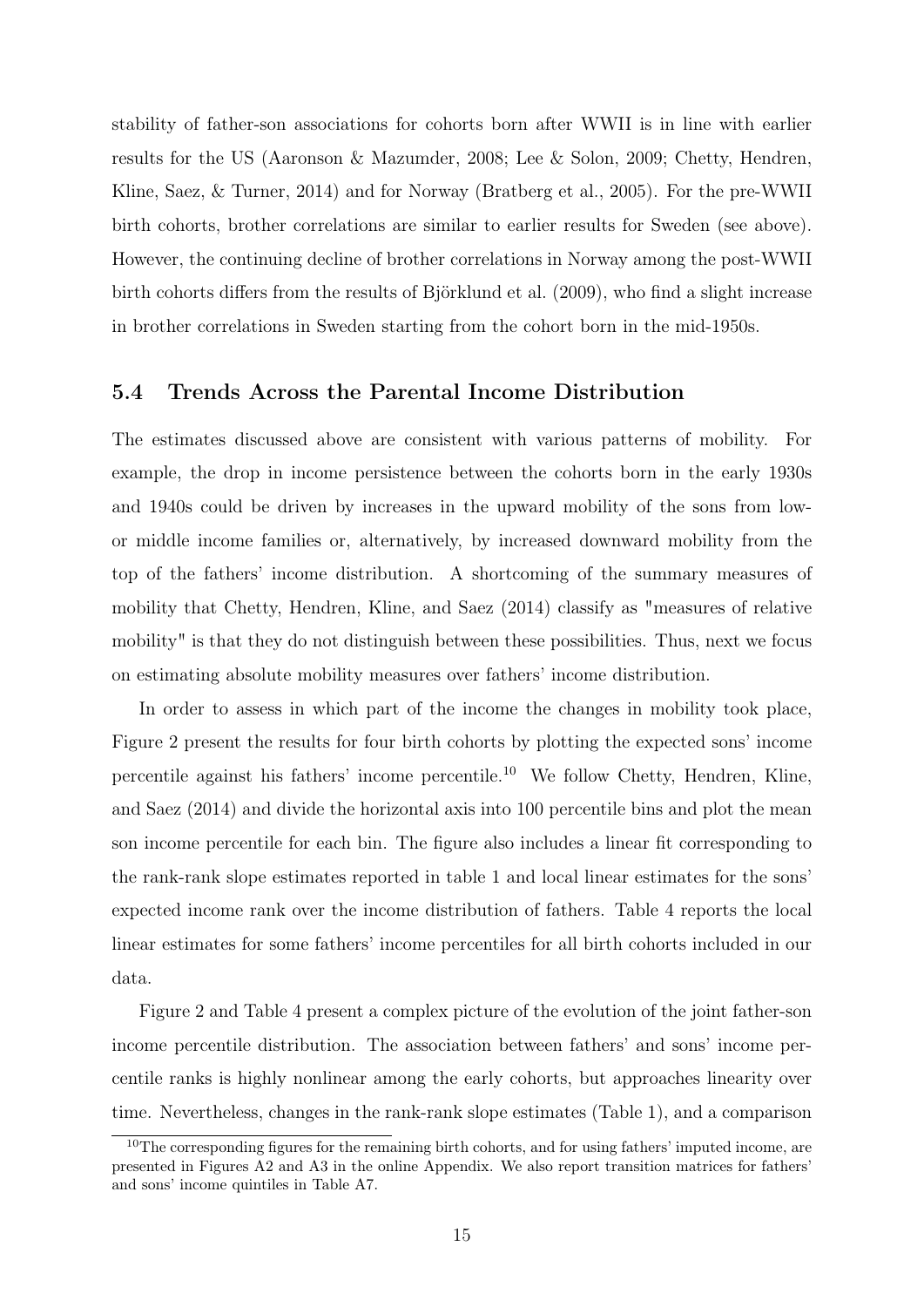of the predicted percentile ranks at the bottom and and the top of father's income distribution (Table 4), lead to similar conclusions: both suggest that the difference in average income ranks between sons coming from the top and the bottom of fathers' income distribution has dropped from roughly 30 to roughly 20 percentiles. On the other hand, the expected income percentiles remain remarkably stable for sons whose fathers are between the 50th and the 75th percentile, while the expected income rank for sons of fathers at the 25th percentile steadily increases over time. Furthermore, upward mobility from the bottom of father's income distribution increases among cohorts born before early 1940s and then declines from the late 1950s birth cohort onwards. Finally, and most notably, the average income percentile of sons of the highest-income fathers, declines steadily over time. For example, the expected percentile rank of sons of the fathers at the 95th percentile, declines from 67th for those born in the early 1930s into 60th for those born in the early 1970s.

In order to place our results into a context, we compare them to contemporary United States.<sup>11</sup> The expected income percentile of Norwegian men born in the 1932–33 cohorts to the fathers at the 95th income percentile, is very close to the expected percentile of Americans born in 1980–82 in families at the 95th percentile of the parental income distribution (67th in Norway vs. 66th in the US). On the other hand, the expected income percentile of Norwegians born in the 1930s to fathers at the 5th percentile, is already much higher than that in the contemporary United States (41st in Norway vs. 34th in the United States). It is also informative to contrast the changes over time in Norway to geographical variation in the contemporary U.S. According to the preferred measure used by Chetty, Hendren, Kline, and Saez (2014)–the expected income percentile of children growing up in families at the 25th percentile–Norwegian men born in 1932–33 experienced absolute upward mobility comparable to the mid-ranking locations in the current United States such as Denver or Buffalo. In contrast, the absolute upward mobility for Norwegian cohorts born in 1970–74 is comparable to the most mobile locations in the U.S. such as Salt Lake City or Pittsburgh.

<sup>&</sup>lt;sup>11</sup>The information for the United States is from the online Appendix to Chetty, Hendren, Kline, and Saez (2014). It is important to keep in mind that our measures refer to the personal income of the sons and their fathers, while Chetty, Hendren, Kline, and Saez (2014) measure income at the family level.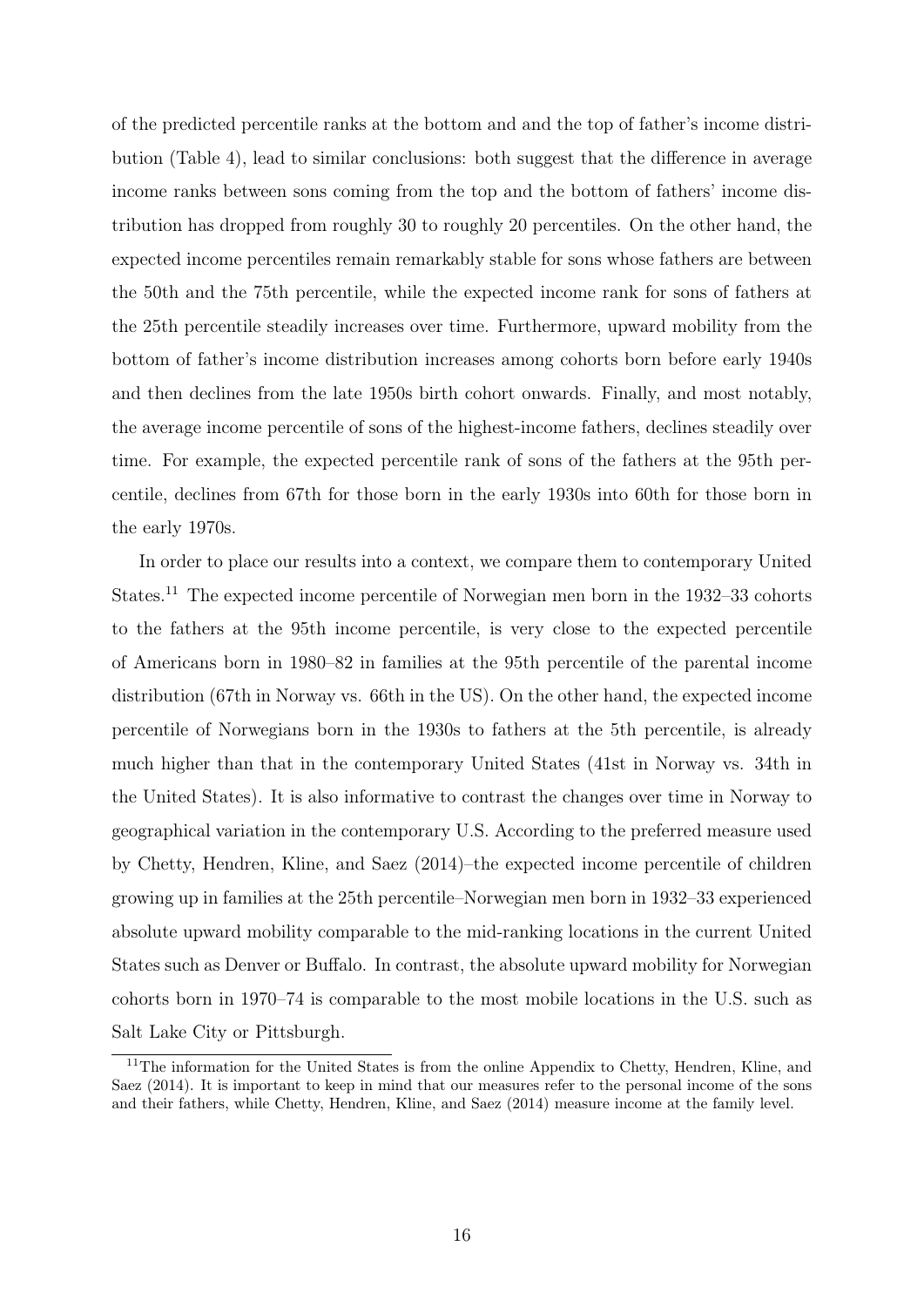### 6 Education as a Potential Mechanism

While several alternative mechanisms may give rise to changes in social mobility, much of the discussion has focused on the role of human capital and changes in the production technology. Theoretical work such as Becker and Tomes (1979), Solon (2004), Hassler et al. (2007), and Ichino et al. (2011) has shown that educational policies that decrease the cost of education for the offspring of disadvantaged families tend to increase social mobility.<sup>12</sup> On the other hand, changes in production technology that increase returns to skill may create incentives for the poor families to invest in education, and lead to higher mobility. In this section, we present a set of stylized facts that examine these potential mechanisms. However, we stress that our analysis is purely descriptive and thus does not provide strong evidence on the causal impacts of educational reforms or changes in the production process.

#### 6.1 Education and Income

Table 5 summarizes the trends in educational attainment in Norway over our observation period. Average years of education increased by 2.7 years or 27% between the cohorts born in the early 1930s and late the 1970s. These changes are partly due to the educational reforms discussed in section 2 that made attendance in secondary education universal. In addition, the share of the birth cohorts obtaining a college degree increased dramatically in parallel with the expansion of the college and university sector.

The next two columns of Table 5 present estimates from regressing log income at age 35 on years of education (column 3) or an indicator for having a college degree (column 4).<sup>13</sup> Between the cohorts born in the early 1930s and the late 1940s, the association between log income and years of education decreases by 18% and returns to a college degree by 31%. This change is consistent with the hypothesis that the increased supply of educated workers decreased returns to education. However, among cohorts born after 1950, returns to education increased substantially even though the supply of educated workers continued to increase. This pattern is consistent with demand for

 $12$ See Björklund and Salvanes (2011) for an overview of empirical research on education and family background.

 $13\text{In}$  Figure A4 in the online Appendix we show that the relationship between income and years of education is roughly linear and thus single regression coefficients provide a meaningful summarization of this association.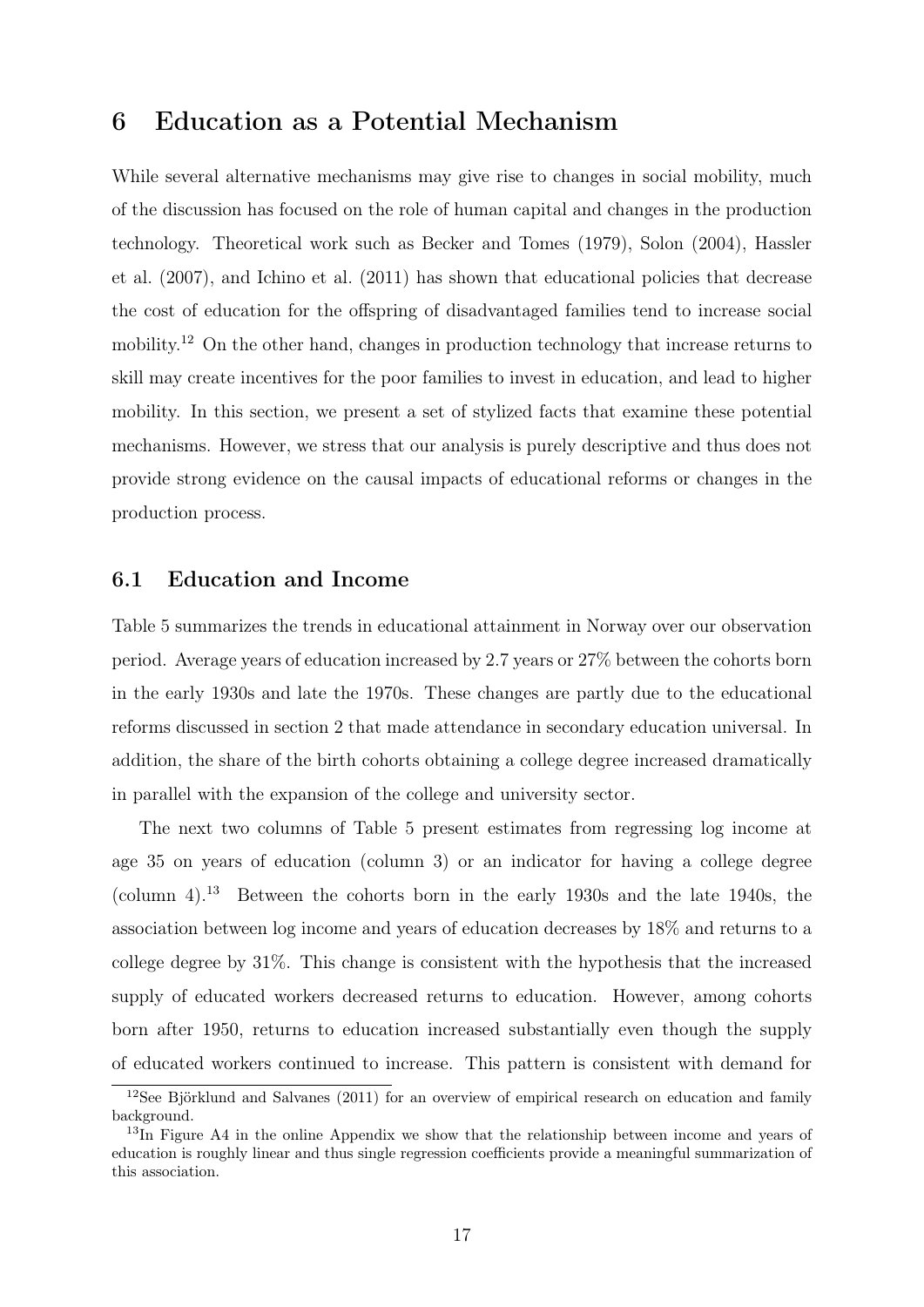educated workers increasing faster than the supply (see e.g. Goldin and Katz (2009) for  $discussion$ <sup>14</sup>

#### 6.2 Education and Parental Background

We now turn to changes in the relationship between educational attainment and family background. Figure 3 and Table A12 present the results for years of education using an identical approach as used in section 5.4 for income percentile ranks. That is, we use local linear regressions to estimate the expected years of education across the fathers' income percentile.

Figure 3 reveals a highly convex relationship between parental background and years of education, particularly among the early birth cohorts. For the cohorts born between the 1930s and the 1950s, the relationship is very steep above the 80th percentile rank and fairly flat below that. For the later birth cohorts, the relationship slowly becomes more linear as the sons of the low- and middle-income fathers steadily increase their educational attainment, while the education of sons of the high-income fathers remains remarkably stable. As a consequence, the gap between the expected years of education of sons born to the fathers at the 95th and 5th percentiles decreases from three to two years between cohorts born in the late 1930s and early 1970s (table A12).<sup>15</sup>

Figure 4 and Table 7 repeat the analysis for the likelihood of the son obtaining a college degree. The pattern is qualitatively similar as for years of education, but more pronounced across fathers' income distribution. About a tenth of the sons born in the 1930s into families below the 70th percentile in fathers' income distribution, had a college degree, while almost 70% of the sons of the highest income families did. Above the 80th percentile, the association between fathers' income rank and sons' likelihood of getting a college degree was very steep. The strong association at the top of the distribution remains

<sup>&</sup>lt;sup>14</sup>For brevity, we refer to the association between income and educational attainment as "returns to education". We recognize that this association may not measure a causal relationship, because unobserved factors are likely to affect educational choices. Furthermore, the nature of the selection process may change over time.

<sup>15</sup>For completeness, columns 5–6 of Table 5 report estimates from regressing sons' years of education on fathers' observed income percentile. These estimates, and those reported in the first column of Table A12, indicate that men born in 1932–33 for whom we observe fathers' income in the tax register, have low educational attainment. The most likely explanation is that for this cohort, we can observe fathers at age 55–64 in 1967 only if the father was quite young when the son was born. In the online Appendix, we show that the expected years of education evolve smoothly over the early birth cohorts when we replicate Table A12 using fathers' imputed income.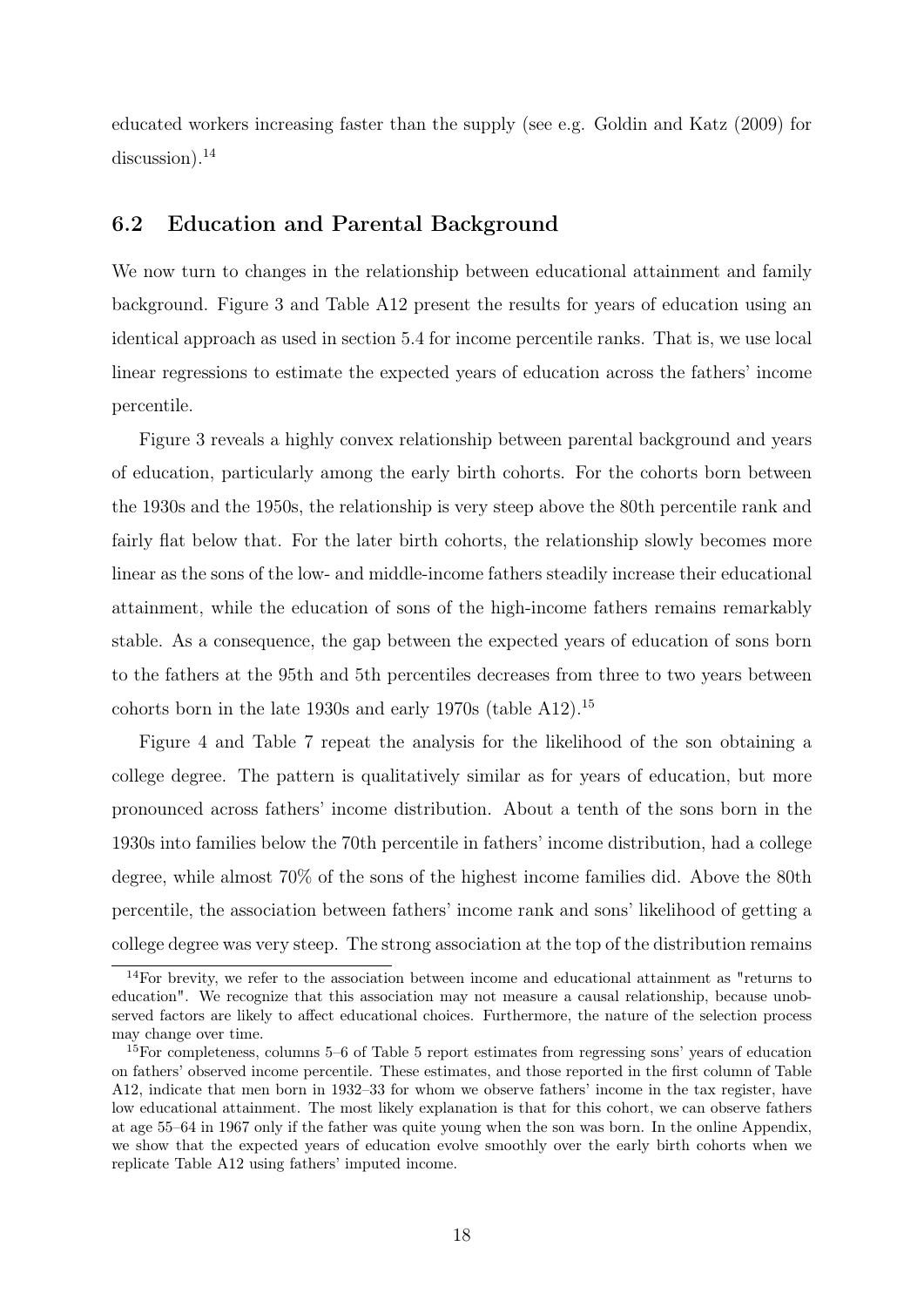over time, even though the pattern otherwise becomes more linear as the likelihood to obtain a college degree increases amon the sons of low-income, and particularly, middleincome fathers.

### 7 Conclusions

In this paper, we have documented trends in social mobility among Norwegian men during the period when Norway transformed from a poor and unequal country into one of the world's richest economies with extensive redistributive institutions. According to all of our measurement approaches, social mobility increased between cohorts born in the early 1930s and the early 1940s. The increase in mobility coincides with an equalization in educational attainment across fathers' income distribution and declining association between income and education. These patterns are consistent with a hypothesis that the expansion of public provision of education simultaneously leveled educational opportunities and a reduced returns to education. However, it is important to keep in mind that these results are purely descriptive. Thus examining the causal impact of educational reforms affecting these birth cohorts may be a particularly promising avenue for future research.

The results for the post-WWII birth cohorts are more mixed. Father-son income correlations remained stable between cohorts born in the late 1940s and the early 1970s, while brother correlations and the expected income rank of the sons of the highest and lowest earning fathers declined. At the same time, returns to education increased and the educational attainment of children coming from low- and middle-income families grew rapidly. These patterns are consistent with a hypothesis that increasing returns to education would tend to reduce social mobility, while the continuing equalization of educational attainment would push towards more mobility. A possible interpretation is that these forces largely offset each other during this period. We stress again, that while the stylized facts are consistent with such an interpretation, there remains much scope for future research that would put these hypotheses into a more rigorous test.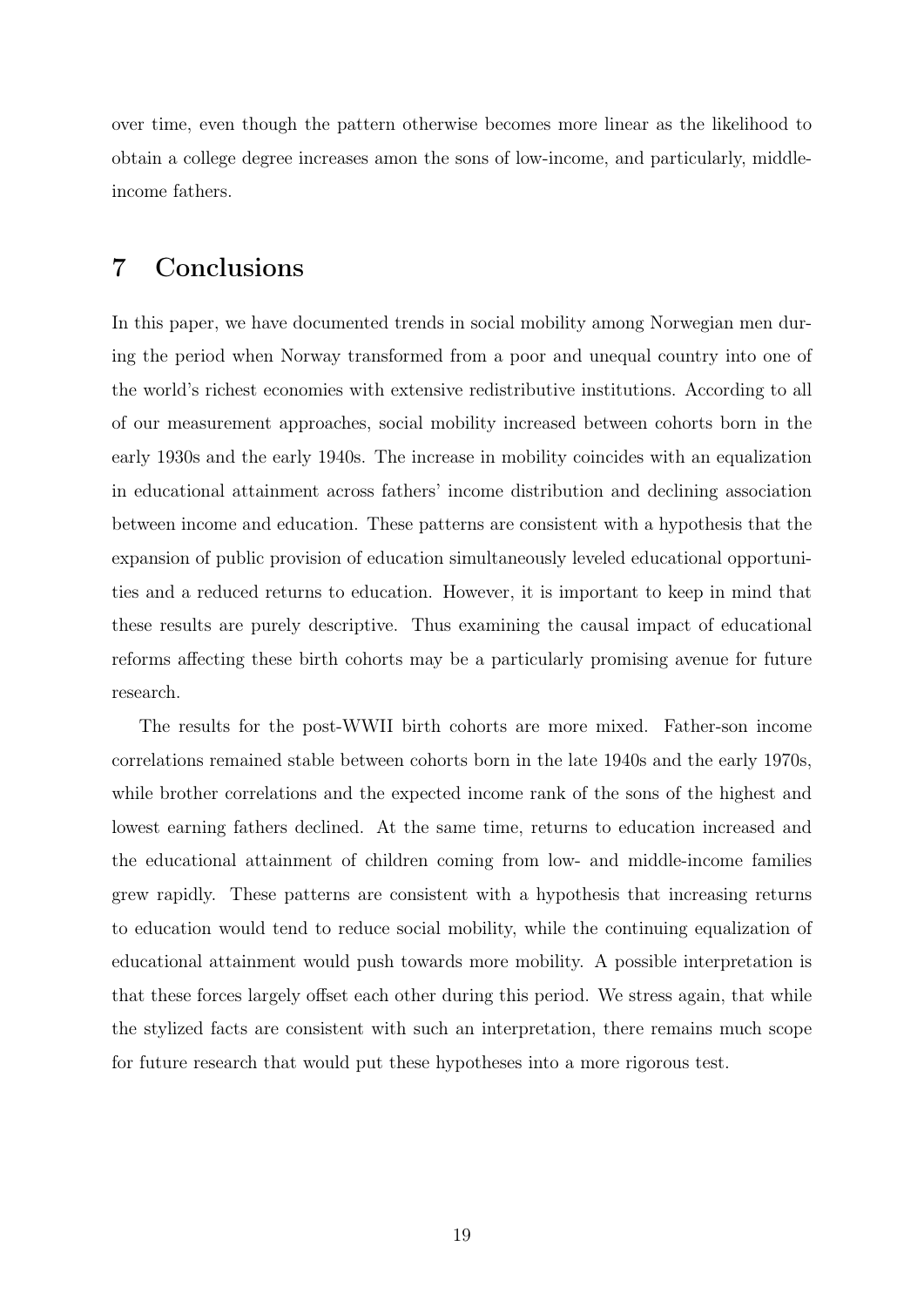# References

- Aaberge, R., & Atkinson, A. B. (2010). Top Incomes in Norway. Top Incomes: A Global Perspective, 2.
- Aaronson, D., & Mazumder, B. (2008). Intergenerational economic mobility in the United States, 1940 to 2000. Journal of Human Resources, 43 (1), 139–172.
- Becker, G. S., & Tomes, N. (1979). An equilibrium theory of the distribution of income and intergenerational mobility. The Journal of Political Economy, 1153–1189.
- Bhuller, M., Mogstad, M., & Salvanes, K. G. (in press). Life cycle earnings, education premiums and internal rates of return. Journal of Labor Economics.
- Björklund, A., & Jäntti, M. (2009). Intergenerational income mobility and the role of family background. Oxford Handbook of Economic Inequality, Oxford University Press, Oxford, 491–521.
- Björklund, A., Jäntti, M., & Lindquist, M. J. (2009). Family background and income during the rise of the welfare state: Brother correlations in income for Swedish men born 1932–1968. Journal of Public Economics, 93 (5), 671–680.
- Björklund, A., & Salvanes, K. G. (2011). Education and family background: Mechanisms and policies. In S. M. Eric A. Hanushek & L. Woessmann (Eds.), *Handbook of the* Economics of Education (Vol. 3, p. 201 - 247). Elsevier.
- Black, S. E., & Devereux, P. J. (2011). Recent developments in intergenerational mobility. Handbook of Labor Economics, 4, 1487–1541.
- Blanden, J., Goodman, A., Gregg, P., & Machin, S. (2011). Changes in Intergenerational Mobility in Britain. In M. Corak (Ed.), Generational Income Mobility in North America and Europe (pp. 122–146). Cambridge University Press.
- Böhlmark, A., & Lindquist, M. J. (2006). Life-cycle variations in the association between current and lifetime income: Replication and extension for sweden. Journal of Labor Economics, 24 (4), 879–896.
- Bratberg, E., Nilsen, Ø. A., & Vaage, K. (2005). Intergenerational earnings mobility in Norway: Levels and trends. The Scandinavian Journal of Economics,  $107(3)$ , 419–435.
- Bratsberg, B., Røed, K., Raaum, O., Naylor, R., Eriksson, T., et al. (2007). Nonlinearities in intergenerational earnings mobility: Consequences for cross-country comparisons. Economic Journal, 117 (519), C72–C92.
- Bütikofer, A., Løken, K. V., & Salvanes, K. (2016). Long-term consequences of access to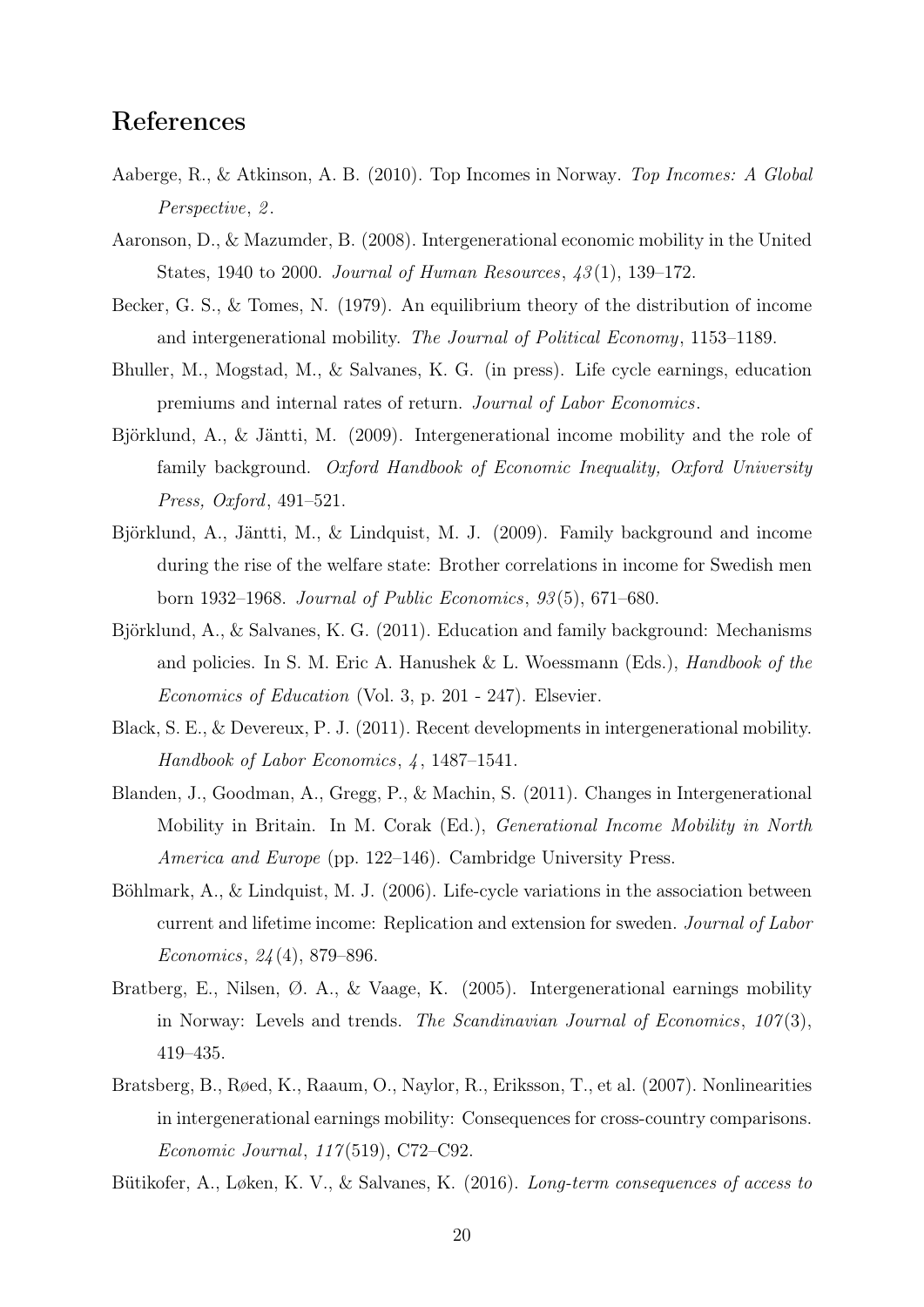well-child visits. (IZA DP 9546)

- Bütikofer, A., Mølland, E., & Salvanes, K. G. (2016). Introducing a Free Nutritious School Breakfast: Long-Term Impacts on Education and Adult Earnings. (Working paper, Norwegian School of Economics)
- Carneiro, P., Løken, K. V., & Salvanes, K. G. (2015). A flying start? maternity leave benefits and long-run outcomes of children. Journal of Political Economy, 123 (2), 365–412.
- Chetty, R., Hendren, N., Kline, P., & Saez, E. (2014). Where is the land of opportunity? The geography of intergenerational mobility in the United States. Quarterly Journal of Economics, 129 (4), 1553–1623.
- Chetty, R., Hendren, N., Kline, P., Saez, E., & Turner, N. (2014). Is the United States still a land of opportunity? Recent trends in intergenerational mobility. American Economic Review, 104 (5), 141–47.
- Clark, G. (2012). What is the true rate of social mobility in Sweden? A surname analysis, 1700-2012. Manuscript, Univ. California, Davis.
- Corak, M. (2013). Income inequality, equality of opportunity, and intergenerational mobility. *Journal of Economic Perspectives*, 27(3), 79-102.
- Goldin, C. D., & Katz, L. F. (2009). The Race between Education and Technology. Harvard University Press.
- Grytten, O. H. (2004). The gross domestic product for norway, 1830–2003. (Occasional Papers, Bank of Norway)
- Grytten, O. H. (2014). Growth in public finances as tool for control: Norwegian development 1850-1950. (Working paper, Norwegian School of Economics)
- Haider, S., & Solon, G. (2006). Life-cycle variation in the association between current and lifetime earnings. American Economic Review, 96 (4), 1308–1320.
- Hassler, J., Mora, J. V. R., & Zeira, J. (2007). Inequality and mobility. Journal of Economic Growth, 12 (3), 235–259.
- Ichino, A., Karabarbounis, L., & Moretti, E. (2011). The political economy of intergenerational income mobility. *Economic Inquiry*,  $\mu$ 9(1), 47–69.
- Jäntti, M., & Jenkins, S. P. (2013). Income mobility.
- Lee, C.-I., & Solon, G. (2009). Trends in intergenerational income mobility. The Review of Economics and Statistics, 91 (4), 766–772.
- Lefranc, A., & Trannoy, A. (2005). Intergenerational earnings mobility in France: Is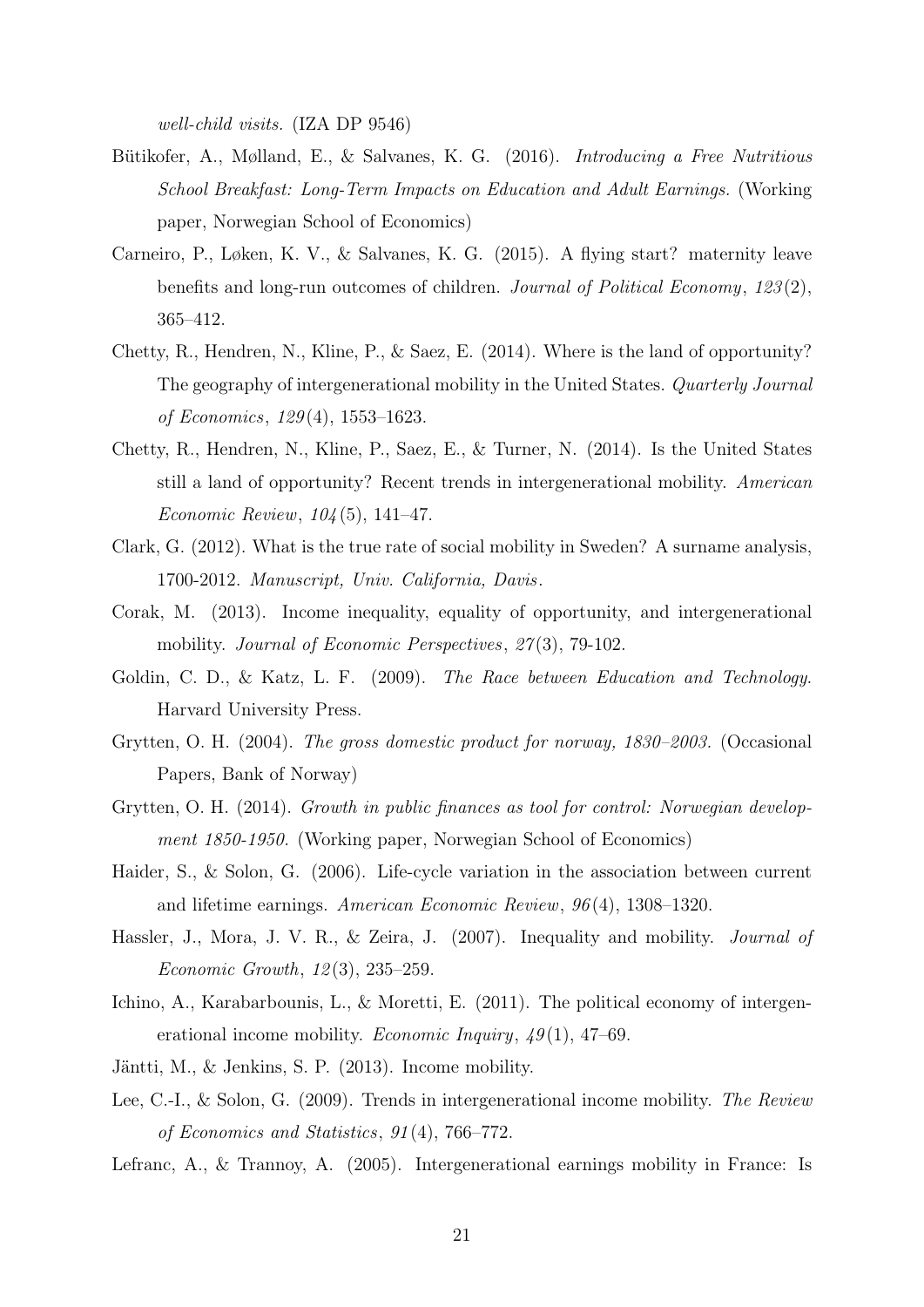France more mobile than the US? Annales d'Economie et de Statistique, 57–77.

- Lindahl, M., Palme, M., Sandgren Massih, S., & Sjögren, A. (2015). Long-term intergenerational persistence of human capital: An empirical analysis of four generations. Journal of Human Resources,  $50(1)$ , 1–33.
- Long, J., & Ferrie, J. (2013). Intergenerational occupational mobility in Great Britain and the United States since 1850. The American Economic Review, 103 (4), 1109–1137.
- Modalsli, J. (2015). Intergenerational mobility in norway, 1865-2011. (Statistics Norway DP 798)
- Nicoletti, C., & Ermisch, J. F. (2008). Intergenerational earnings mobility: changes across cohorts in britain. The BE Journal of Economic Analysis  $\mathcal B$  Policy,  $\mathcal I(2)$ .
- Nybom, M., & Stuhler, J. (2014). Biases in standard measures of intergenerational income dependence. (Mimeo)
- Olivetti, C., & Paserman, M. D. (2015). In the Name of the Son (and the Daughter): Intergenerational Mobility in the United States, 1850-1940. American Economic Review, 105 (8), 2695-2724.
- Olivetti, C., Paserman, M. D., & Salisbury, L. (2013). Intergenerational mobility across three generations in the 19th century: Evidence from the US Census (Tech. Rep.). Mimeo., Boston University.
- Pekkala, S., & Lucas, R. E. (2007). Differences across cohorts in Finnish intergenerational income mobility. *Industrial Relations*,  $46(1)$ , 81-111.
- Rossow, I., & Amundsen, A. (1986). The Norwegian Conscript Study: A Description of Data Collection, Linkage of Registers, and Establishment of Data Files. (Unpublished manuscript)
- Solon, G. (1992). Intergenerational income mobility in the united states. The American Economic Review, 393–408.
- Solon, G. (1999). Intergenerational mobility in the labor market. *Handbook of labor* economics, 3, 1761-1800.
- Solon, G. (2004). A model of intergenerational mobility variation over time and place. Generational income mobility in North America and Europe , 38–47.
- Statistics Norway. (1950). Skattestatistikken for Budsjettåret 1948 (Tax Statistics  $1947/48$ ). (Oslo)
- Statistics Norway. (1995). Historical statistics 1994. (Oslo and Kongsvinger: Statistisk Sentralbyrå)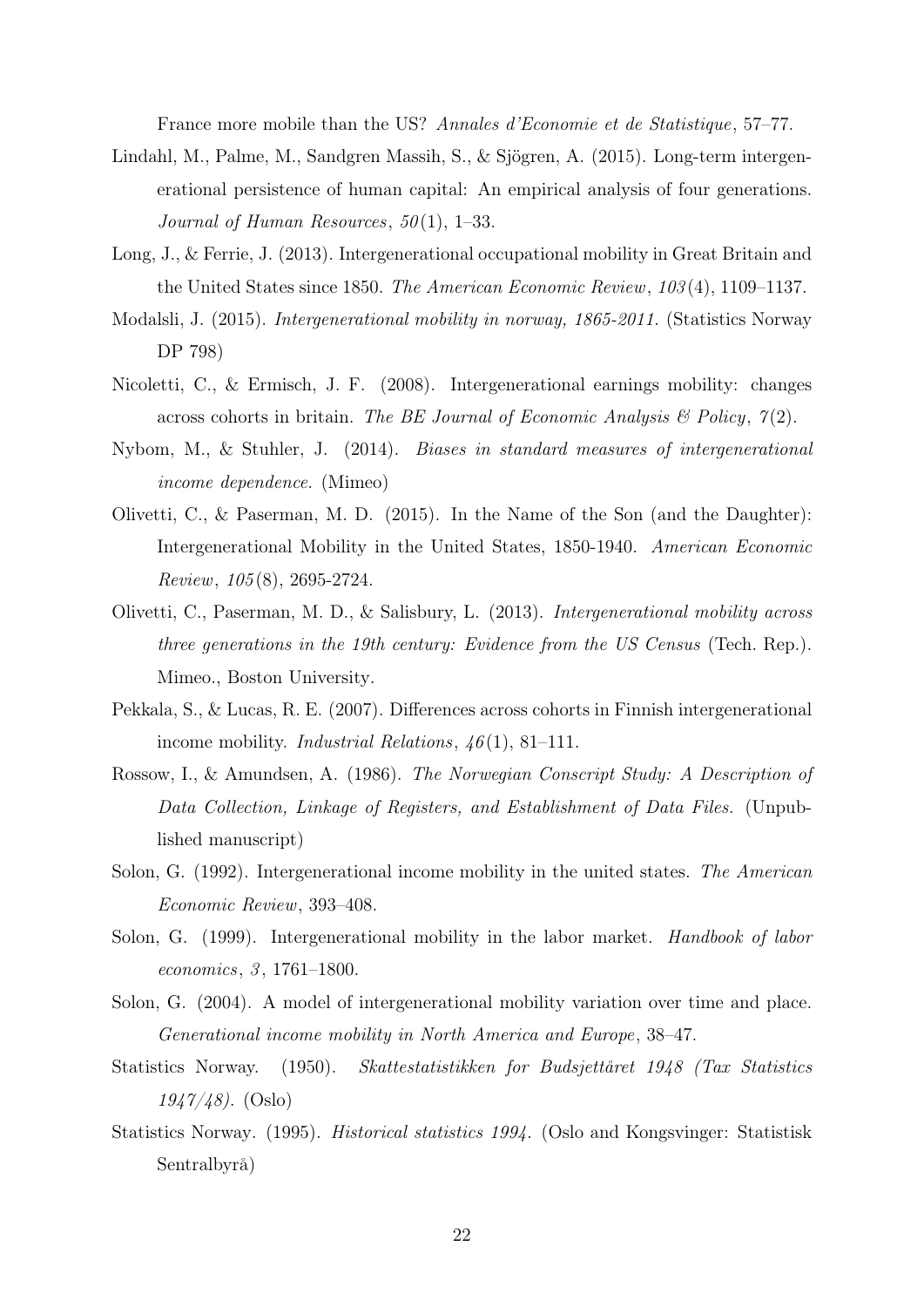

Figure 1: Trends in social mobility

Note: This figure presents the point estimates for rank-rank slopes from regressing son's income percentile on father's income percentile, intergenerational income elasticities from regressing son's log income on father's log income, and brother income correlations estimated using the GMM approach of Björklund et al. (2009). Each estimate comes from a separate regression. In the intergenerational regressions, son's income is measured at age 35 and father's income at age 55–64 using pre-tax annual income. Intergenerational income elasticities are estimated using a sample that omits the top and bottom decile of fathers' income distribution. For brother correlations, we use pre-tax annual income at age 35–44 and include only brothers born within seven calendar years of each other.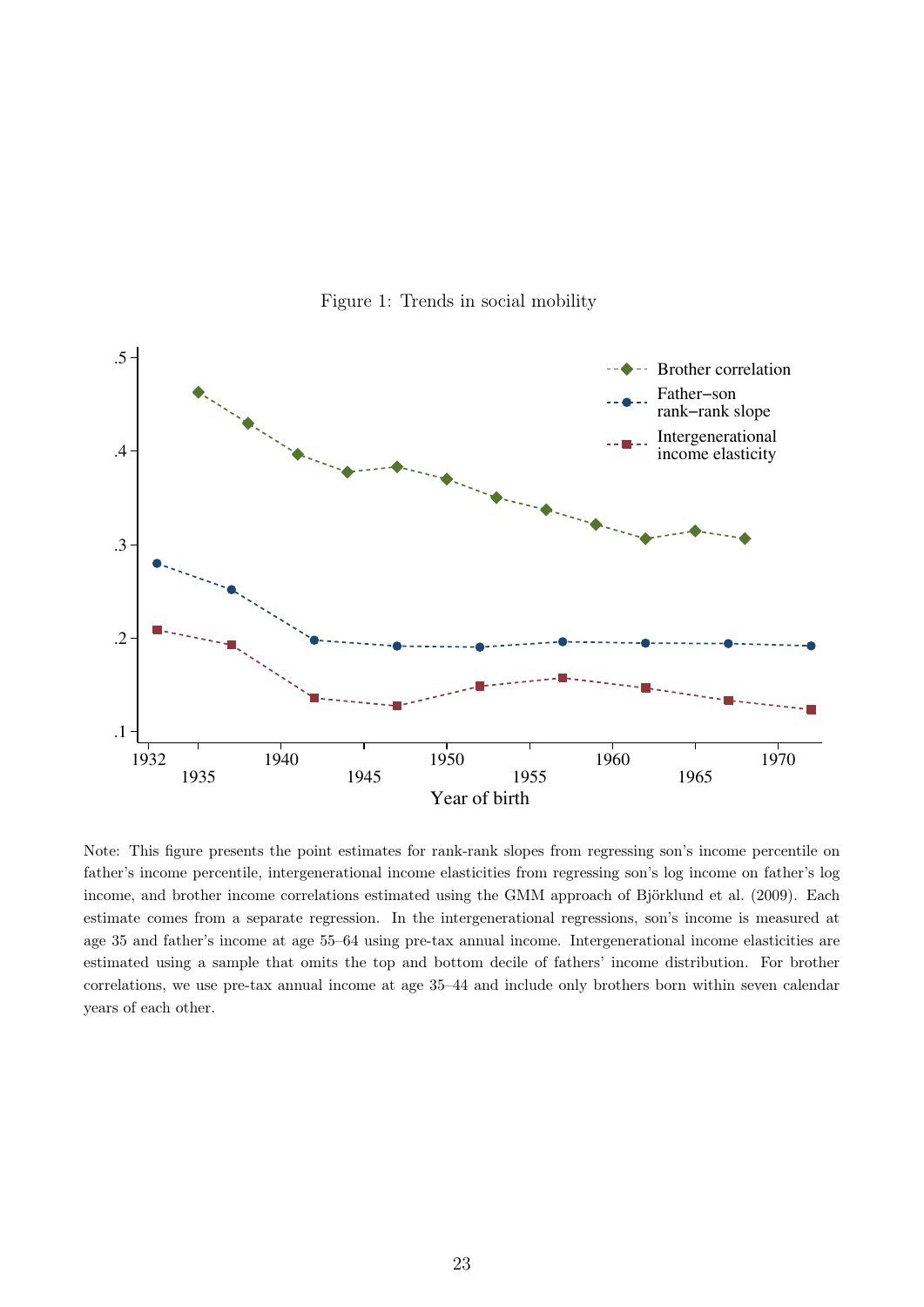



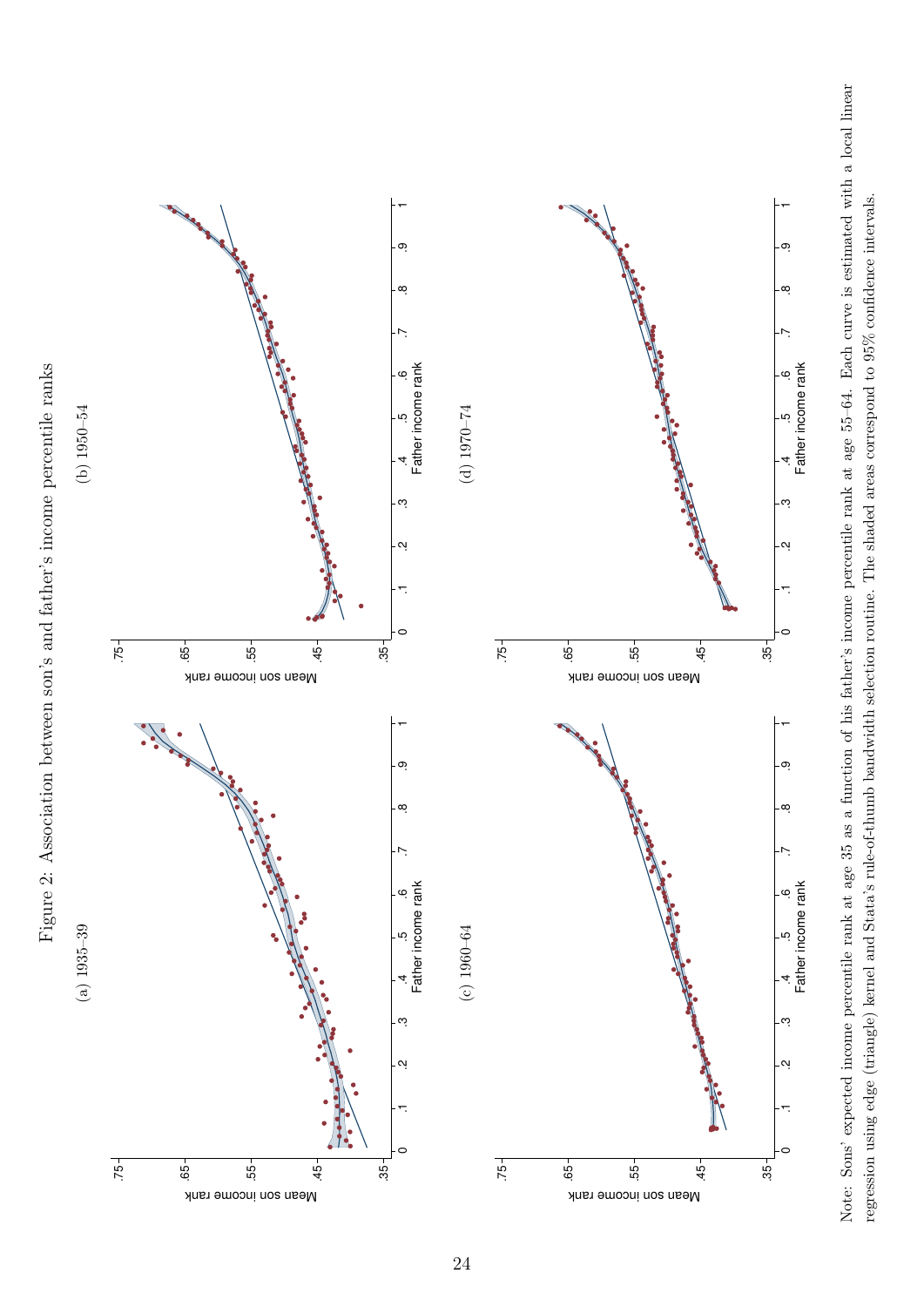

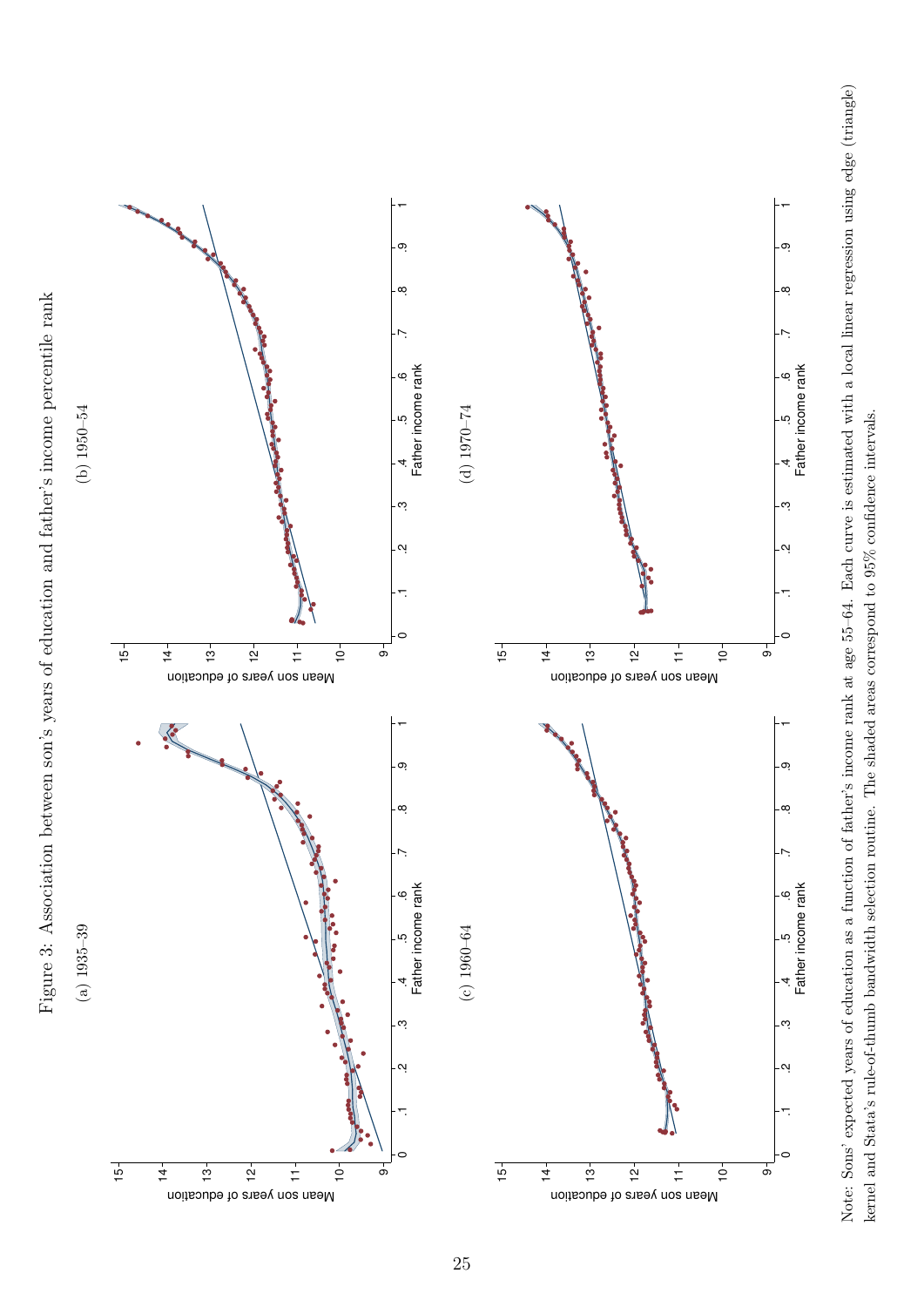



 $\mathbf{\color{red}C}$ 

 .1 .2 .3 .4 .5 .6 .7 .8 .9 1 Father income rank

<u>ب</u>

4

က

ڢ

Father income rank

c

 $\sigma$ 

 $\alpha$ 

 .1 .2 .3 .4 .5 .6 .7 .8 .9 1 Father income rank

.<br>ب

4

Ċ.

ဖ

Father income rank

ၜ

 $\alpha$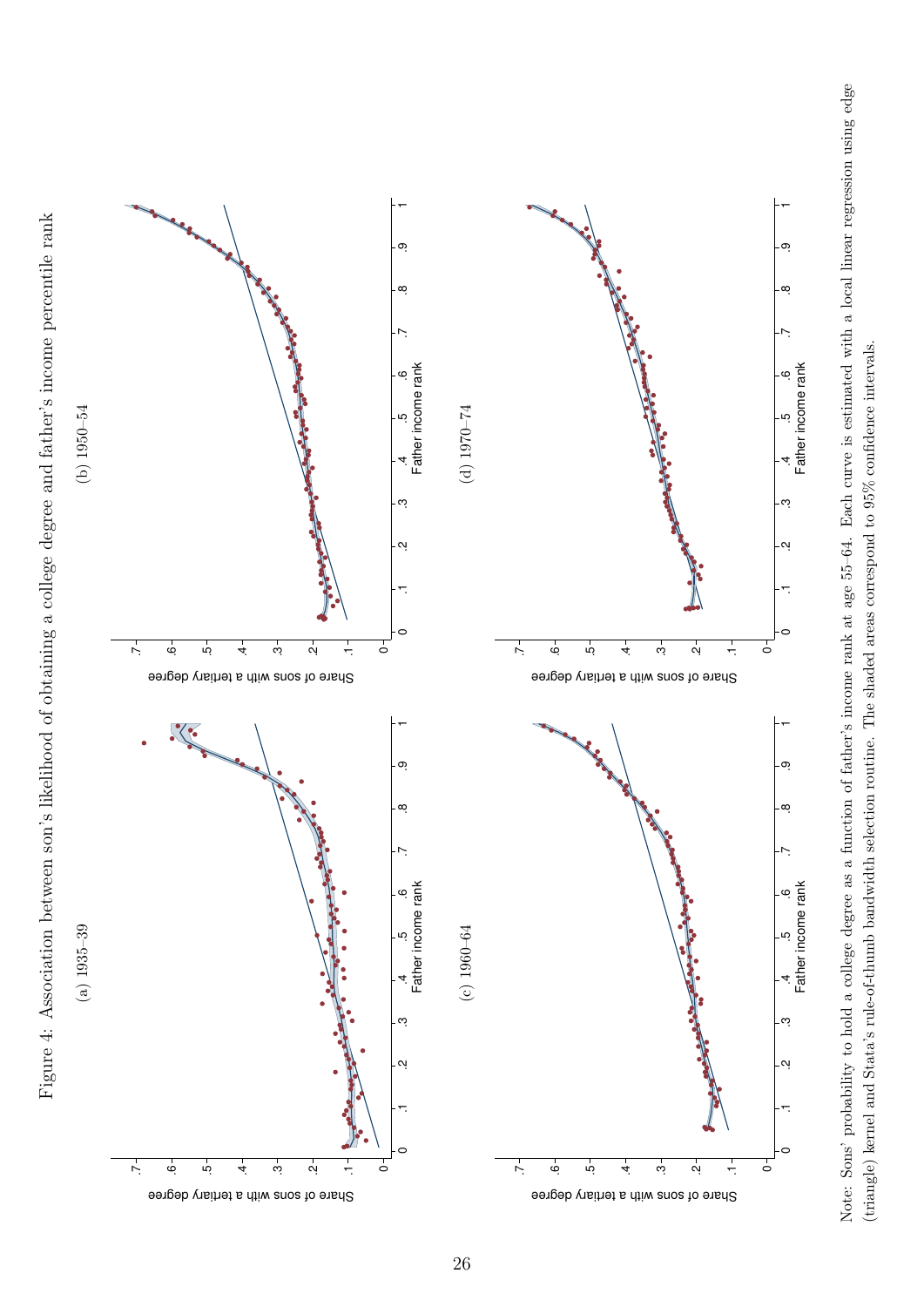|                                                                                                                                     |         |         |                |               | Son's birth cohort |                                                            |                                                                               |         |         |
|-------------------------------------------------------------------------------------------------------------------------------------|---------|---------|----------------|---------------|--------------------|------------------------------------------------------------|-------------------------------------------------------------------------------|---------|---------|
|                                                                                                                                     | 1932    | 1935    | 1940           | 1945          | 1950               | 1955                                                       | 1960                                                                          | 1965    | 1970    |
|                                                                                                                                     | $-33$   | $-39$   | $\overline{4}$ | $\frac{1}{2}$ | $-54$              | <b>69-</b>                                                 | $\ddot{\phi}$                                                                 | $-69$   | $-74$   |
|                                                                                                                                     |         |         |                |               |                    | A: Father's average percentile rank at age $55{\text -}64$ |                                                                               |         |         |
| Father's income percentile                                                                                                          | 0.280   | 0.252   | 0.198          | 0.192         | 0.190              | 0.196                                                      | 0.195                                                                         | 0.194   | 0.192   |
|                                                                                                                                     | (0.015) | (0.006) | (0.004)        | (0.003)       | (0.003)            | (0.003)                                                    | (0.003)                                                                       | (0.002) | (0.003) |
| Constant                                                                                                                            | 0.322   | 0.380   | 0.419          | 0.416         | 0.411              | 0.407                                                      | 0.410                                                                         | 0.405   | 0.406   |
|                                                                                                                                     | (0.009) | (0.003) | (0.002)        | (0.002)       | (0.002)            | (0.001)                                                    | (0.001)                                                                       | (0.001) | (0.001) |
| Observations                                                                                                                        | 3,909   | 32,114  | 78,526         | 130,079       | 140,411            | 150,457                                                    | 152,663                                                                       | 165,436 | 56,723  |
| $\ensuremath{R^2}$                                                                                                                  | 0.08    | 0.06    | 0.04           | 0.04          | 0.04               | 0.04                                                       | 0.04                                                                          | 0.04    | 0.04    |
|                                                                                                                                     |         |         |                |               |                    |                                                            | B: Father's average precentile rank at age $55-64$ , excluding bottom and top |         | decile  |
| Father's income percentile                                                                                                          | 0.272   | 0.217   | 0.173          | 0.174         | 0.173              | 0.182                                                      | 0.180                                                                         | 0.176   | 0.163   |
|                                                                                                                                     | (0.021) | (0.007) | (0.005)        | (0.004)       | (0.004)            | (0.004)                                                    | (0.003)                                                                       | (0.003) | (0.004) |
| Constant                                                                                                                            | 0.314   | 0.386   | 0.421          | 0.415         | 0.411              | 0.406                                                      | 0.410                                                                         | 0.411   | 0.420   |
|                                                                                                                                     | (0.011) | (0.004) | (0.003)        | (0.002)       | (0.002)            | (0.002)                                                    | (0.002)                                                                       | (0.002) | (0.002) |
| Observations                                                                                                                        | 3,125   | 25,688  | 62,803         | 104,037       | 112,312            | 120,379                                                    | 121,213                                                                       | 129,554 | 23,326  |
| $R^2$                                                                                                                               | 0.05    | 0.03    | 0.02           | 0.02          | 0.02               | 0.02                                                       | 0.02                                                                          | 0.02    | 0.02    |
|                                                                                                                                     |         |         |                |               |                    | C: Father's imputed income rank                            |                                                                               |         |         |
| Father's earnigs precentile                                                                                                         | 0.251   | 0.214   | 0.165          | 0.148         | 0.133              |                                                            |                                                                               |         |         |
|                                                                                                                                     | (0.005) | (0.004) | (0.003)        | (0.003)       | (0.003)            |                                                            |                                                                               |         |         |
| Constant                                                                                                                            | 0.377   | 0.383   | 0.426          | 0.432         | 0.437              |                                                            |                                                                               |         |         |
|                                                                                                                                     | (0.003) | (0.002) | (0.002)        | (0.001)       | (0.001)            |                                                            |                                                                               |         |         |
| Observations                                                                                                                        | 31,568  | 55,075  | 97,074         | 142,569       | 145,105            |                                                            |                                                                               |         |         |
| $\ensuremath{R^2}$                                                                                                                  | 0.07    | 0.05    | 0.03           | 0.02          | 0.02               |                                                            |                                                                               |         |         |
| Note: Estimates and robust standard errors (in paratheses) from regressing son's income percentile at age 35 in his birth cohort on |         |         |                |               |                    |                                                            |                                                                               |         |         |
| measures of his father's income percentile.                                                                                         |         |         |                |               |                    |                                                            |                                                                               |         |         |

| こくこくこく こくこくこく<br>١   |
|----------------------|
| :<br>احداث<br>Ó<br>ā |
| ٢                    |
|                      |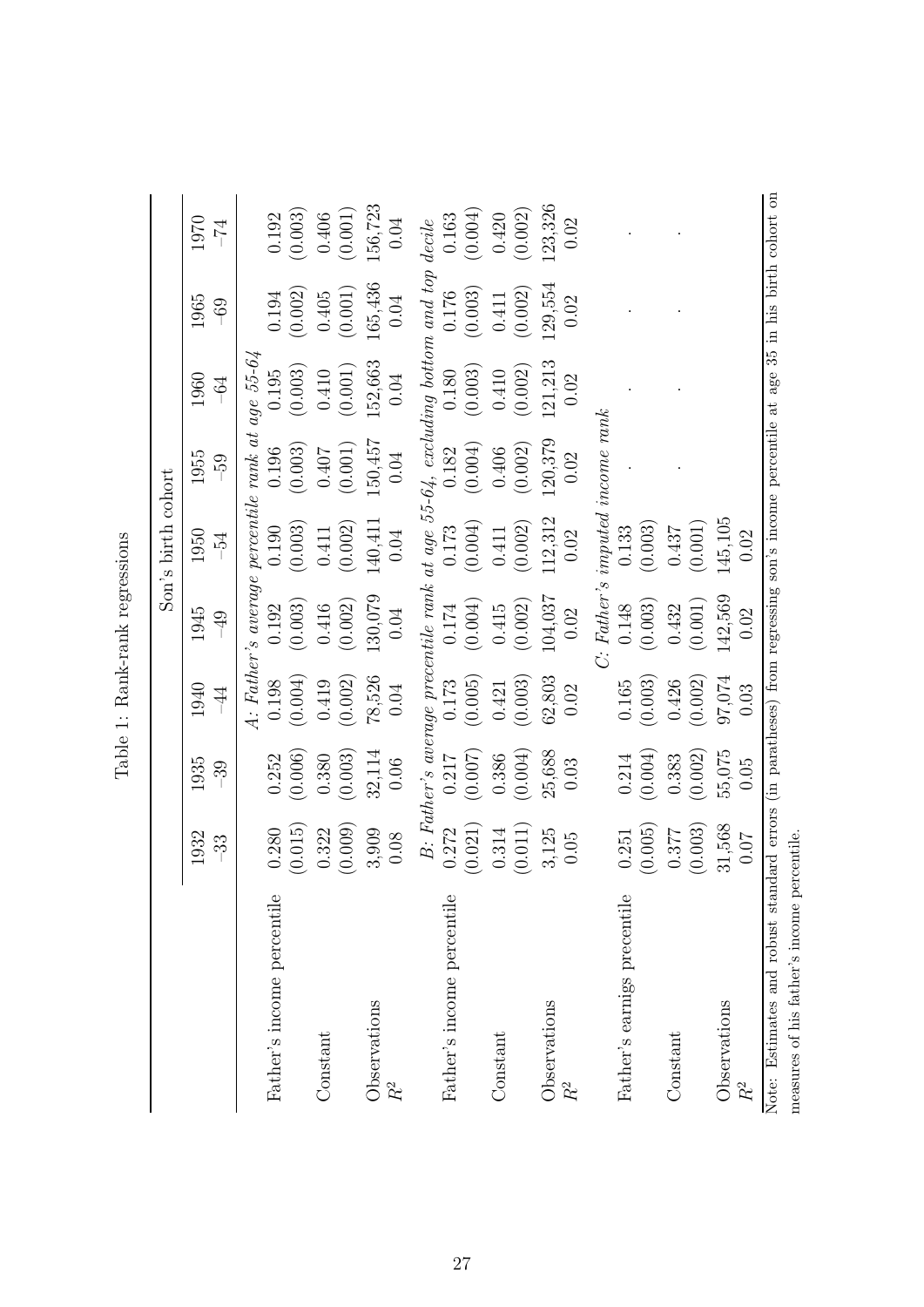|                                                                                                                              |                  |                  |                        |                                                  | $S\text{on's birth cohort}$   |                  |                  |                                 |                     |
|------------------------------------------------------------------------------------------------------------------------------|------------------|------------------|------------------------|--------------------------------------------------|-------------------------------|------------------|------------------|---------------------------------|---------------------|
|                                                                                                                              | 1932<br>-33      | 1935<br>-39      | 1940<br>$\overline{4}$ | 1945<br>$-49$                                    | 1950<br>$-54$                 | 1955<br>$-59$    | 1960<br>$-64$    | 1965<br>$-69$                   | 1970<br>$\bar{V}$ – |
|                                                                                                                              |                  |                  |                        | A: Father's average income at age $55-64$ , full |                               |                  |                  |                                 |                     |
| Father's log income                                                                                                          | (0.011)<br>0.121 | (0.004)<br>0.109 | (0.002)<br>0.069       | (0.002)<br>0.064                                 | (0.002)<br>0.007              | (0.002)<br>0.068 | (0.002)<br>0.064 | (0.002)<br>0.062                | (0.002)<br>0.060    |
| Observations                                                                                                                 | 3,529<br>0.05    | 29,634<br>0.03   | 72,165<br>0.02         | 117,057<br>0.01                                  | 123,032                       | 126,959          | 126,706          | 136,156                         | 130,623<br>0.01     |
|                                                                                                                              |                  |                  |                        |                                                  | 0.01                          | 0.01             | 0.01             | 0.01                            |                     |
|                                                                                                                              | $\dot{B}$ .      | Father's         |                        | average income at age $55-64$ ,                  |                               |                  |                  | excluding bottom and top decile |                     |
| Father's log income                                                                                                          | 0.209            | 0.193            | 0.136                  | 0.127                                            | 0.149                         | 0.158            | 0.147            | 0.133                           | 0.123               |
|                                                                                                                              | (0.020)          | (0.008)          | (0.005)                | (0.004)                                          | (0.005)                       | (0.005)          | (0.005)          | (0.004)                         | (0.004)             |
| Observations                                                                                                                 | 2,826            | 23,797           | 57,907                 | 93,995                                           | 98,733                        | 102,074          | 101,834          | 109,376                         | 104,934             |
| $R^2$                                                                                                                        | 0.04             | 0.03             | 0.02                   | 0.01                                             | 0.01                          | 0.01             | 0.01             | 0.01                            | 0.01                |
|                                                                                                                              |                  |                  |                        |                                                  | $C$ : Father's imputed income |                  |                  |                                 |                     |
| Father's log income                                                                                                          | 0.229            | 0.228            | 0.156                  | 0.143                                            | 0.142                         |                  |                  |                                 |                     |
|                                                                                                                              | (0.006)          | (0.005)          | (0.004)                | (0.003)                                          | (0.004)                       |                  |                  |                                 |                     |
| Observations                                                                                                                 | 29,879           | 51,581           | 91,497                 | 133,976                                          | 135,891                       |                  |                  |                                 |                     |
| $R^2$                                                                                                                        | 0.05             | 0.04             | 0.02                   | $\rm 0.01$                                       | 0.01                          |                  |                  |                                 |                     |
| Note: Estimates and robust standard errors (in paratheses) from regressing son's log income at age 35 in his birth cohort on |                  |                  |                        |                                                  |                               |                  |                  |                                 |                     |
| measures of his father's                                                                                                     | log income.      |                  |                        |                                                  |                               |                  |                  |                                 |                     |

Table 2: Intergenerational income elasticities Table 2: Intergenerational income elasticities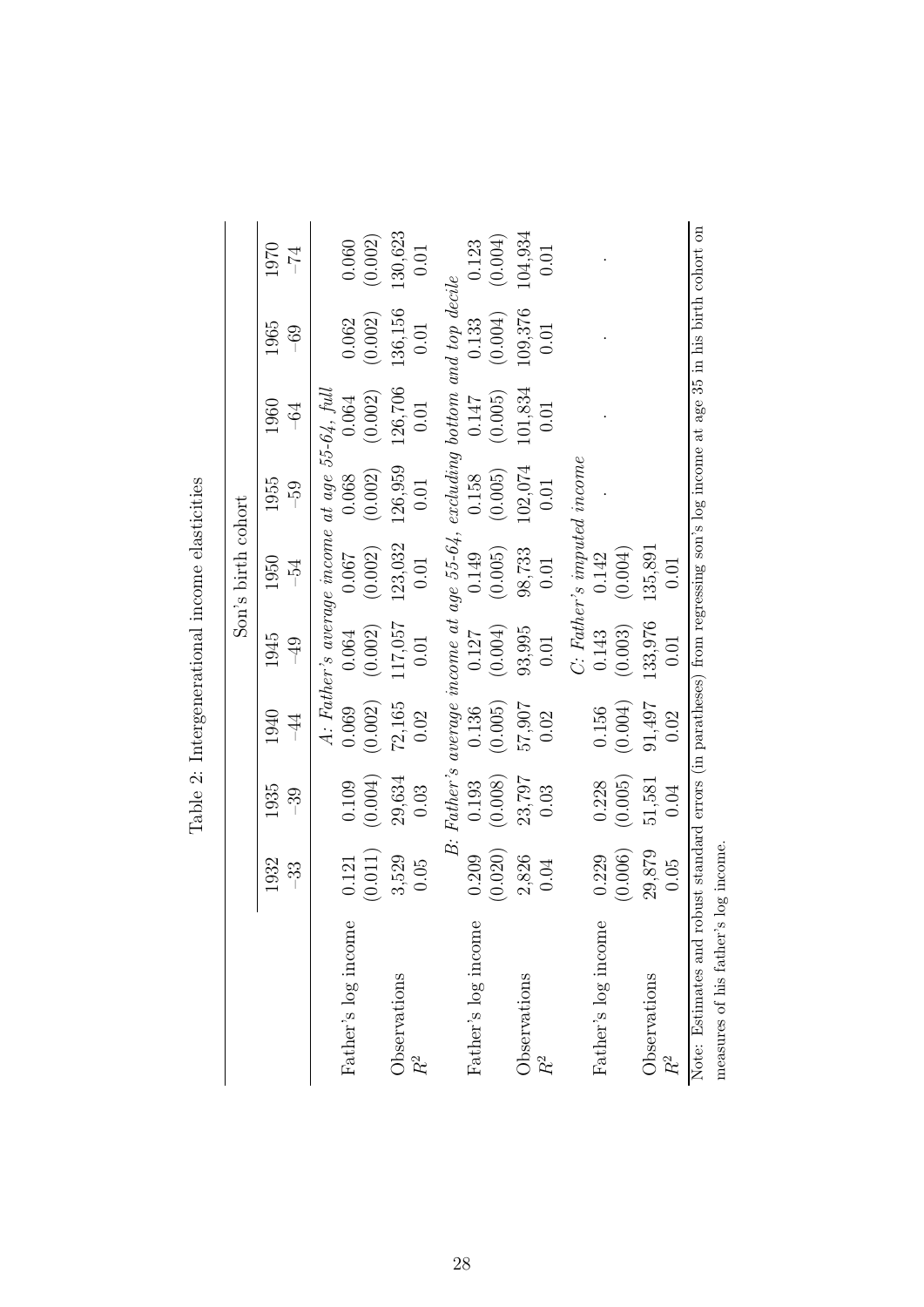|               |              | Variance component |              | Auto-       | Sibling     |
|---------------|--------------|--------------------|--------------|-------------|-------------|
|               | Family       | Individual         | Error        | correlation | correlation |
| Birth cohort: | $\sigma_a^2$ | $\sigma_b^2$       | $\sigma_v^2$ | $\lambda$   | $\rho$      |
| 1932-1938     | 0.070        | 0.081              | 0.126        | 0.583       | 0.463       |
|               | (0.005)      | (0.004)            | (0.004)      | (0.032)     | (0.024)     |
| 1935-1941     | 0.059        | 0.078              | 0.121        | 0.547       | 0.430       |
|               | (0.004)      | (0.004)            | (0.004)      | (0.027)     | (0.024)     |
| 1938-1944     | 0.050        | 0.076              | 0.122        | 0.567       | 0.397       |
|               | (0.003)      | (0.004)            | (0.004)      | (0.026)     | (0.024)     |
| 1941-1947     | 0.044        | 0.073              | 0.131        | 0.635       | 0.378       |
|               | (0.003)      | (0.004)            | (0.004)      | (0.026)     | (0.025)     |
| 1944-1950     | 0.049        | 0.078              | 0.137        | 0.637       | 0.383       |
|               | (0.003)      | (0.005)            | (0.004)      | (0.029)     | (0.029)     |
| 1947-1953     | 0.053        | 0.090              | 0.154        | 0.637       | 0.370       |
|               | (0.003)      | (0.006)            | (0.005)      | (0.033)     | (0.033)     |
| $1950 - 1956$ | 0.052        | 0.096              | 0.166        | 0.669       | 0.350       |
|               | (0.004)      | (0.006)            | (0.005)      | (0.031)     | (0.029)     |
| $1953 - 1959$ | 0.054        | 0.106              | 0.168        | 0.650       | 0.337       |
|               | (0.004)      | (0.007)            | (0.006)      | (0.036)     | (0.032)     |
| 1956-1962     | 0.054        | 0.114              | 0.163        | 0.652       | 0.322       |
|               | (0.004)      | (0.007)            | (0.005)      | (0.034)     | (0.028)     |
| 1959-1965     | 0.054        | 0.122              | 0.154        | 0.648       | 0.306       |
|               | (0.004)      | (0.006)            | (0.005)      | (0.037)     | (0.027)     |
| 1962-1968     | 0.056        | 0.122              | 0.146        | 0.646       | 0.315       |
|               | (0.005)      | (0.004)            | (0.004)      | (0.024)     | (0.017)     |

Table 3: Brother correlations

Note: Point estimates and block bootstrapped standard errors (in parentheses) using 1,000 replications. See Section 4 for discussion.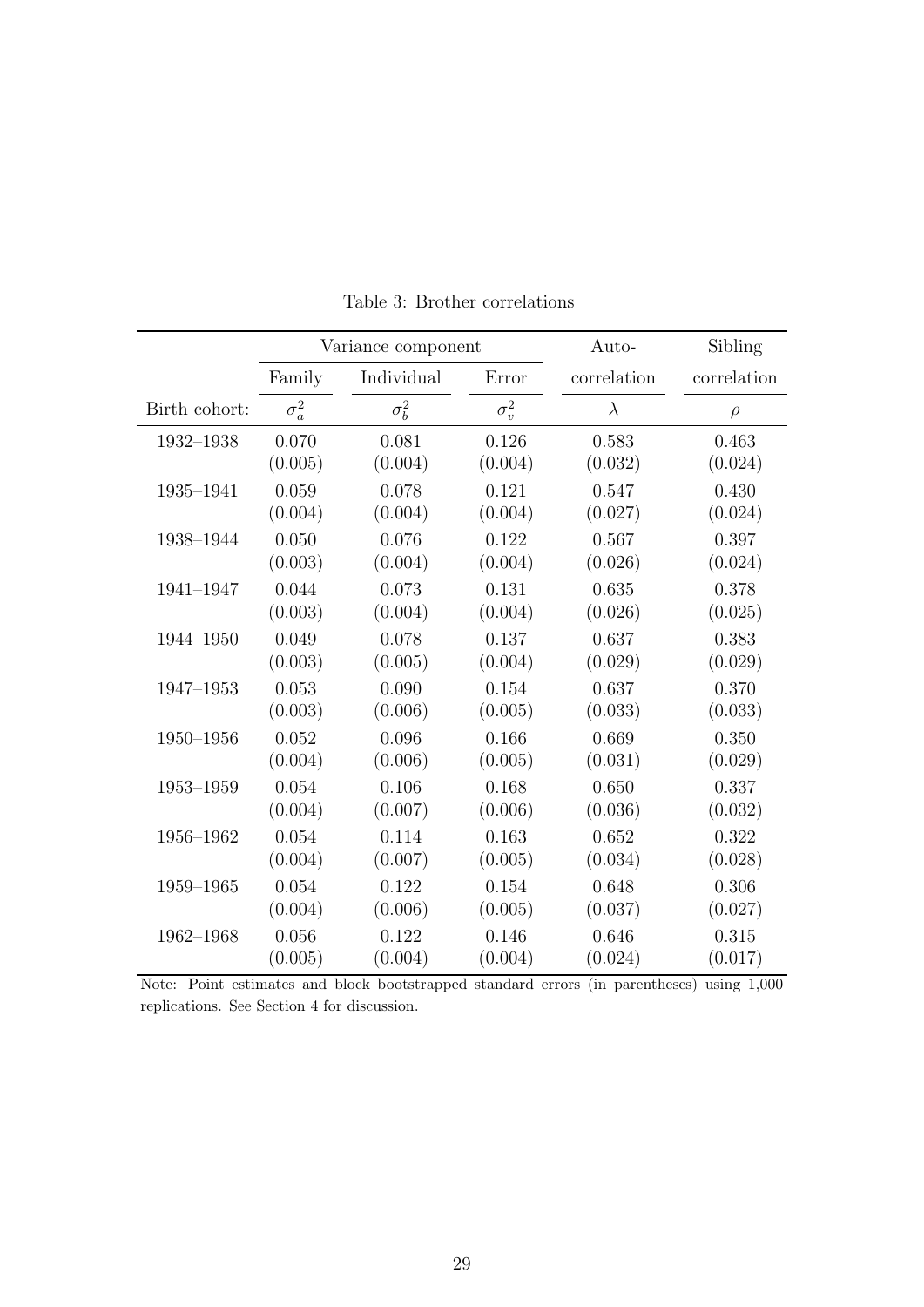|                  |         |         |         |         | Birth cohort |         |         |         |         |
|------------------|---------|---------|---------|---------|--------------|---------|---------|---------|---------|
| Father's         | 1932    | 1935    | 1940    | 1945    | 1950         | 1955    | 1960    | 1965    | 1970    |
| percentile:      | $-33$   | $-39$   | $-44$   | $-49$   | $-54$        | $-59$   | $-64$   | $-69$   | $-74$   |
| 95th             | 0.672   | 0.676   | 0.647   | 0.634   | 0.629        | 0.626   | 0.621   | 0.610   | 0.603   |
|                  | (0.013) | (0.005) | (0.003) | (0.003) | (0.002)      | (0.002) | (0.002) | (0.002) | (0.002) |
| 90 <sub>th</sub> | 0.629   | 0.627   | 0.600   | 0.594   | 0.590        | 0.592   | 0.591   | 0.584   | 0.577   |
|                  | (0.010) | (0.004) | (0.003) | (0.002) | (0.002)      | (0.002) | (0.002) | (0.002) | (0.002) |
| 75th             | 0.549   | 0.540   | 0.532   | 0.531   | 0.534        | 0.536   | 0.539   | 0.539   | 0.537   |
|                  | (0.009) | (0.004) | (0.003) | (0.002) | (0.002)      | (0.002) | (0.002) | (0.002) | (0.002) |
| 50 <sub>th</sub> | 0.490   | 0.488   | 0.482   | 0.486   | 0.485        | 0.488   | 0.489   | 0.492   | 0.500   |
|                  | (0.010) | (0.004) | (0.003) | (0.002) | (0.002)      | (0.002) | (0.002) | (0.002) | (0.002) |
| 25th             | 0.415   | 0.433   | 0.447   | 0.445   | 0.451        | 0.452   | 0.451   | 0.457   | 0.461   |
|                  | (0.009) | (0.004) | (0.003) | (0.002) | (0.002)      | (0.002) | (0.002) | (0.002) | (0.002) |
| 10th             | 0.407   | 0.416   | 0.434   | 0.434   | 0.433        | 0.429   | 0.431   | 0.424   | 0.419   |
|                  | (0.010) | (0.004) | (0.003) | (0.002) | (0.002)      | (0.002) | (0.002) | (0.002) | (0.002) |
| 5th              | 0.413   | 0.416   | 0.441   | 0.443   | 0.443        | 0.436   | 0.431   | 0.419   | 0.404   |
|                  | (0.013) | (0.005) | (0.003) | (0.002) | (0.002)      | (0.002) | (0.002) | (0.002) | (0.002) |

Table 4: Son's expected income percentile by father's income percentile

Note: Local linear estimates and standard errors (in parentheses). The estimates come from local linear regression using edge (triangle) kernel and Stata's rule-of-thumb bandwidth selection routine where we regress sons' income percentile at age 35 on his father's income percentile at age 55–64. The estimates for each column come from a separate regression.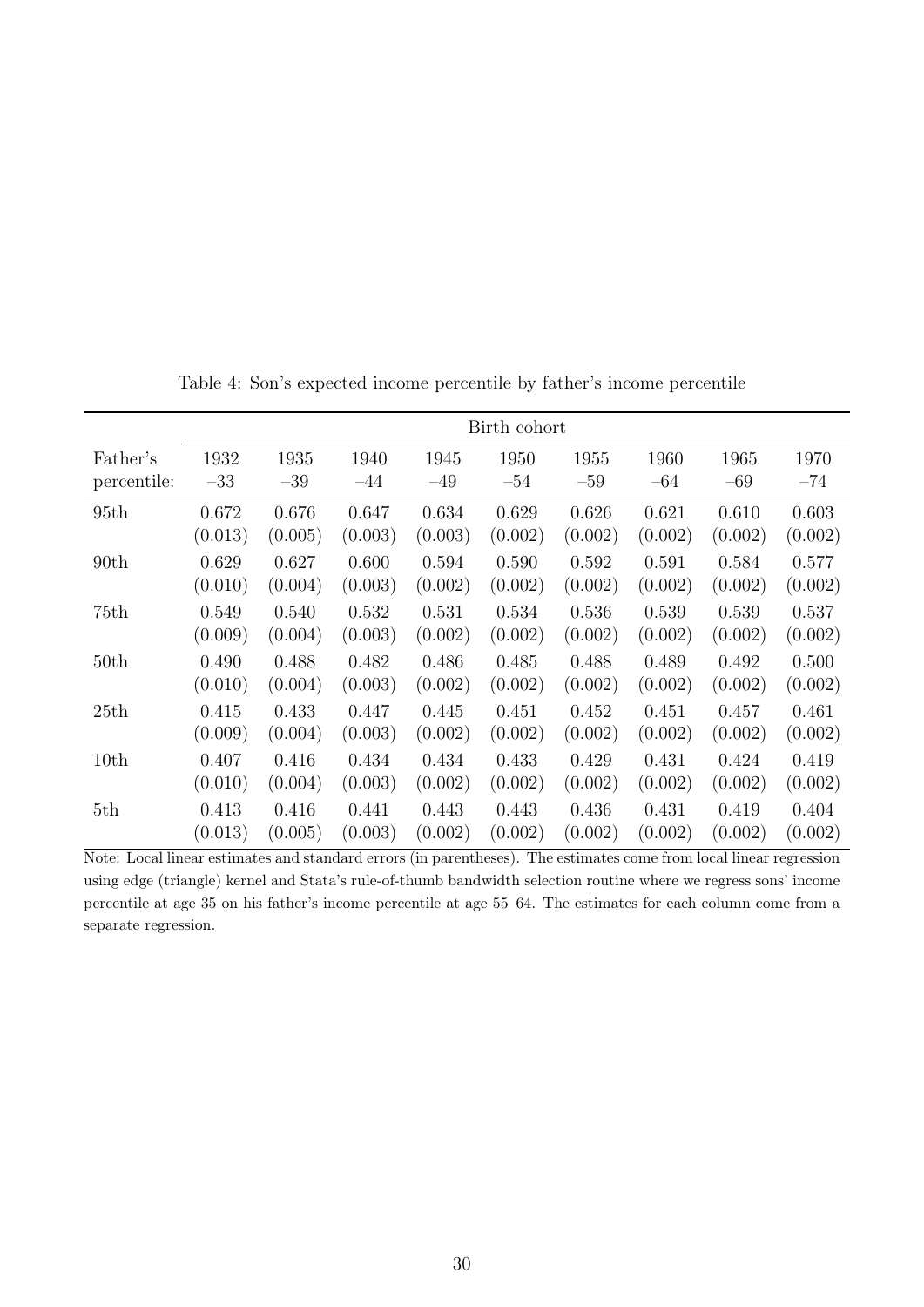|         |           |          |           | Assocation between log<br>income at 35 and |       | Assocation between<br>father's income rank and |       |                 |
|---------|-----------|----------|-----------|--------------------------------------------|-------|------------------------------------------------|-------|-----------------|
|         | Years of  | Tertiary | Years of  | Tertiary                                   |       | Years of education                             |       | Tertiary degree |
|         | education | degree   | education | degree                                     | Cons. | Slope                                          | Cons. | Slope           |
| 1932-33 | 10.0      | 0.13     | 0.062     | 0.41                                       | 8.4   | 2.3                                            | 0.00  | 0.18            |
| 1935-39 | 10.5      | 0.17     | 0.065     | 0.41                                       | 9.0   | 3.2                                            | 0.01  | 0.35            |
| 1940-44 | 11.1      | 0.22     | 0.052     | 0.30                                       | 9.7   | 3.1                                            | 0.06  | 0.36            |
| 1945-49 | 11.4      | 0.24     | 0.051     | 0.28                                       | 10.1  | 2.9                                            | 0.08  | 0.36            |
| 1950-54 | 11.8      | 0.27     | 0.060     | 0.29                                       | 10.5  | 2.7                                            | 0.09  | 0.36            |
| 1955-59 | 12.0      | 0.26     | 0.075     | 0.35                                       | 10.8  | 2.4                                            | 0.09  | 0.34            |
| 1960-64 | 12.0      | 0.26     | 0.074     | 0.31                                       | 10.9  | 2.2                                            | 0.09  | 0.35            |
| 1965-69 | 12.3      | 0.29     | 0.073     | 0.31                                       | 11.2  | 2.2                                            | 0.12  | 0.35            |
| 1970-74 | 12.6      | 0.34     | 0.074     | 0.29                                       | 11.6  | 2.1                                            | 0.16  | 0.35            |
| 1975-79 | 12.6      | 0.36     | 0.080     | 0.31                                       | 11.7  | 2.0                                            | 0.19  | 0.37            |

Table 5: Trends in educational attainment

Note: Columns 1-2 report average years of education and the share obtaining a tertiary degree for each birth cohort. Column 3 reports OLS point estimates from regressing log annual income at age 35 on years of education. Column 4 reports similar estimates when using an indicator variable for tertiary degree as a measure of education. Columns 5–6 report the estimates from regressing son's years of education on father's income rank. Columns 7–8 report similar estimates for son's tertiary degree.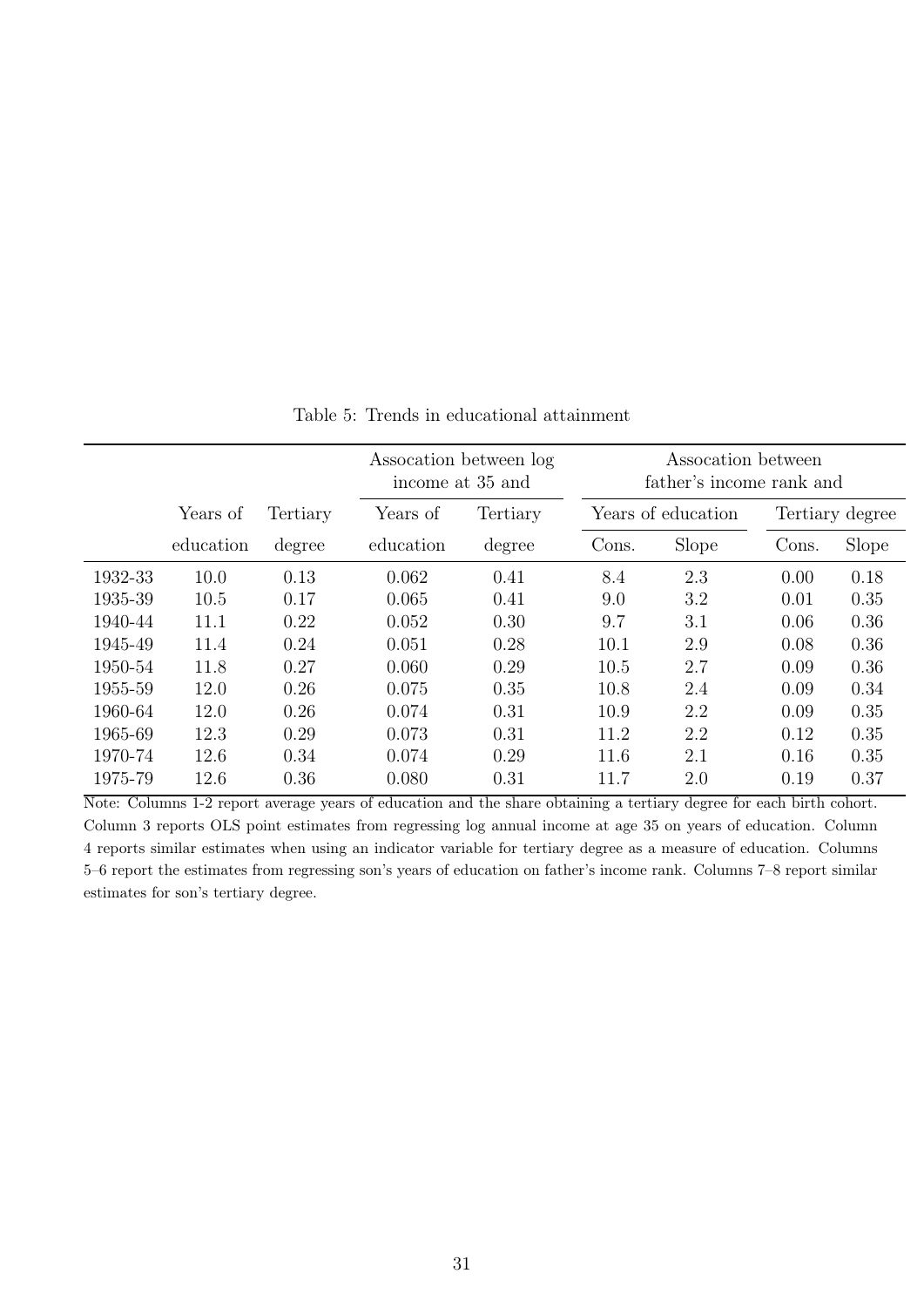|                  |        |        |        |        |        | Birth cohort |        |        |        |        |
|------------------|--------|--------|--------|--------|--------|--------------|--------|--------|--------|--------|
| Father's         | 1932   | 1935   | 1940   | 1945   | 1950   | 1955         | 1960   | 1965   | 1970   | 1975   |
| percentile:      | $-33$  | $-39$  | $-44$  | $-49$  | $-54$  | $-59$        | $-64$  | $-69$  | $-74$  | $-79$  |
| 95th             | 11.7   | 13.6   | 13.9   | 13.9   | 14.0   | 13.8         | 13.5   | 13.6   | 13.8   | 13.8   |
|                  | (0.16) | (0.06) | (0.04) | (0.03) | (0.03) | (0.02)       | (0.02) | (0.02) | (0.02) | (0.02) |
| 90 <sub>th</sub> | 10.6   | 12.5   | 12.9   | 13.1   | 13.2   | 13.3         | 13.2   | 13.3   | 13.5   | 13.5   |
|                  | (0.12) | (0.06) | (0.04) | (0.03) | (0.03) | (0.02)       | (0.02) | (0.02) | (0.02) | (0.02) |
| 75th             | 9.8    | 10.8   | 11.4   | 11.7   | 12.0   | 12.2         | 12.4   | 12.8   | 13.1   | 13.2   |
|                  | (0.11) | (0.05) | (0.03) | (0.03) | (0.02) | (0.02)       | (0.02) | (0.02) | (0.02) | (0.02) |
| 50th             | 9.4    | 10.3   | 11.0   | 11.2   | 11.6   | 11.8         | 11.9   | 12.2   | 12.6   | 12.7   |
|                  | (0.11) | (0.05) | (0.03) | (0.03) | (0.02) | (0.02)       | (0.02) | (0.02) | (0.02) | (0.02) |
| 25th             | 9.0    | 9.9    | 10.6   | 10.9   | 11.3   | 11.5         | 11.6   | 11.8   | 12.2   | 12.3   |
|                  | (0.11) | (0.05) | (0.03) | (0.03) | (0.02) | (0.02)       | (0.02) | (0.02) | (0.02) | (0.02) |
| 10th             | 8.8    | 9.7    | 10.2   | 10.6   | 10.9   | 11.1         | 11.2   | 11.5   | 11.7   | 11.8   |
|                  | (0.10) | (0.05) | (0.03) | (0.03) | (0.03) | (0.02)       | (0.02) | (0.02) | (0.02) | (0.02) |
| 5th              | 8.9    | 9.6    | 10.2   | 10.5   | 11.0   | 11.2         | 11.3   | 11.5   | 11.8   | 11.7   |
|                  | (0.12) | (0.05) | (0.03) | (0.03) | (0.02) | (0.02)       | (0.02) | (0.02) | (0.02) | (0.02) |

Table 6: Son's expected years of education by father's income percentile

Note: Local linear estimates and standard errors (in parentheses). The estimates come from local linear regression using edge (triangle) kernel and Stata's rule-of-thumb bandwidth selection routine where we regress sons' years of education on his father's income percentile at age 55–64. The estimates for each column come from a separate regression.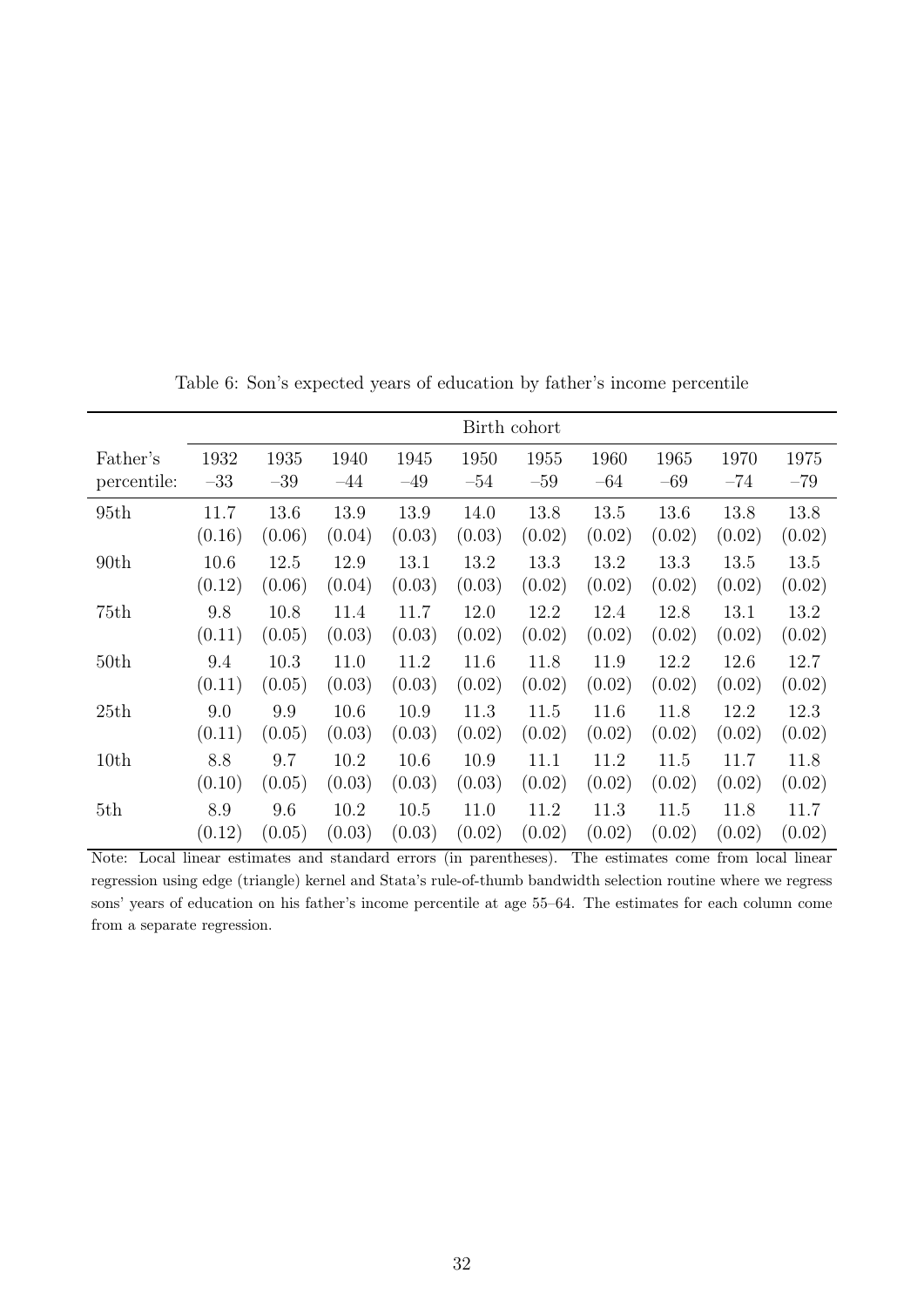|                  |        |        |        |        |        | Birth cohort |        |        |        |        |
|------------------|--------|--------|--------|--------|--------|--------------|--------|--------|--------|--------|
| Father's         | 1932   | 1935   | 1940   | 1945   | 1950   | 1955         | 1960   | 1965   | 1970   | 1975   |
| percentile:      | $-33$  | $-39$  | $-44$  | $-49$  | $-54$  | $-59$        | $-64$  | $-69$  | $-74$  | $-79$  |
| 95th             | 0.31   | 0.54   | 0.57   | 0.57   | 0.57   | 0.54         | 0.53   | 0.52   | 0.55   | 0.59   |
|                  | (0.02) | (0.01) | (0.01) | (0.00) | (0.00) | (0.00)       | (0.00) | (0.00) | (0.00) | (0.00) |
| 90 <sub>th</sub> | 0.16   | 0.39   | 0.45   | 0.46   | 0.47   | 0.46         | 0.46   | 0.46   | 0.49   | 0.53   |
|                  | (0.02) | (0.01) | (0.01) | (0.00) | (0.00) | (0.00)       | (0.00) | (0.00) | (0.00) | (0.00) |
| 75th             | 0.08   | 0.19   | 0.26   | 0.28   | 0.30   | 0.29         | 0.30   | 0.36   | 0.40   | 0.46   |
|                  | (0.01) | (0.01) | (0.00) | (0.00) | (0.00) | (0.00)       | (0.00) | (0.00) | (0.00) | (0.00) |
| 50th             | 0.08   | 0.14   | 0.20   | 0.22   | 0.23   | 0.22         | 0.22   | 0.26   | 0.32   | 0.35   |
|                  | (0.01) | (0.01) | (0.00) | (0.00) | (0.00) | (0.00)       | (0.00) | (0.00) | (0.00) | (0.00) |
| 25th             | 0.05   | 0.11   | 0.16   | 0.18   | 0.19   | 0.18         | 0.19   | 0.22   | 0.26   | 0.30   |
|                  | (0.01) | (0.01) | (0.00) | (0.00) | (0.00) | (0.00)       | (0.00) | (0.00) | (0.00) | (0.00) |
| 10th             | 0.04   | 0.09   | 0.13   | 0.15   | 0.16   | 0.15         | 0.16   | 0.18   | 0.21   | 0.23   |
|                  | (0.01) | (0.00) | (0.00) | (0.00) | (0.00) | (0.00)       | (0.00) | (0.00) | (0.00) | (0.00) |
| 5th              | 0.04   | 0.09   | 0.13   | 0.15   | 0.17   | 0.17         | 0.17   | 0.18   | 0.22   | 0.22   |
|                  | (0.01) | (0.00) | (0.00) | (0.00) | (0.00) | (0.00)       | (0.00) | (0.00) | (0.00) | (0.00) |

Table 7: Son's likelihood of obtaining a tertiary degree by father's income percentile

Note: Local linear estimates and standard errors (in parentheses). The estimates come from local linear regression using edge (triangle) kernel and Stata's rule-of-thumb bandwidth selection routine where we regress an indicator for the son holding a tertiary degree on his father's income percentile at age 55–64. The estimates for each column come from a separate regression.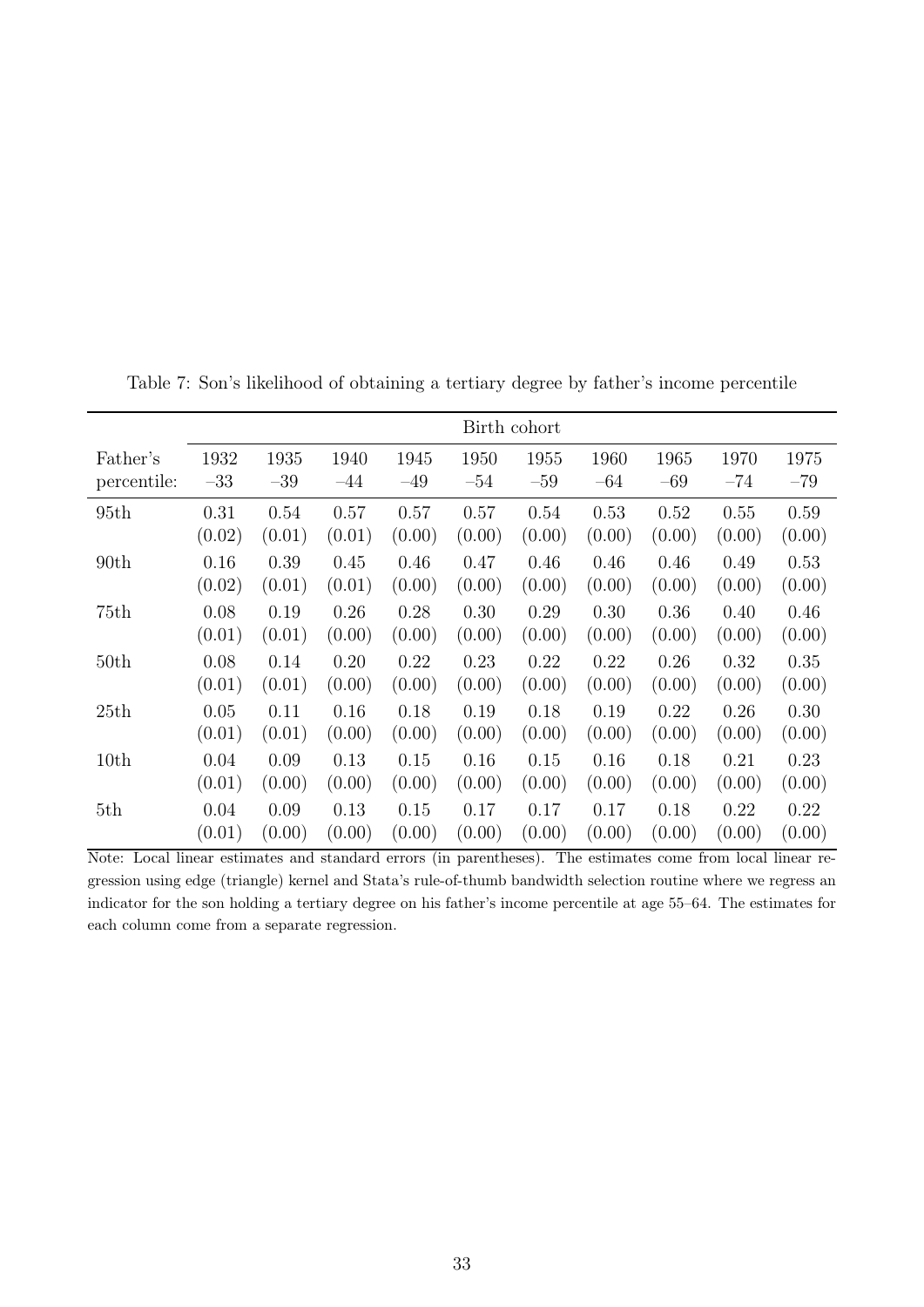### A1 Appendix

#### Tables A1 and A2: Age at measuring income

Tables A8 and A9 report estimates for rank-rank slopes and intergenerational income elasticities when measuring fathers' and sons' earnings at different ages. For reference, the first row of panels A shows the estimates reported in the main paper, while the remaining rows report estimates corresponding to different ages for measuring son's earnings. Since our earnings data start in 1967 and ends in 2010, we do not observe sons' earnings before age 35 for the early cohorts nor earnings after age 35 for the late cohorts. Panels B reports similar estimates, but now measuring fathers' earnings at age 45–54. Using age 45–54 earnings does not allow us to measure rankrank-correlations for the cohorts born before 1945. The estimates for rank-rank slopes are quite insensitive to the age at which son's or father's income is measured. Measuring son's income over longer periods yields somewhat somewhat larger estimates than when using a single year, while measuring fathers' income at age 45–54 tends to yield slightly smaller estimates than when using income at age 55–64. However, all these differences are quite small and, most importantly, all measures show similar trends. The estimates for intergenerational income elasticity are, again, not largely affected by the time when we measure son's income. However, elasticity estimates using fathers' income at age 44–54 are 64–94% larger than estimates

#### Table A3: Imputation vs. observed father's income

In order to examine the quality of the imputed income measures, we compare fathers' observed and imputed income among those individuals for whom our data contain both measures. Table A10 reports results from regressions:

$$
P_{i,obs} = \alpha + \beta P_{i,imp} + \epsilon_i \tag{A6}
$$

where  $P_{i,obs}$  is the observed father's income rank (from the tax register) at age 55-64 for individual i,  $P_{i,imp}$  is the imputed father's income rank, and  $\epsilon_i$  is an error term.

The first column examines sons born between 1932–33. For this cohort, we can use the military records to construct imputed father's income rank for 33,100 individuals, while the actual father's income rank at age 55–64 is observed only for 4,086 individuals. Both measures are available for 4,008 men. They are highly correlated, but by no means identical. The Rsquared from regressing father's observed income on his imputed income is 0.14. This relatively low R-squared reflects both measurement error inherent in our imputations and changes in the true income rank of the father's between early 1950s and the time when they were 55–64 years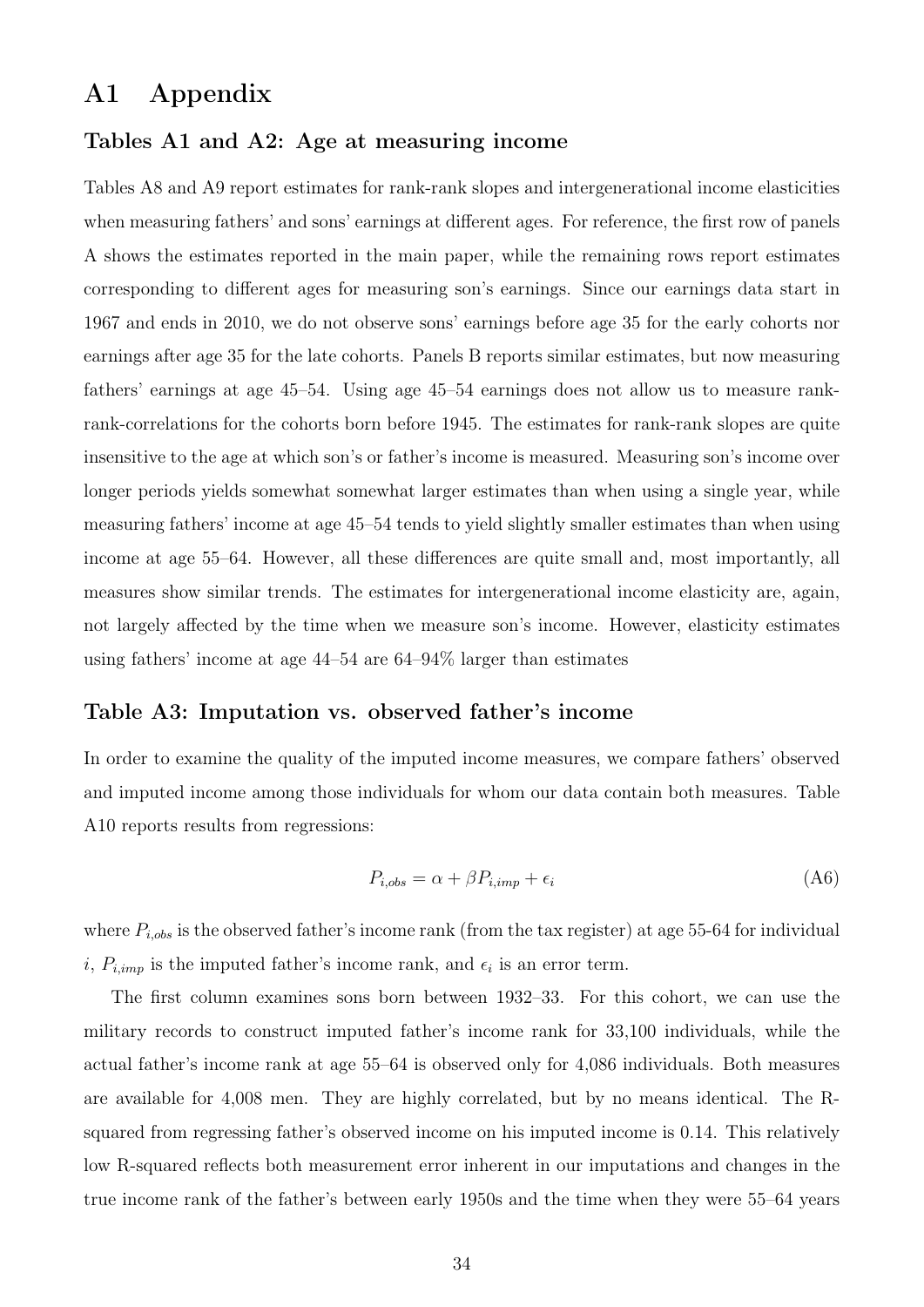old. The remaining columns report similar analysis for the later cohorts. The point estimate and R-squared are largest among the 1935–39 birth cohort and smallest among the 1950–54 birth cohort. This pattern is consistent with an increasing measurement error over birth cohorts.

#### Tables A4–A6: Son's expected outcomes by father's imputed income

Tables A11 and A12 replicate tables 5 and 8 of the main paper using father's imputed income (instead of father's observed income at age 55–64).

#### Table A7: Transition matrices

Table A14 presents quintile transition matrices for four birth cohots. Each entry in a matrix corresponds to the probability that a son of father in a given quintile (columns) ends up in a quintile in the son income distribution (rows). For instance, 39.7% of sons growing up in the top quintile in the 1935–39 birth cohort were themselves in the top quintile at age 35.

# A2 Figures

#### Figures A1-A3: Shape of the father-son income associations

Figure A5 shows the relationship between father's and son's log income. It is constructed by dividing father's log income (x-axis) into 100 percentile bins and plotting the mean son log income for each bin (y-axis). The figure also includes a linear fit corresponding to intergenerational income elasticity estimates reported in table 4 of the main paper.

Figure A6 reports the association between son's and father's income ranks for all birth cohorts in our data using the procedure described in section 5.3 of the main paper. Figure A7 shows the corresponding analysis when using father's imputed income.

#### Figure A4: Log income on years of education

In table 5 of the main paper, we report estimates from regressing income at 35 on years of education. Figure A8 shows that these regression coefficients provide a reasonable characterisation of the relationship between income and education, i.e. that the relationship is approximately linear. Figure A8 also plots the distribution of years of education for the birth cohorts included in our data.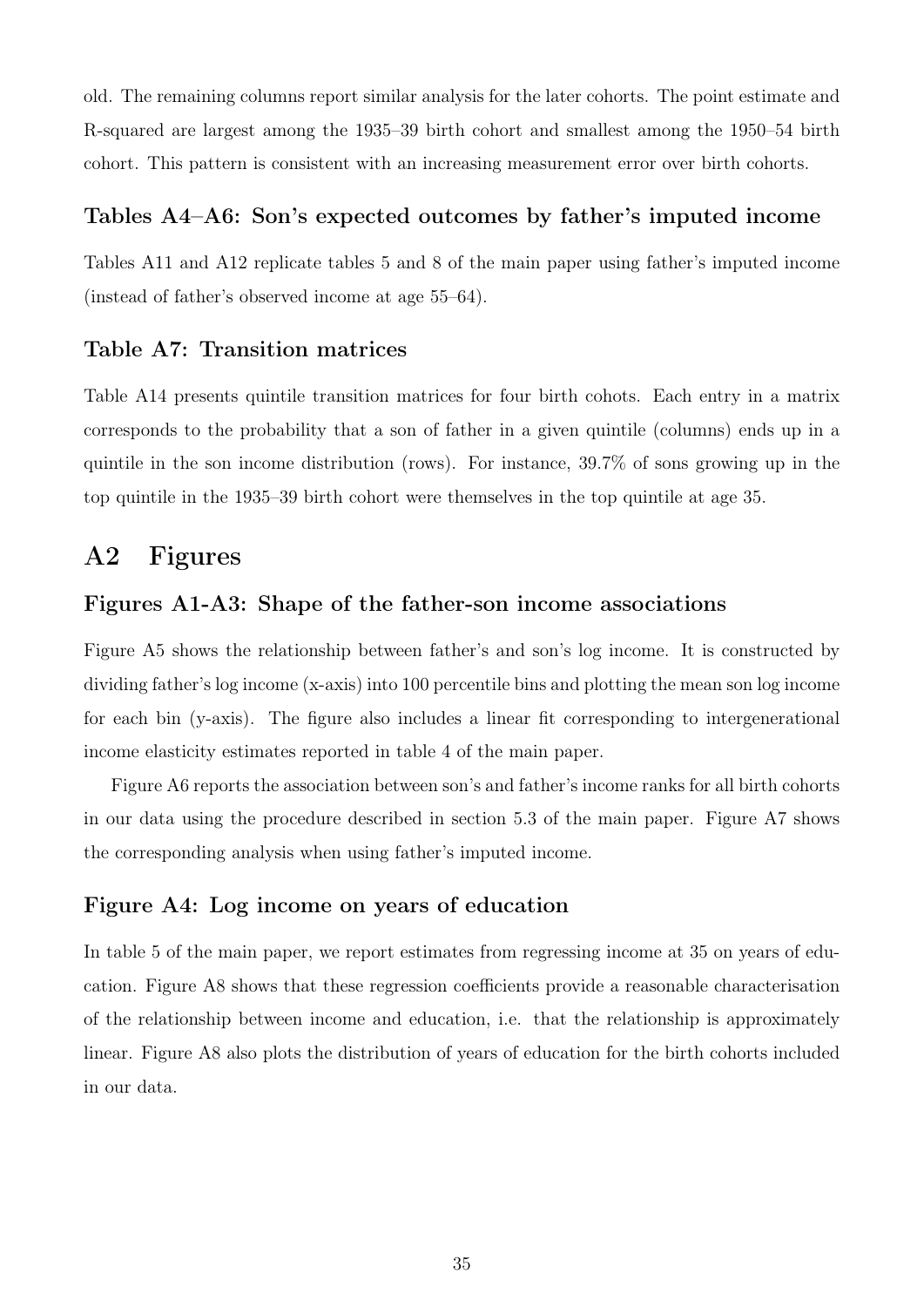|                                                |               |                 |               |                       | Son's birth cohort |                                                   |               |               |            |
|------------------------------------------------|---------------|-----------------|---------------|-----------------------|--------------------|---------------------------------------------------|---------------|---------------|------------|
|                                                | 1932<br>$-33$ | 1935<br>$-39$   | 1940<br>$-44$ | 1945<br>$\frac{6}{7}$ | 1950<br>$-5-1$     | 1955<br>$-59$                                     | 1960<br>$-64$ | 1965<br>$-69$ | 1970<br>74 |
|                                                |               | $\dot{\vec{A}}$ |               |                       |                    | Father's average income percentile at age $55-64$ |               |               |            |
| Sons' income rank at age 35                    | 0.280         | 0.252           | 0.198         | 0.192                 | 0.190              | 0.196                                             | 0.195         | 0.194         | 0.192      |
|                                                | (0.015)       | (0.006)         | (0.004)       | (0.003)               | (0.003)            | (0.003)                                           | (0.003)       | (0.002)       | (0.003)    |
| -34<br>Sons' income rank at age 30             |               |                 | 0.212         | 0.194                 | 0.183              | 0.199                                             | 0.195         | 0.189         | 0.179      |
|                                                |               |                 | (0.004)       | (0.003)               | (0.003)            | (0.003)                                           | (0.003)       | (0.002)       | (0.003)    |
| 39<br>Sons' income rank at age 35              | 0.294         | 0.264           | 0.217         | 0.216                 | 0.208              | 0.209                                             | 0.207         | 0.206         |            |
|                                                | (0.015)       | (0.005)         | (0.003)       | (0.003)               | (0.003)            | (0.003)                                           | (0.003)       | (0.002)       |            |
| $\overline{4}$<br>Sons' income rank at age 40- | 0.283         | 0.268           | 0.230         | 0.225                 | 0.203              | 0.206                                             | 0.204         |               |            |
|                                                | (0.015)       | (0.006)         | (0.004)       | (0.003)               | (0.003)            | (0.003)                                           | (0.003)       |               |            |
|                                                |               | $\dot{E}$       | $Father's$    |                       |                    | $average$ income percentile at age $45-54$        |               |               |            |
| Sons' income rank at age 35                    |               |                 | 0.194         | 0.214                 | 0.211              | 0.217                                             | 0.218         | 0.216         | 0.207      |
|                                                |               |                 | (0.005)       | (0.003)               | (0.003)            | (0.003)                                           | (0.003)       | (0.002)       | (0.003)    |
| ್ರೆ4<br>Sons' income rank at age 30            |               |                 | $0.211\,$     | 0.215                 | 0.205              | 0.224                                             | $0.217$       | 0.213         | 0.197      |
|                                                |               |                 | (0.005)       | (0.003)               | (0.003)            | (0.003)                                           | (0.003)       | (0.002)       | (0.003)    |
| 39<br>Sons' income rank at age 35-             |               |                 | 0.212         | 0.240                 | 0.230              | 0.229                                             | 0.230         | 0.227         |            |
|                                                |               |                 | (0.005)       | (0.003)               | (0.003)            | (0.003)                                           | (0.003)       | (0.002)       |            |
| 4<br>Sons' income rank at age 40-              |               |                 | 0.222         | 0.242                 | 0.221              | 0.224                                             | 0.223         |               |            |
|                                                |               |                 | (0.005)       | (0.003)               | (0.003)            | (0.003)                                           | (0.003)       |               |            |

Table A8: Sensitivity to the age at measuring income: Rank-rank slopes Table A8: Sensitivity to the age at measuring income: Rank-rank slopes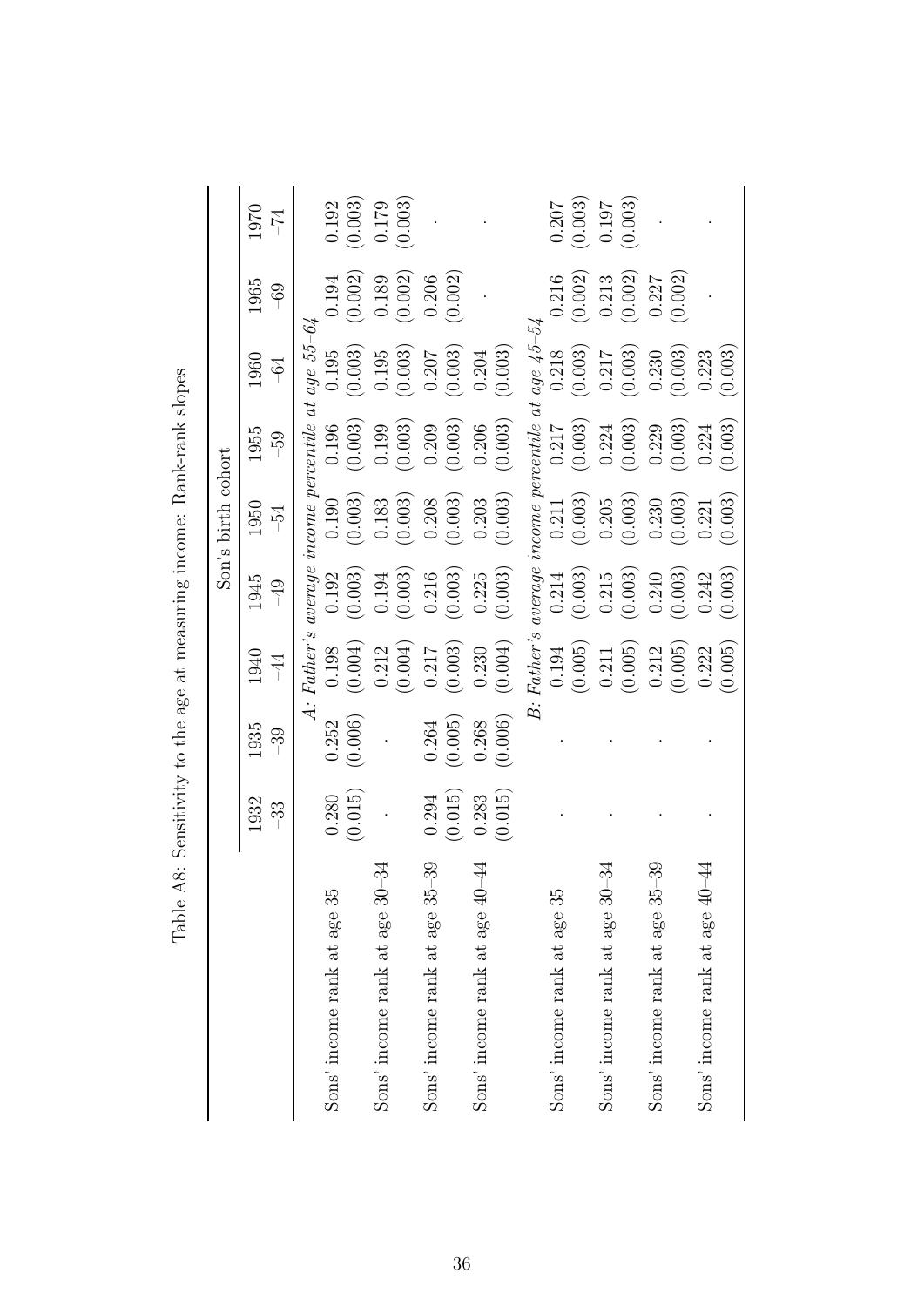| Table A9: Sensitivity to the age at measuring income: Intergenerational income elasticity |         |         |                |           |                                                                                                                                                                                                                                                                              |           |                      |                         |                      |
|-------------------------------------------------------------------------------------------|---------|---------|----------------|-----------|------------------------------------------------------------------------------------------------------------------------------------------------------------------------------------------------------------------------------------------------------------------------------|-----------|----------------------|-------------------------|----------------------|
|                                                                                           |         |         |                |           | Son's birth cohort                                                                                                                                                                                                                                                           |           |                      |                         |                      |
|                                                                                           | 1932    | 1935    | 1940           | 1945      | 1950                                                                                                                                                                                                                                                                         | 1955      | 1960                 | 1965                    | 1970                 |
|                                                                                           | $-33$   | $-39$   | $\overline{4}$ | $-49$     | $-54$                                                                                                                                                                                                                                                                        | $-59$     | $-64$                | $-69$                   | $-74$                |
|                                                                                           |         |         |                |           |                                                                                                                                                                                                                                                                              |           |                      |                         |                      |
| Sons' log income at age 35                                                                | 0.121   | 0.109   |                |           |                                                                                                                                                                                                                                                                              |           |                      | 0.062                   | 0.060                |
|                                                                                           | (0.011) | (0.004) |                |           | A: Father's average log income at age $55-64$<br>$0.069$ 0.064 0.067 0.068 0.064<br>$(0.002)$ $(0.002)$ $(0.002)$ $(0.002)$ $(0.002)$<br>$0.069$ 0.055 0.058 0.068 0.068<br>$(0.002)$ $(0.003)$ $(0.003)$ $(0.003)$                                                          |           |                      | (0.002)                 | $\left(0.002\right)$ |
| $\mathfrak{Z}^4$<br>Sons' log income at age 30                                            |         |         |                |           |                                                                                                                                                                                                                                                                              |           |                      |                         |                      |
|                                                                                           |         |         |                |           |                                                                                                                                                                                                                                                                              |           |                      | $\frac{0.067}{(0.002)}$ | $0.062$<br>(0.002)   |
| 39<br>Sons' log income at age 35                                                          | 0.126   | 0.112   | $0.071\,$      | $0.075\,$ | 0.082                                                                                                                                                                                                                                                                        | 0.085     |                      |                         |                      |
|                                                                                           | (0.012) | (0.005) | (0.002)        | (0.002)   | (0.002)                                                                                                                                                                                                                                                                      | (0.002)   | (0.078)              | (0.070)                 | (0.065)              |
| $\ddot{4}$<br>Sons' log income at age 40                                                  | 0.126   | 0.109   | 0.090          | 0.094     | $0.094\,$                                                                                                                                                                                                                                                                    | $0.094\,$ | 0.079                |                         |                      |
|                                                                                           | (0.013) | (0.005) | (0.003)        | (0.003)   | (0.003)                                                                                                                                                                                                                                                                      | (0.003)   | (0.002)              |                         |                      |
|                                                                                           |         |         |                |           |                                                                                                                                                                                                                                                                              |           |                      |                         |                      |
| 35<br>Sons' log income at age                                                             |         |         |                |           |                                                                                                                                                                                                                                                                              |           |                      | 0.106                   | 0.097                |
|                                                                                           |         |         |                |           |                                                                                                                                                                                                                                                                              |           |                      | (0.003)                 | (0.003)              |
| $-34$<br>Sons' log income at age 30                                                       |         |         |                |           |                                                                                                                                                                                                                                                                              |           |                      | $(0.117$<br>(0.003)     |                      |
|                                                                                           |         |         |                |           | $\begin{array}{ll} \textit{B: Father's average log income at age } \textit{45-54} \\ 0.114 & 0.117 & 0.124 & 0.127 & 0.126 \\ (0.006) & (0.004) & (0.004) & (0.004) & (0.003) \\ 0.120 & 0.098 & 0.111 & 0.127 & 0.132 \\ (0.006) & (0.004) & (0.004) & (0.003) \end{array}$ |           |                      |                         | (0.099)              |
| 39<br>Sons' log income at age 35                                                          |         |         | $0.120\,$      | 0.139     | $0.150\,$                                                                                                                                                                                                                                                                    | 0.153     |                      | 0.122                   | $0.107\,$            |
|                                                                                           |         |         | (0.006)        | (0.005)   | (0.004)                                                                                                                                                                                                                                                                      | (0.004)   | $(0.145)$<br>(0.004) | (0.003)                 | (0.003)              |
| $\ddot{4}$<br>Sons' log income at age 40                                                  |         |         | 0.160          | 0.162     | $0.174\,$                                                                                                                                                                                                                                                                    | $0.164\,$ | 0.147                |                         |                      |
|                                                                                           |         |         | (0.008)        | (0.006)   | (0.005)                                                                                                                                                                                                                                                                      | (0.004)   | (0.004)              |                         |                      |

 $\ddot{\cdot}$ Í j. þ j  $\vdots$  $\vec{a}$  $\tilde{\Omega}$  $T_{\alpha}$ <sub>k</sub> $1_{\alpha}$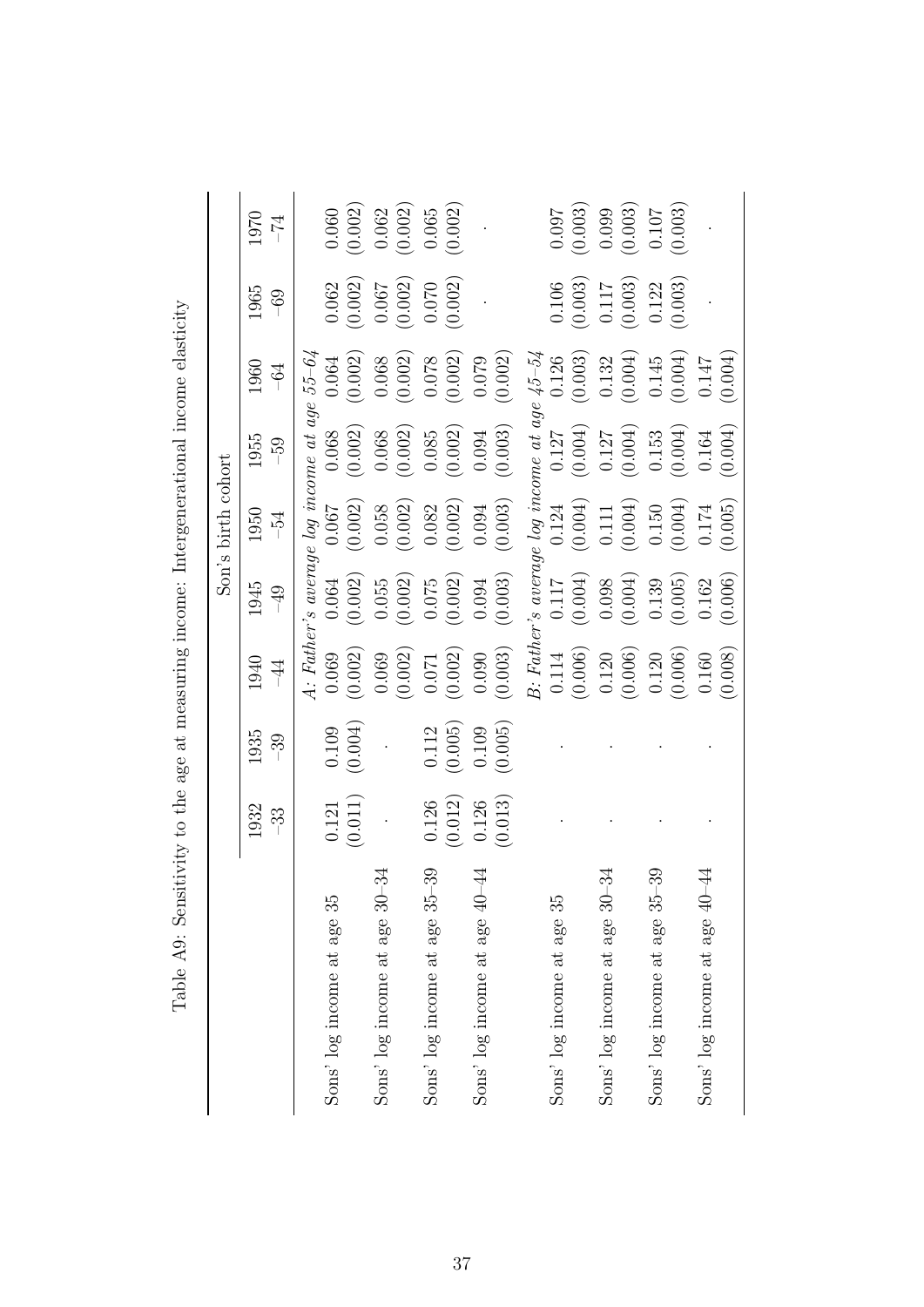|                  |             |             | Son's birth cohort |         |             |
|------------------|-------------|-------------|--------------------|---------|-------------|
|                  | $1932 - 33$ | $1935 - 39$ | 1940-44            | 1945-49 | $1950 - 54$ |
|                  |             |             | A: Earnings rank   |         |             |
| Father's imputed | 0.38        | 0.44        | 0.37               | 0.30    | 0.25        |
| earnings rank    | (0.01)      | (0.01)      | (0.00)             | (0.00)  | (0.00)      |
| Constant         | 0.31        | 0.26        | 0.31               | 0.35    | 0.38        |
|                  | (0.01)      | (0.00)      | (0.00)             | (0.00)  | (0.00)      |
| $R^2$            | 0.14        | 0.18        | 0.13               | 0.09    | 0.06        |
| Observations     | 3,855       | 30,529      | 74,843             | 126,225 | 138,614     |
|                  |             |             | B: Log earnings    |         |             |
| Father's imputed | 0.55        | 0.63        | 0.56               | 0.51    | 0.45        |
| log earnings     | (0.03)      | (0.01)      | (0.01)             | (0.01)  | (0.01)      |
| Constant         | 5.40        | 4.59        | 5.48               | 6.13    | 6.75        |
|                  | (0.34)      | (0.13)      | (0.09)             | (0.07)  | (0.07)      |
| $R^2$            | 0.08        | 0.10        | 0.07               | 0.05    | 0.04        |
| Observations     | 3,736       | 29,922      | 72,790             | 120,649 | 129,106     |

Table A10: Associations between fathers' observed and imputed income

Note: Estimates and robust standard errors (in paratheses) from regressing father's observed income on his imputed rank. In panel A, the outcome variable is father's observed income rank at age 55–64 and the dependent variable is father's imputed income rank. In panel B, the outcome variable is father's observed log earnings at age 55–64 and the dependent variable is father's imputed income rank.

|             |         | Son's expected percentile by birth cohort |         |         |         |
|-------------|---------|-------------------------------------------|---------|---------|---------|
| Father's    | 1932    | 1935                                      | 1940    | 1945    | 1950    |
| percentile: | $-33$   | $-39$                                     | $-44$   | $-49$   | $-54$   |
| 95th        | 0.643   | 0.605                                     | 0.590   | 0.577   | 0.569   |
|             | (0.005) | (0.004)                                   | (0.003) | (0.002) | (0.002) |
| 90th        | 0.614   | 0.581                                     | 0.565   | 0.554   | 0.544   |
|             | (0.003) | (0.003)                                   | (0.002) | (0.002) | (0.002) |
| 75th        | 0.563   | 0.550                                     | 0.548   | 0.532   | 0.529   |
|             | (0.003) | (0.003)                                   | (0.002) | (0.002) | (0.002) |
| 50th        | 0.488   | 0.478                                     | 0.505   | 0.506   | 0.501   |
|             | (0.003) | (0.003)                                   | (0.002) | (0.002) | (0.002) |
| 25th        | 0.442   | 0.432                                     | 0.466   | 0.471   | 0.476   |
|             | (0.003) | (0.003)                                   | (0.002) | (0.002) | (0.002) |
| 10th        | 0.414   | 0.414                                     | 0.434   | 0.434   | 0.435   |
|             | (0.003) | (0.003)                                   | (0.002) | (0.002) | (0.002) |
| 5th         | 0.401   | 0.417                                     | 0.436   | 0.436   | 0.436   |
|             | (0.005) | (0.003)                                   | (0.003) | (0.002) | (0.002) |

Table A11: Son's expected income percentile by father's imputed income percentile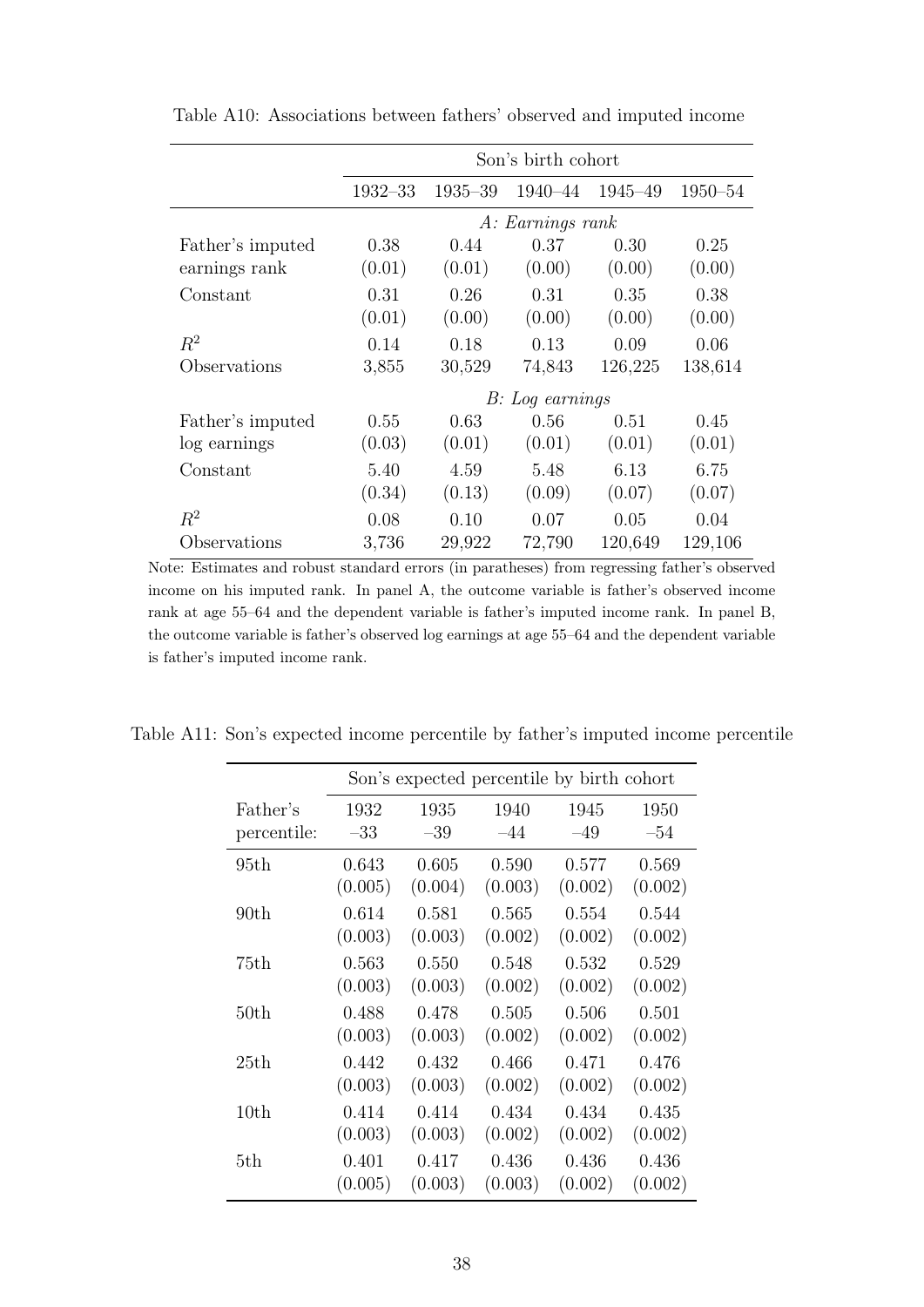|             |        |        |        |        | Son's expected percentile by birth cohort |
|-------------|--------|--------|--------|--------|-------------------------------------------|
| Father's    | 1932   | 1935   | 1940   | 1945   | 1950                                      |
| percentile: | $-33$  | $-39$  | $-44$  | $-49$  | $-54$                                     |
| 95th        | 12.0   | 12.3   | 12.7   | 12.9   | 13.1                                      |
|             | (0.06) | (0.05) | (0.03) | (0.03) | (0.03)                                    |
| 90th        | 11.0   | 11.4   | 11.7   | 11.8   | 12.1                                      |
|             | (0.05) | (0.04) | (0.03) | (0.03) | (0.02)                                    |
| 75th        | 10.7   | 11.3   | 11.7   | 11.7   | 12.0                                      |
|             | (0.05) | (0.04) | (0.03) | (0.03) | (0.02)                                    |
| 50th        | 9.7    | 10.4   | 11.0   | 11.3   | 11.7                                      |
|             | (0.04) | (0.04) | (0.03) | (0.03) | (0.02)                                    |
| 25th        | 9.3    | 9.9    | 10.6   | 11.1   | 11.6                                      |
|             | (0.04) | (0.03) | (0.03) | (0.02) | (0.02)                                    |
| 10th        | 9.1    | 9.7    | 10.3   | 10.8   | 11.3                                      |
|             | (0.04) | (0.03) | (0.03) | (0.02) | (0.02)                                    |
| 5th         | 9.0    | 9.7    | 10.3   | 10.7   | 11.1                                      |
|             | (0.05) | (0.04) | (0.03) | (0.03) | (0.02)                                    |

Table A12: Son's expected years of education by father's imputed income percentile

Table A13: Son's expected college degree by father's imputed income percentile

|             |        |        |        |        | Son's expected percentile by birth cohort |
|-------------|--------|--------|--------|--------|-------------------------------------------|
| Father's    | 1932   | 1935   | 1940   | 1945   | 1950                                      |
| percentile: | $-33$  | $-39$  | $-44$  | $-49$  | $-54$                                     |
| 95th        | 0.34   | 0.37   | 0.42   | 0.43   | 0.46                                      |
|             | (0.01) | (0.01) | (0.00) | (0.00) | (0.00)                                    |
| 90th        | 0.21   | 0.26   | 0.28   | 0.29   | 0.32                                      |
|             | (0.01) | (0.00) | (0.00) | (0.00) | (0.00)                                    |
| 75th        | 0.20   | 0.26   | 0.30   | 0.29   | 0.29                                      |
|             | (0.01) | (0.00) | (0.00) | (0.00) | (0.00)                                    |
| 50th        | 0.12   | 0.16   | 0.21   | 0.25   | 0.25                                      |
|             | (0.00) | (0.00) | (0.00) | (0.00) | (0.00)                                    |
| 25th        | 0.09   | 0.11   | 0.17   | 0.20   | 0.23                                      |
|             | (0.00) | (0.00) | (0.00) | (0.00) | (0.00)                                    |
| 10th        | 0.06   | 0.10   | 0.14   | 0.17   | 0.19                                      |
|             | (0.00) | (0.00) | (0.00) | (0.00) | (0.00)                                    |
| 5th         | 0.06   | 0.10   | 0.14   | 0.15   | 0.18                                      |
|             | (0.00) | (0.00) | (0.00) | (0.00) | (0.00)                                    |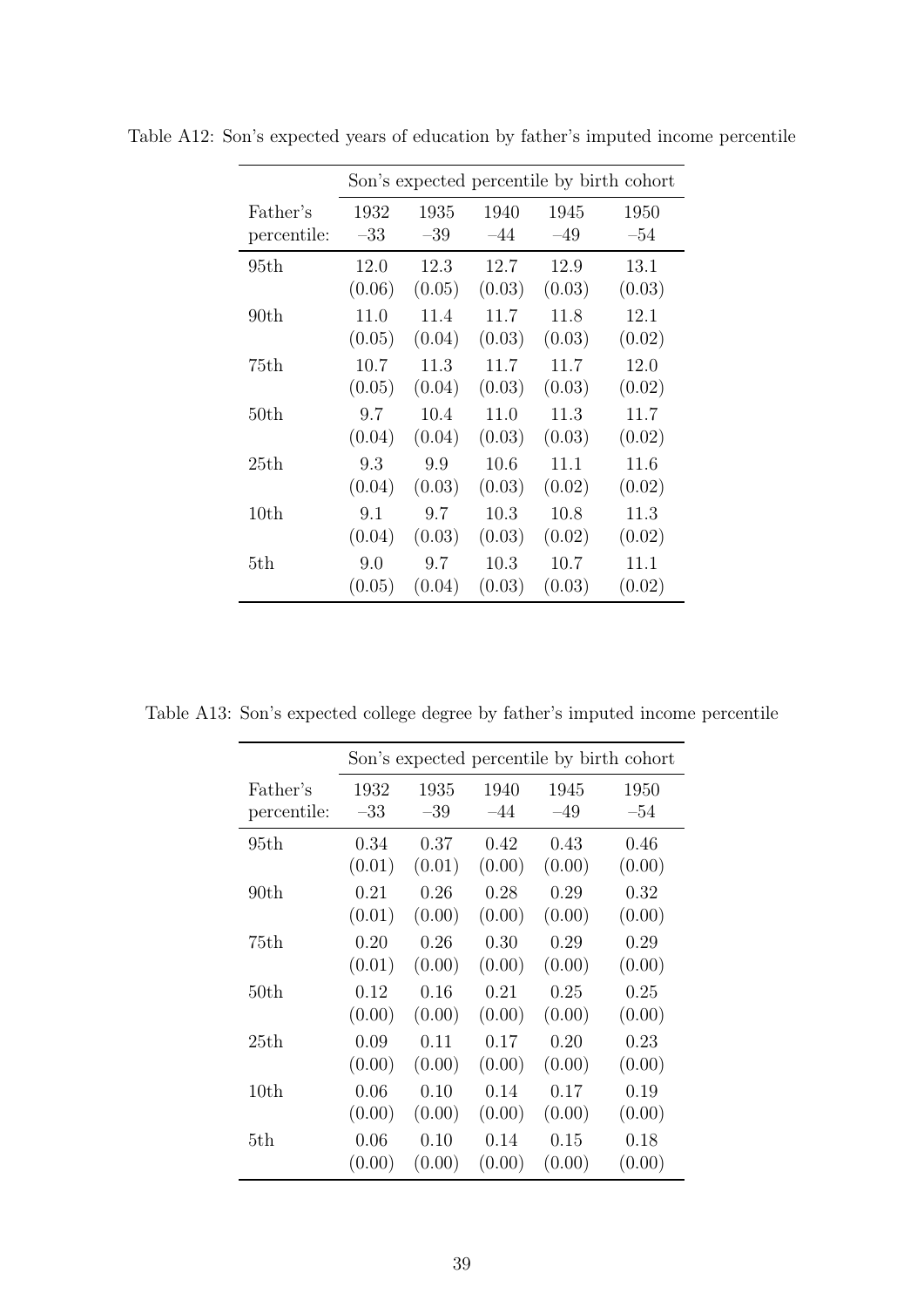|              |                                  |                 |                 |          |          | Able A14: Quintustantial information |          |                 |                 |          |          |
|--------------|----------------------------------|-----------------|-----------------|----------|----------|--------------------------------------|----------|-----------------|-----------------|----------|----------|
|              |                                  | $(a)$ 1935-39   |                 |          |          |                                      |          | $(b)$ 1950-53   |                 |          |          |
| Child        |                                  |                 | Father quintile |          |          | Child                                |          |                 | Father quintile |          |          |
| quintile     |                                  | $\mathcal{C}$   | ಣ               |          | ω        | quintile                             |          | $\mathcal{C}$   | ಌ               |          |          |
|              | $27.1\%$                         | 23.7%           | 16.6%           | 14.0%    | $13.1\%$ |                                      | 25.9%    | 22.3%           | 18.1%           | $15.4\%$ | $14.3\%$ |
|              | $\frac{25.3\%}{19.3\%}$ 19.3%    | $24.6\%$        | 24.1%           | 19.8%    | 11.1%    |                                      | 22.3%    | 22.8%           | $22.9\%$        | 19.2%    | 12.6%    |
|              |                                  | 19.5%           | $22.4\%$        | 23.5%    | $14.8\%$ | ಌ                                    | 19.3%    | 20.7%           | $21.4\%$        | $21.8\%$ | 17.3%    |
|              |                                  | 17.8%           | 20.0%           | $22.4\%$ | $21.3\%$ |                                      | 17.7%    | 18.5%           | 20.3%           | 22.9%    | 22.2%    |
|              | $12.6\%$                         | 4.3%            | 16.9%           | 20.3%    | 39.7%    | ω                                    | 14.9%    | 15.8%           | 17.3%           | $20.8\%$ | 33.6%    |
|              |                                  | $(c) 1960 - 64$ |                 |          |          |                                      |          | (b) $1970 - 74$ |                 |          |          |
| <b>Child</b> |                                  |                 | Father quintile |          |          | Child                                |          |                 | Father quintile |          |          |
| quintile     |                                  | $\mathcal{C}$   |                 |          |          | quintile                             |          | $\mathcal{C}$   |                 |          | LΩ       |
|              |                                  | $21.5\%$        | 17.3%           | 15.1%    | 14.9%    |                                      | $29.1\%$ | 21.1%           | 16.9%           | 15.9%    | 15.7%    |
|              |                                  | 23.6%           | 22.5%           | 19.1%    | $12.8\%$ |                                      | $22.4\%$ | 22.8%           | 22.1%           | 19.2%    | 13.7%    |
|              | 25.6%<br>22.9%<br>17.6%<br>14.0% | 20.7%           | 22.2%           | 22.0%    | 16.5%    |                                      | 18.5%    | 20.9%           | $21.8\%$        | 21.6%    | 17.6%    |
|              |                                  | 19.1%           | 20.7%           | $22.4\%$ | 21.7%    |                                      | 16.5%    | 19.3%           | 21.0%           | $21.6\%$ | $22.0\%$ |
|              |                                  | 15.1%           | 17.2%           | 21.4%    | 34.2%    |                                      | 13.5%    | 16.0%           | 18.3%           | $21.8\%$ | 31.0%    |

Table A14: Quintile transition matrices  $\ddot{+}$  $Table 414: Onintila to$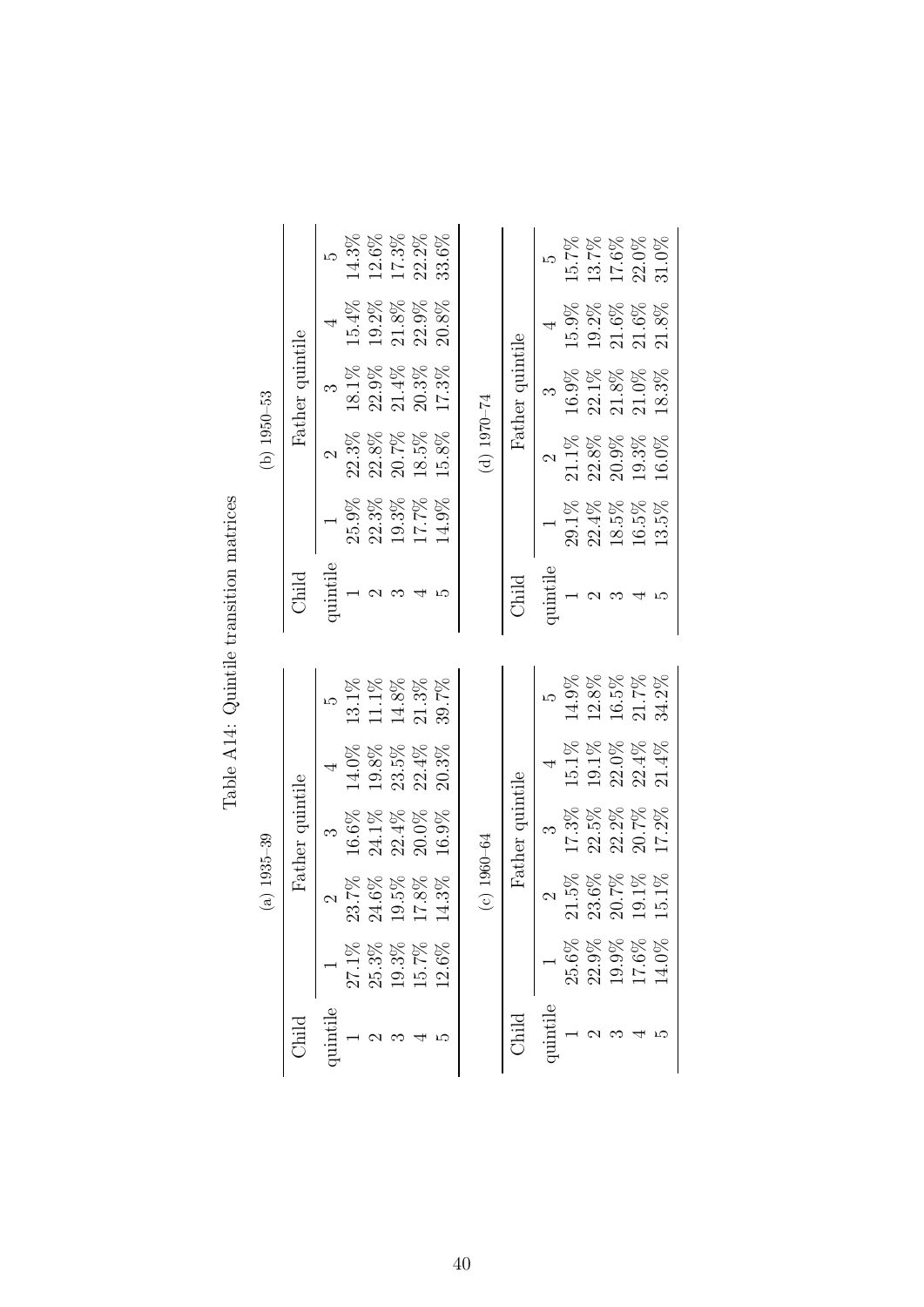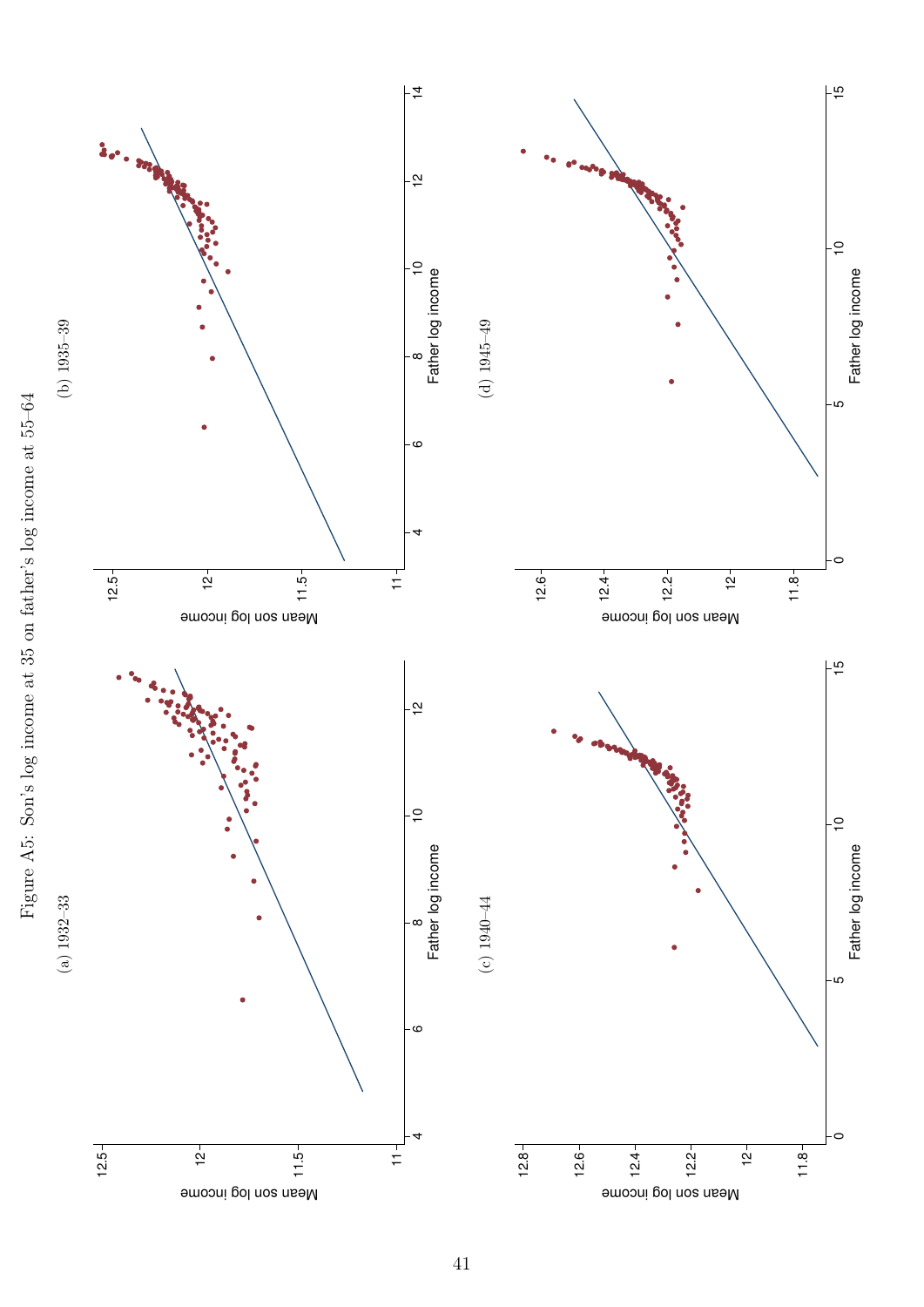

Figure A5: (cont') Son's log income at 35 on father's log income at 55–64 Figure A5: (cont') Son's log income at 35 on father's log income at 55–64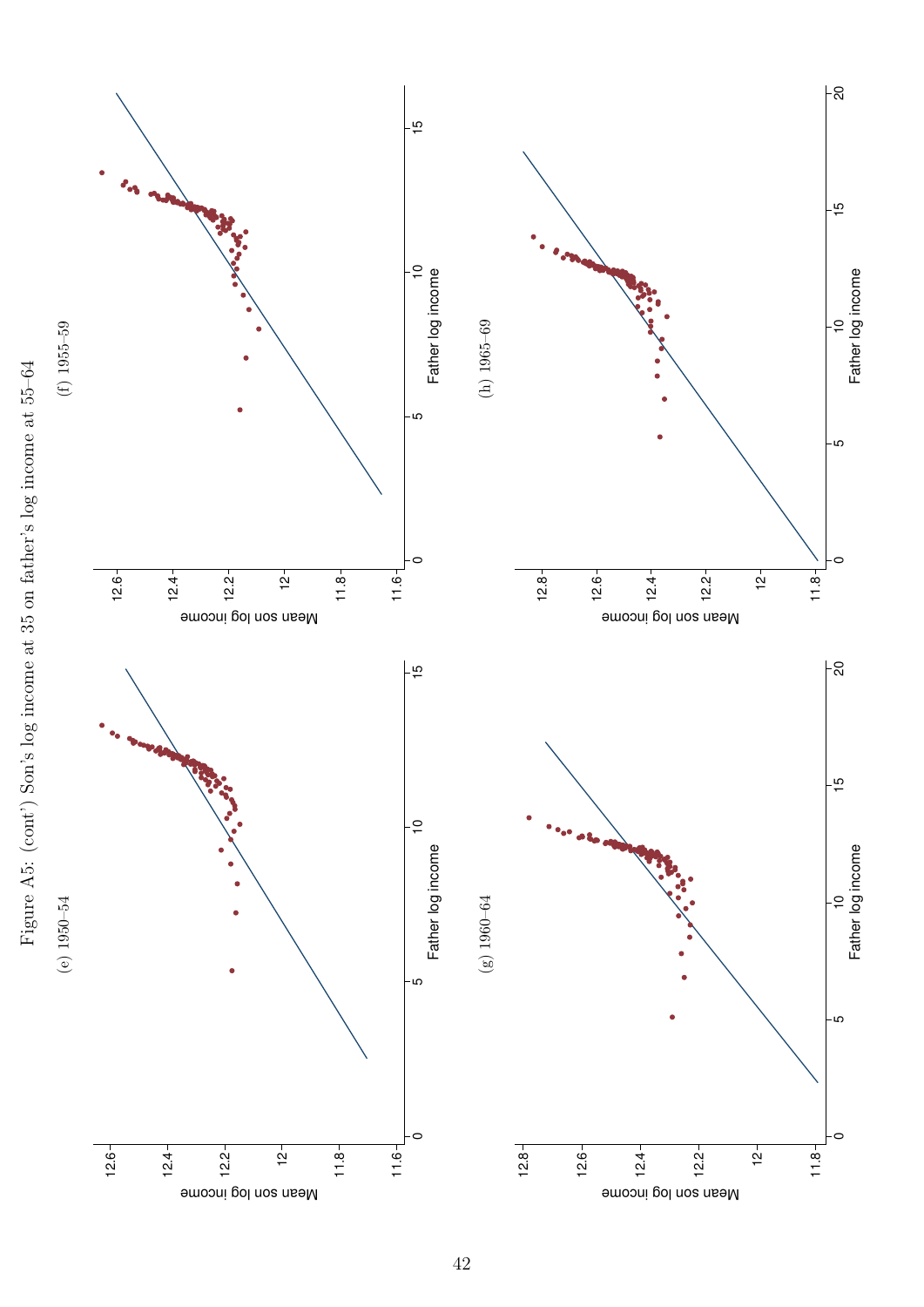

(a) 1932–33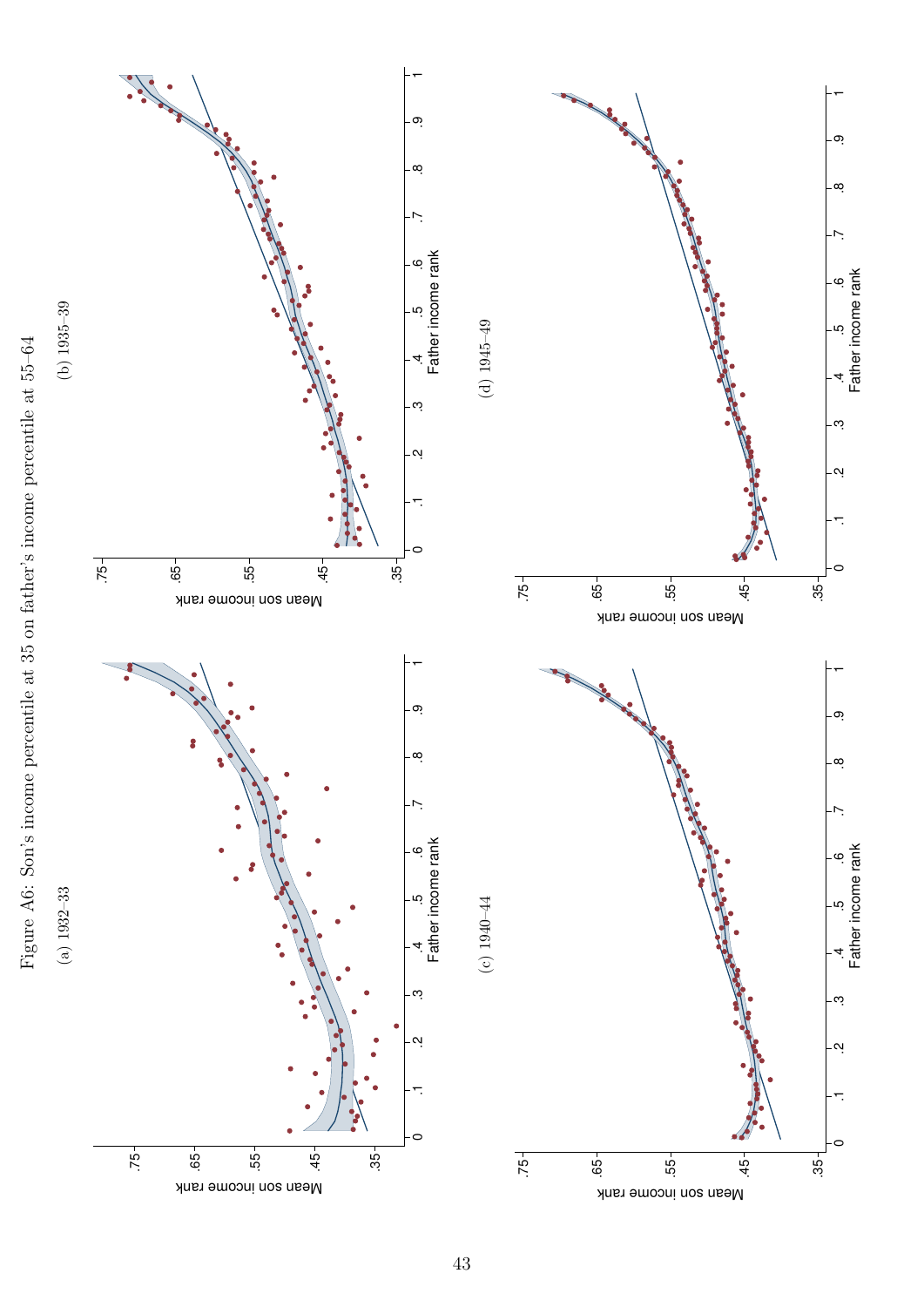



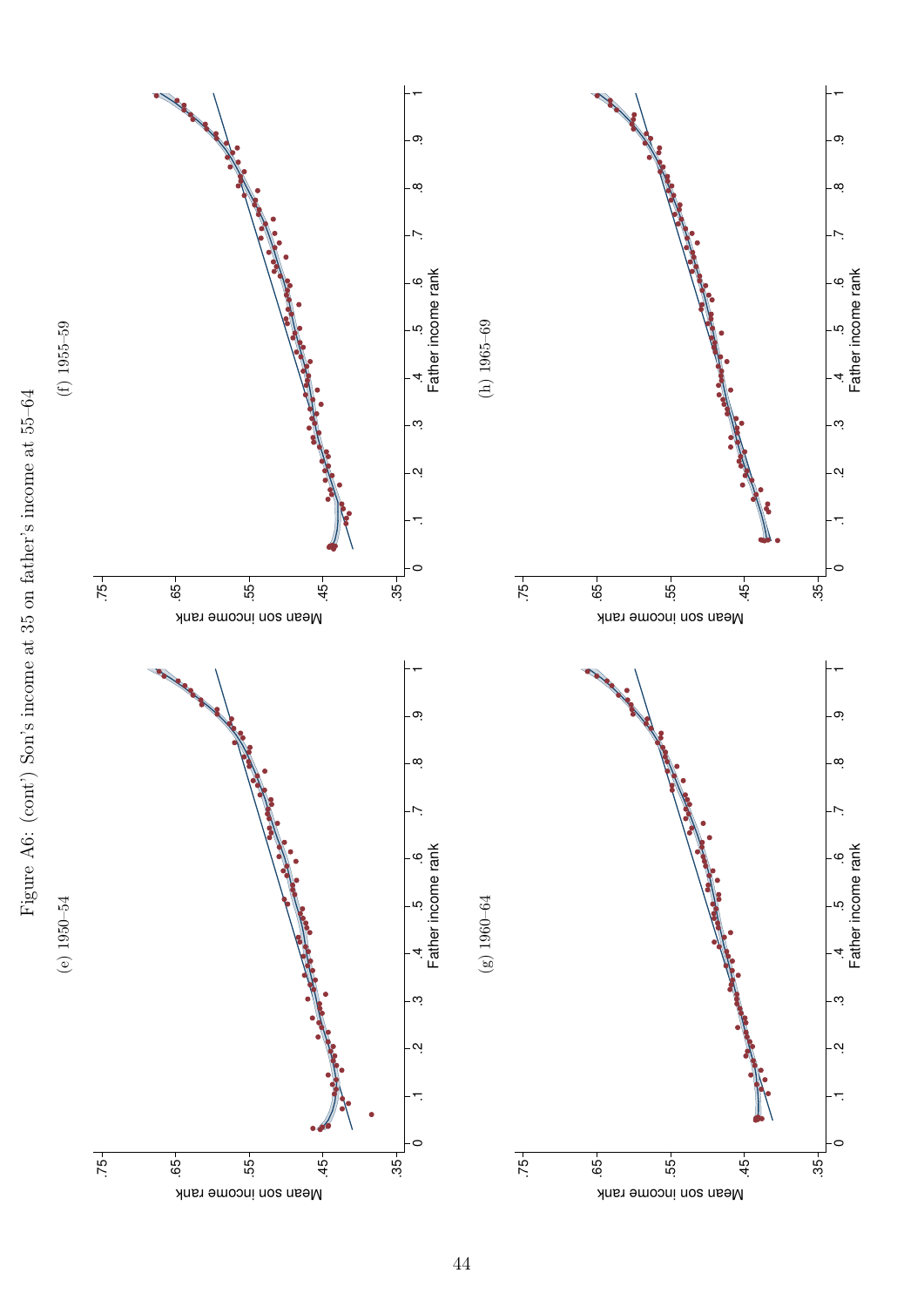

45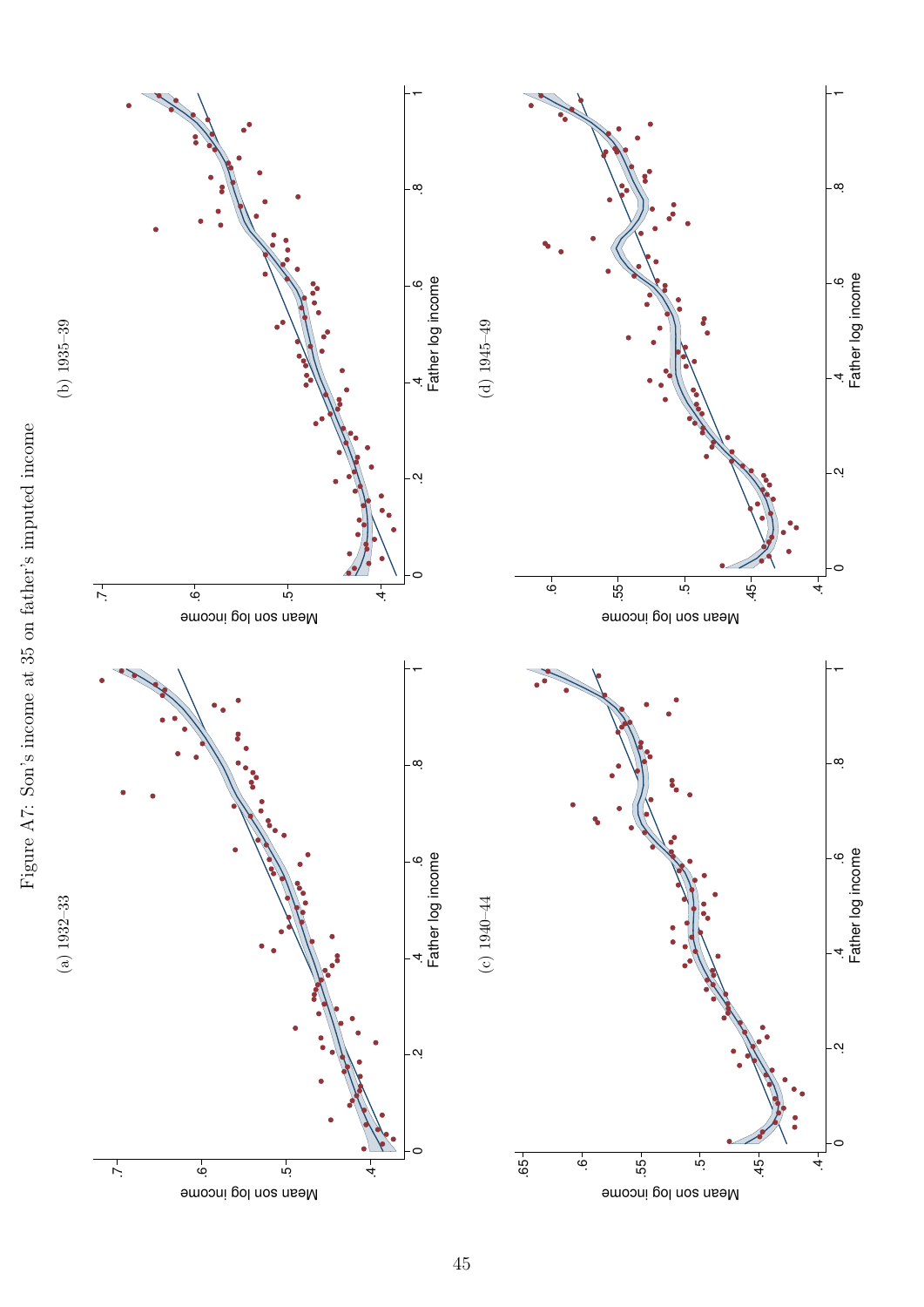



46

12.4

20000

12.4

12.2

12

 $-\frac{1}{2}$ 

-<br>ລ

12.2

10000

12

 $-\frac{1}{2}$ 

 $\frac{1}{\mathbf{C}}$ 

 $\bullet$ 

 $\check{ }$  $-\infty$ - တ

 $\frac{1}{10}$  11

 $\frac{1}{2}$   $\frac{1}{13}$   $\frac{1}{4}$   $\frac{1}{15}$   $\frac{1}{6}$   $\frac{1}{7}$   $\frac{1}{8}$   $\frac{1}{19}$ <br>Years of education

Years of education

 $\overline{\circ}$ 

 $\check{ }$ ∣-∞ - တ

 $-5$ <br> $-11$ 

 $\frac{1}{2}$   $\frac{1}{3}$   $\frac{1}{4}$   $\frac{1}{5}$   $\frac{1}{6}$   $\frac{1}{1}$   $\frac{1}{18}$   $\frac{1}{19}$   $\frac{1}{20}$ <br>Years of education

Years of education

5000

 $\bullet$ 

10000